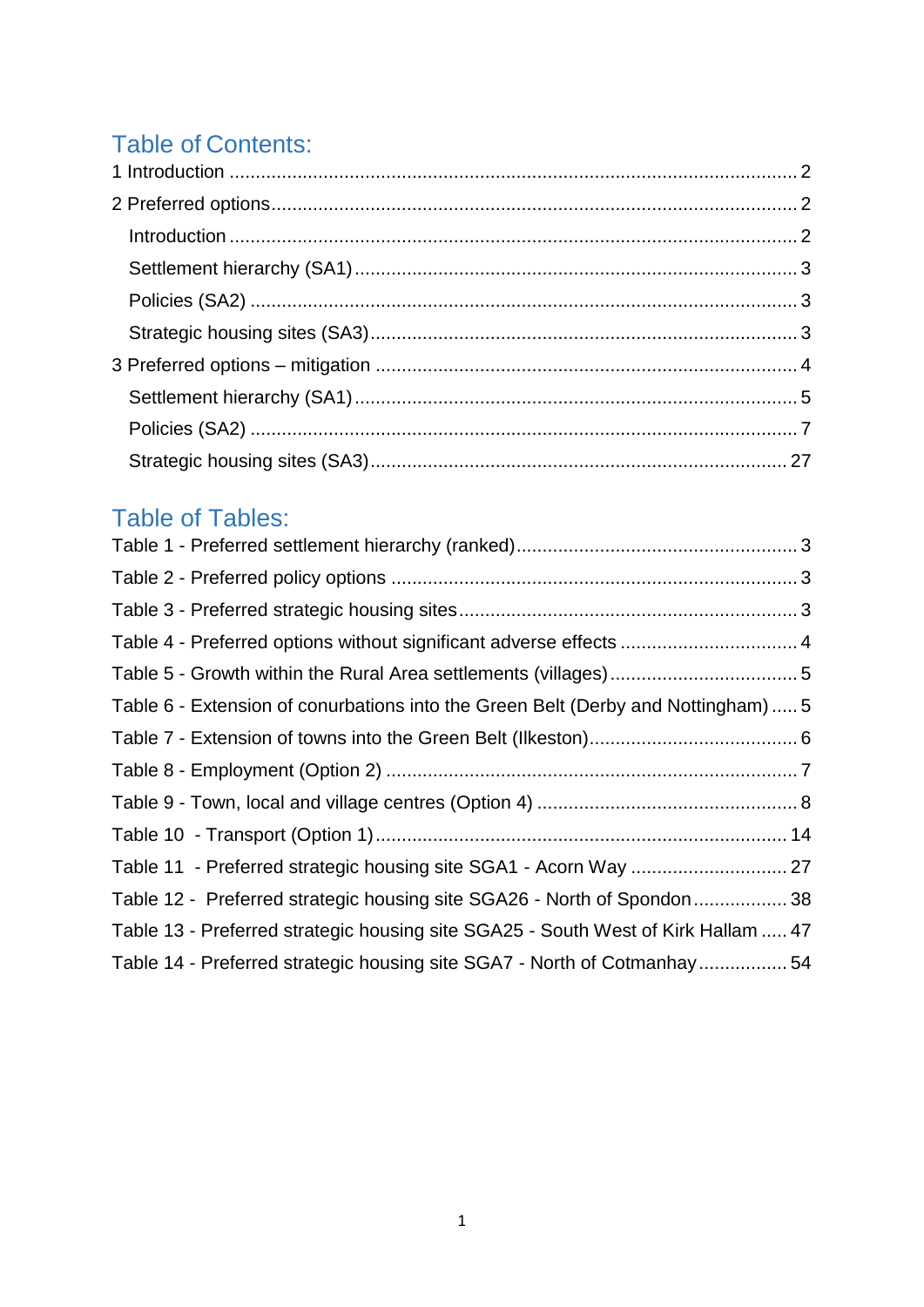### <span id="page-1-0"></span>1 Introduction

The Sustainability Appraisal (SA) for the Erewash Core Strategy Review has undertaken three key stages of options appraisal. The first considered options for a spatial hierarchy, i.e. potential broad locations for housing growth – which tested 8 options in total. This is known as **SA1**. The second stage considered a range of policy options across four topic areas; employment, green and blue infrastructure, town local and village centres and transport. This is known as **SA2**. The third stage considered 25 potential allocations for housing. This is known as **SA3**. The main document of the Draft Publication SA contains more information about each of these three stages of SA, as well as their conclusions.

The purpose of this document is to follow on from completion of the three stages of options appraisal (SA1 – SA3) and:

- Confirm the options taken forward to form policies within the Draft Publication Local Plan (the preferred options); and
- Highlight for each preferred option where there were adverse effects identified by the SA, confirm where mitigation is required and then make suggestions to help mitigate flagged effects.

Additionally this document is required to:

• Identify how the perceived benefits of each preferred option can be maximised.

This document demonstrates where mitigation could be applied to preferred options to mitigate any identified adverse effects (as defined in **Section 3** of this document). It is considered that by implementing such mitigation, the perceived benefits of each preferred option would be maximised. In effect, this document (in Section 3) identifies where the perceived benefits of each preferred option can be maximised by proposing mitigation to apply, helping to satisfy the above requirement.

Where required, this document should also propose measures to monitor any significant effects of implementing the preferred options. However, it is considered that the application of mitigation as proposed within this document, in culmination, would result in there being no outstanding significant effects from implementing the preferred options. Therefore no specific monitoring associated with this is considered required or proposed within the document.

## <span id="page-1-1"></span>2 Preferred options

#### <span id="page-1-2"></span>**Introduction**

The SA has tested a range of options across three stages of appraisal (**SA 1-3**). The outcomes of each stage and a range of other evidence have informed the selection and development of preferred options which the Borough Council considers should form the content of the new Draft Publication Local Plan. The preferred options are summarised in the following tables, separated into their respective stages of appraisal.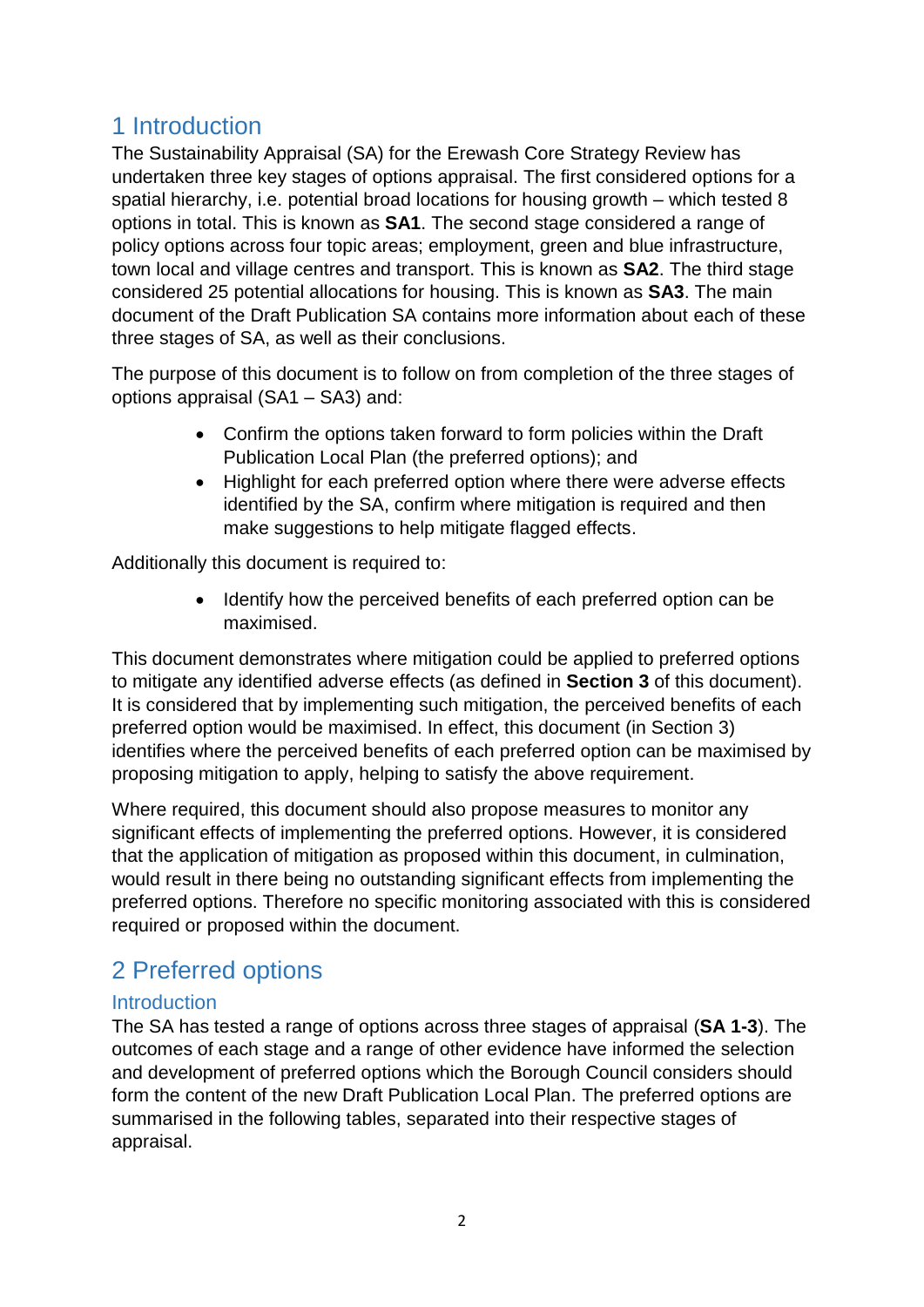### <span id="page-2-0"></span>Settlement hierarchy (SA1)

| <b>Settlement</b><br>hierarchy rank | <b>Settlement hierarchy descriptor</b>                                                |
|-------------------------------------|---------------------------------------------------------------------------------------|
|                                     | Growth within Long Eaton Urban Area (conurbation)                                     |
| 2                                   | Growth within Ilkeston Urban Area (town)                                              |
| 3                                   | Growth within the Rural Area settlements (villages)                                   |
| 4                                   | New Settlement on brownfield land not in the Green Belt (former<br>Stanton Ironworks) |
| 5                                   | Extension of conurbations into the Green Belt (Derby and<br>Nottingham)               |
| 6                                   | Extension of towns into the Green Belt (Ilkeston)                                     |

<span id="page-2-3"></span>*Table 1 - Preferred settlement hierarchy (ranked)*

### <span id="page-2-1"></span>Policies (SA2)

<span id="page-2-4"></span>*Table 2 - Preferred policy options*

| <b>Policy theme</b>                       | <b>Option</b><br>number | <b>Option description</b>                                                                                                                                                                                                                                                                                                    |
|-------------------------------------------|-------------------------|------------------------------------------------------------------------------------------------------------------------------------------------------------------------------------------------------------------------------------------------------------------------------------------------------------------------------|
| Employment                                | 2                       | Allocation of strategic employment zones in<br>Erewash, plus the allocation of new employment<br>land at Stanton Regeneration Site (SRS)                                                                                                                                                                                     |
| <b>Green and Blue</b><br>Infrastructure   | $\overline{2}$          | Allocate Strategic Green Infrastructure Zones (SGI<br>Zones)                                                                                                                                                                                                                                                                 |
| Town, Local and<br><b>Village Centres</b> | $\overline{4}$          | Existing retail hierarchy plus new local centre at<br>Kirk Hallam within SGA25 (potential allocation<br>south west of Kirk Hallam) and designation of<br>village centres at existing areas of higher retail<br>concentration in Breaston, Draycott, West Hallam<br>and Little Eaton. New village centre at Stanton<br>South. |
| Transport                                 | 1                       | Implement the Kirk Hallam relief road.                                                                                                                                                                                                                                                                                       |
| Transport                                 | 3                       | Safeguard and enhance Trent Valley Way and<br><b>Great Northern Greenway (including Bennerley</b><br>Viaduct).                                                                                                                                                                                                               |

### <span id="page-2-2"></span>Strategic housing sites (SA3)

<span id="page-2-5"></span>*Table 3 - Preferred strategic housing sites*

| <b>Strategic housing</b><br>site descriptor | <b>Strategic housing site name</b> |
|---------------------------------------------|------------------------------------|
| <b>SGA21</b>                                | <b>South Stanton</b>               |
| SGA1                                        | Acorn Way                          |
| SGA26                                       | North of Spondon                   |
| <b>SGA25</b>                                | South West of Kirk Hallam          |
| SGA7                                        | North of Cotmanhay                 |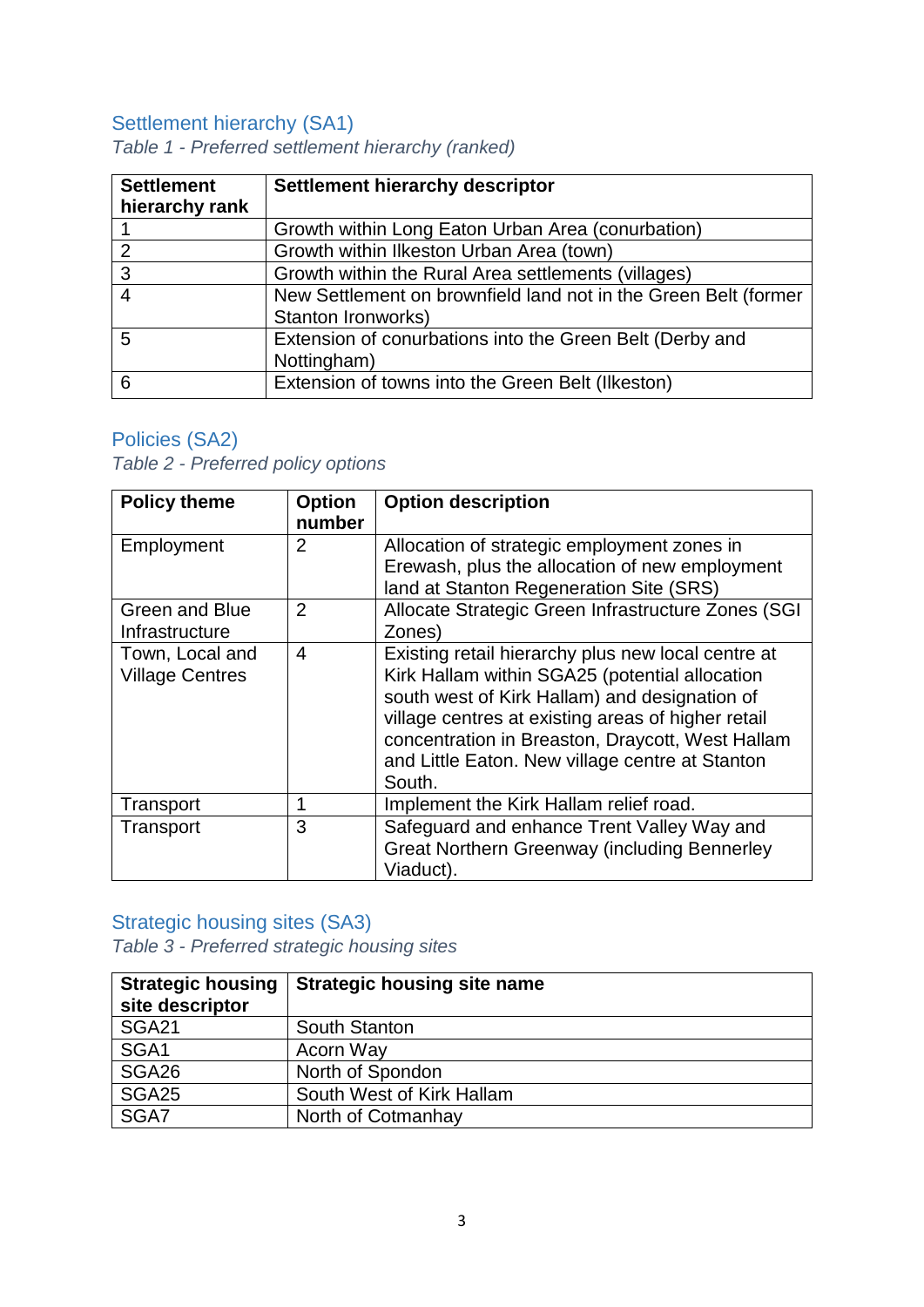## <span id="page-3-0"></span>3 Preferred options – mitigation

This section considers against each of the options highlighted in Section 2 where the SA has identified adverse effects and a need for mitigation and makes suggestions as to how such mitigation can be incorporated into the policies of the Draft Publication Local Plan. Where mitigation is not considered required, even where adverse effects have been identified, this is justified.

For the purpose of this exercise, an 'adverse effect' is wherever an objective has received a major negative or equivalent rating through the testing process. Where this is the case, any minor and/or major negative criteria question ratings against that objective are highlighted in the below tables, against which mitigation can be sought. The basis for considering only objectives where major negatives have been awarded is to focus on mitigating *significant* effects.

Where no adverse effects are identified by the SA, in accordance with the parameters outlined above, the options are not referred to within this section. The options this applies to are listed below.

| <b>Stage of SA</b><br>$(SA1-3)$ | <b>Option/policy</b><br>theme     | <b>Option description</b>                                                                                      |
|---------------------------------|-----------------------------------|----------------------------------------------------------------------------------------------------------------|
| SA <sub>1</sub>                 |                                   | Growth within Long Eaton Urban Area<br>(conurbation)                                                           |
| SA <sub>1</sub>                 | $\overline{2}$                    | Growth within Ilkeston Urban Area (town)                                                                       |
| SA <sub>1</sub>                 | 4                                 | New Settlement on brownfield land not in the<br>Green Belt (former Stanton Ironworks)                          |
| SA <sub>2</sub>                 | Green and blue<br>infrastructure  | Allocate Strategic Green Infrastructure Zones<br>(SGI Zones)                                                   |
| SA <sub>2</sub>                 | Transport                         | Safeguard and enhance Trent Valley Way and<br><b>Great Northern Greenway (including Bennerley</b><br>Viaduct). |
| SA <sub>3</sub>                 | <b>Strategic</b><br>housing sites | South Stanton                                                                                                  |

<span id="page-3-1"></span>

|  |  | Table 4 - Preferred options without significant adverse effects |  |
|--|--|-----------------------------------------------------------------|--|
|  |  |                                                                 |  |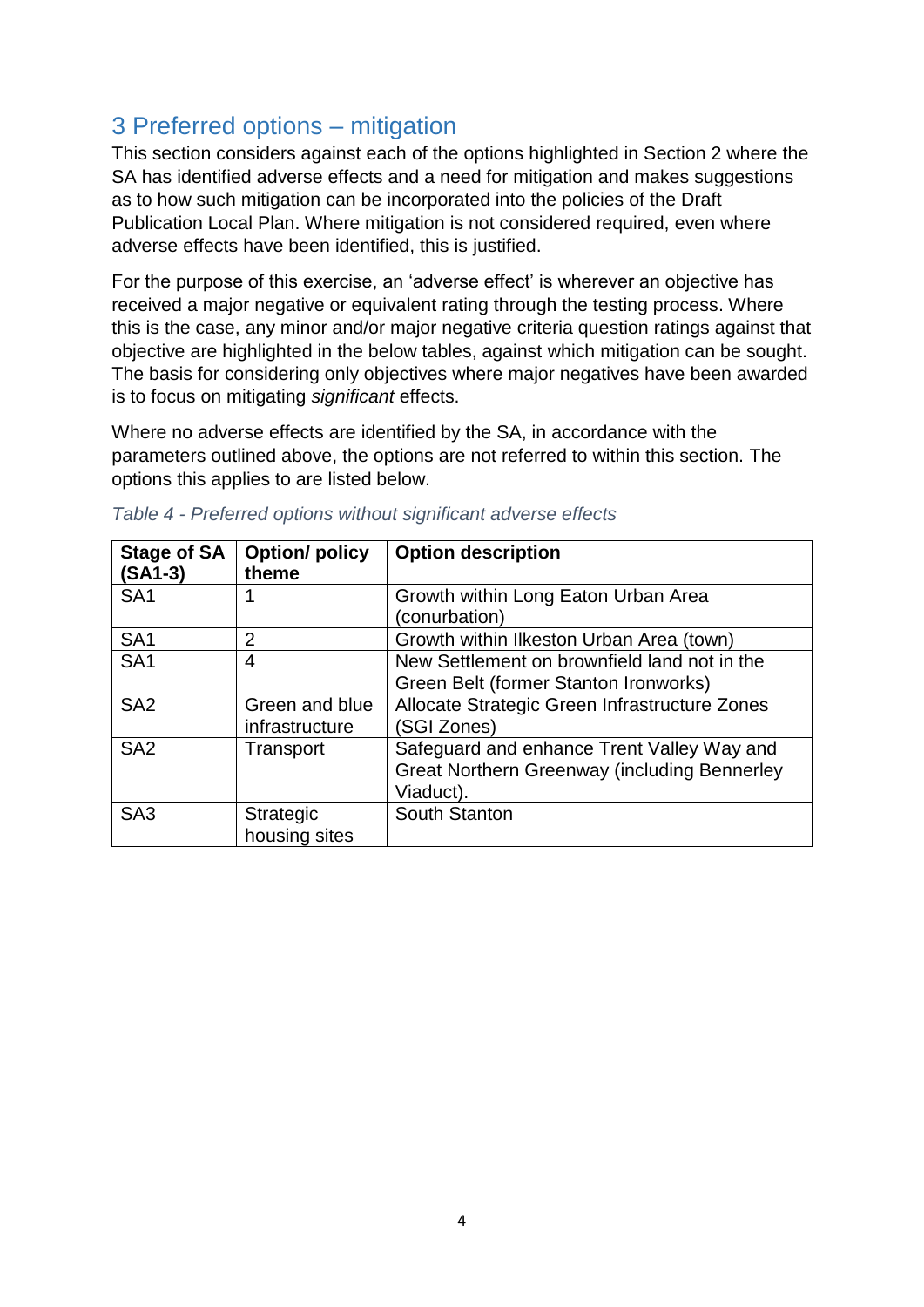#### <span id="page-4-0"></span>Settlement hierarchy (SA1)

The preferred settlement hierarchy options listed below had adverse effects identified by SA1 and therefore require mitigation. However, suggestions for potential mitigation are not put forward against SA1 options here because more detailed options relating to the various settlement hierarchy categories are considered by SA2 and SA3. It is therefore considered that options for mitigation are best deliberated against these, rather than the broad options addressed by SA1. Ultimately, SA1 acted as a starting point for the consideration of broad locations for growth and it is considered unfeasible to adequately consider specific mitigation measures for these when additional, relevant and more timely opportunities to do this present themselves under the consideration of adverse effects against more focussed options stemming from SA2 and SA3.

| <b>Objective requiring mitigation</b> | <b>Criteria questions</b>                   |
|---------------------------------------|---------------------------------------------|
| Transport                             | Will it help to develop a transport network |
|                                       | that minimises the impact on the            |
|                                       | environment?                                |
| Transport                             | Will it reduce journeys undertaken by       |
|                                       | private car by encouraging alternative      |
|                                       | modes of transport?                         |
| Transport                             | Will it increase accessibility to services  |
|                                       | and facilities?                             |

<span id="page-4-1"></span>

#### <span id="page-4-2"></span>*Table 6 - Extension of conurbations into the Green Belt (Derby and Nottingham)*

| <b>Objective requiring mitigation</b> | <b>Criteria questions</b>                            |
|---------------------------------------|------------------------------------------------------|
| <b>Brownfield land</b>                | Will it make efficient use of brownfield<br>land?    |
| Natural environment, biodiversity,    | Will it help protect and improve                     |
| green and blue infrastructure         | biodiversity and avoid harm to protected<br>species? |
| Natural environment, biodiversity,    | Will it allow for biodiversity net gains?            |
| green and blue infrastructure         |                                                      |
| Natural environment, biodiversity,    | Will it conserve and enhance the                     |
| green and blue infrastructure         | geological environment?                              |
| Natural environment, biodiversity,    | Will it maintain and enhance woodland                |
| green and blue infrastructure         | cover and management?                                |
| Natural environment, biodiversity,    | Will it provide new open space of green              |
| green and blue infrastructure         | space?                                               |
| Natural environment, biodiversity,    | Will it improve the quality of existing open         |
| green and blue infrastructure         | space?                                               |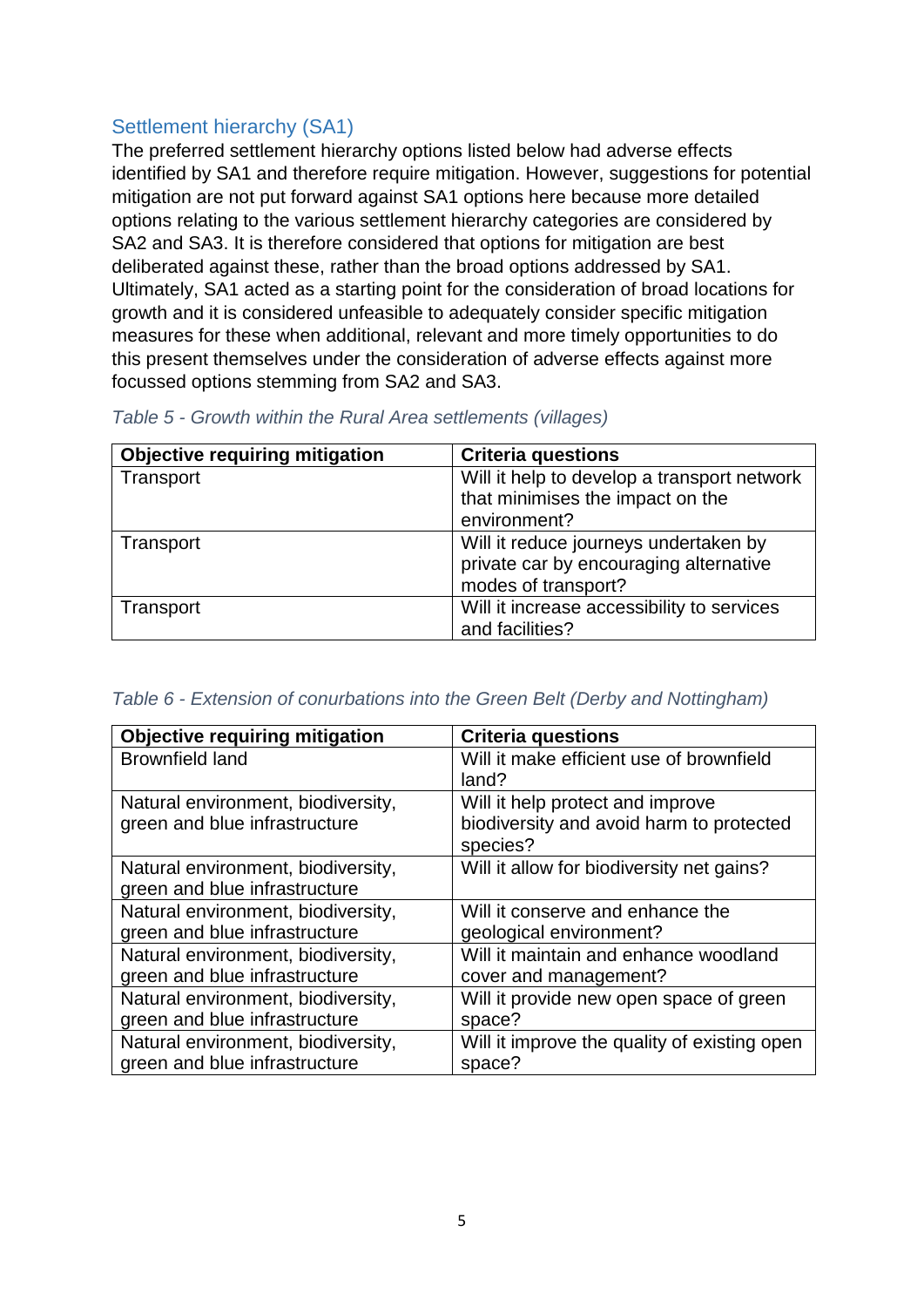| <b>Objective requiring mitigation</b> | <b>Criteria questions</b>                    |
|---------------------------------------|----------------------------------------------|
| <b>Brownfield land</b>                | Will it make efficient use of brownfield     |
|                                       | land?                                        |
| Flooding and water quality            | Will it minimise or mitigate flood risk?     |
| Flooding and water quality            | Will it improve water quality?               |
| Flooding and water quality            | Will it conserve water?                      |
| Flooding and water quality            | Will it cause a deterioration of Water       |
|                                       | Framework Directive status or potential of   |
|                                       | onsite watercourses?                         |
| Natural environment, biodiversity,    | Will it help protect and improve             |
| green and blue infrastructure         | biodiversity and avoid harm to protected     |
|                                       | species?                                     |
| Natural environment, biodiversity,    | Will it allow for biodiversity net gains?    |
| green and blue infrastructure         |                                              |
| Natural environment, biodiversity,    | Will it conserve and enhance the             |
| green and blue infrastructure         | geological environment?                      |
| Natural environment, biodiversity,    | Will it maintain and enhance woodland        |
| green and blue infrastructure         | cover and management?                        |
| Natural environment, biodiversity,    | Will it provide new open space of green      |
| green and blue infrastructure         | space?                                       |
| Natural environment, biodiversity,    | Will it improve the quality of existing open |
| green and blue infrastructure         | space?                                       |
| Natural resources and waste           | Will it lead to reduced consumption of raw   |
| management                            | materials?                                   |
| Natural resources and waste           | Will it result in additional waste?          |
| management                            |                                              |
| Natural resources and waste           | Will it protect the best and most versatile  |
| management                            | (BMV) agricultural land?                     |
| Natural resources and waste           | Will it prevent the loss of greenfield land  |
| management                            | to development?                              |

### <span id="page-5-0"></span>*Table 7 - Extension of towns into the Green Belt (Ilkeston)*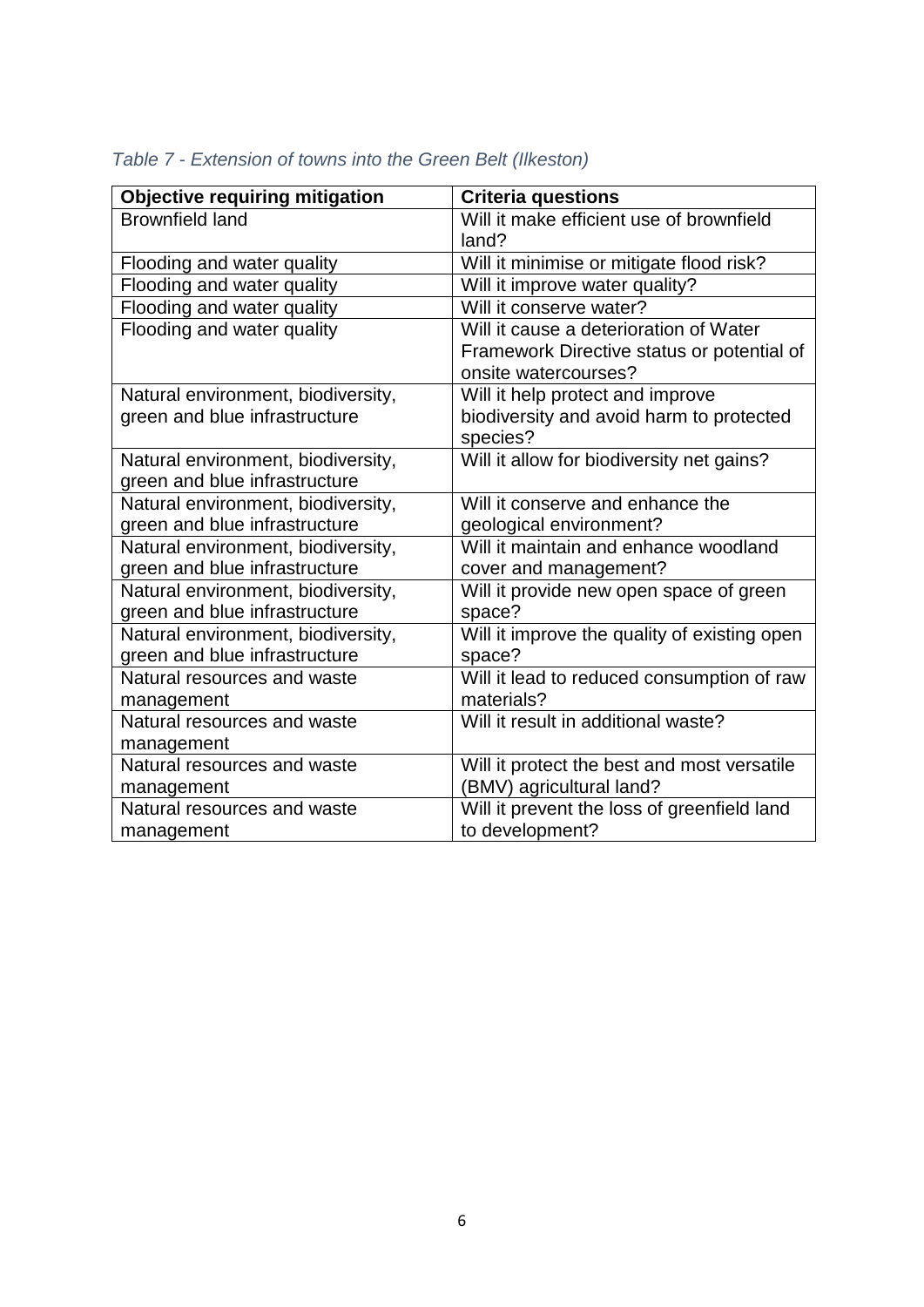#### Policies (SA2)

*Table 8 - Employment (Option 2)*

<span id="page-6-1"></span><span id="page-6-0"></span>

| <b>Objective</b><br>requiring<br>mitigation | <b>Criteria</b><br>questions                                     | <b>Score</b> | <b>Key issues identified</b>                                                                                                                                                                                                                                                                                                         | <b>Suggested mitigation in</b><br>preferred options document                                                                                                                                                                                                                                                                                                                                                                     | <b>Comments</b>                                                                                                                                                                                 |
|---------------------------------------------|------------------------------------------------------------------|--------------|--------------------------------------------------------------------------------------------------------------------------------------------------------------------------------------------------------------------------------------------------------------------------------------------------------------------------------------|----------------------------------------------------------------------------------------------------------------------------------------------------------------------------------------------------------------------------------------------------------------------------------------------------------------------------------------------------------------------------------------------------------------------------------|-------------------------------------------------------------------------------------------------------------------------------------------------------------------------------------------------|
| Flooding<br>and water<br>quality            | Will it<br>conserve<br>water?                                    | $-2$         | The allocation of<br>strategic employment<br>sites would not in itself<br>directly conserve water.<br>The allocation (and<br>subsequent<br>development) of at least<br>40ha of new employment<br>space will inevitably<br>result in a net increase in<br>the volume of water used<br>as part of the various<br>industrial processes. | Allocation of strategic employment<br>locations offer businesses the<br>security of making investment<br>decisions in the modernisation of<br>existing facilities due to the policy<br>protection offered to wider areas of<br>employment. Implementing this<br>option therefore affords some level<br>of mitigation whereby<br>modernisation of facilities will be in<br>line with national standards on<br>water conservation. | Building regulations will have a<br>role to play in mitigating effects<br>on this criteria question through<br>modernisation of existing facilities<br>resulting from this preferred<br>option. |
| Flooding<br>and water<br>quality            | Will it<br>improve or<br>help<br>promote<br>water<br>efficiency? | $-1$         | The allocation of<br>strategic employment<br>sites would not in itself<br>directly help or promote<br>water efficiency.                                                                                                                                                                                                              | Allocation of strategic employment<br>locations offer businesses the<br>security of making investment<br>decisions in the modernisation of<br>existing facilities due to the policy<br>protection offered to wider areas of<br>employment. Implementing this<br>option therefore affords some level<br>of mitigation whereby<br>modernisation of facilities will be in<br>line with national standards on<br>water efficiency.   | Building regulations will have a<br>role to play in mitigating effects<br>on this criteria question through<br>modernisation of existing facilities<br>resulting from this preferred<br>option. |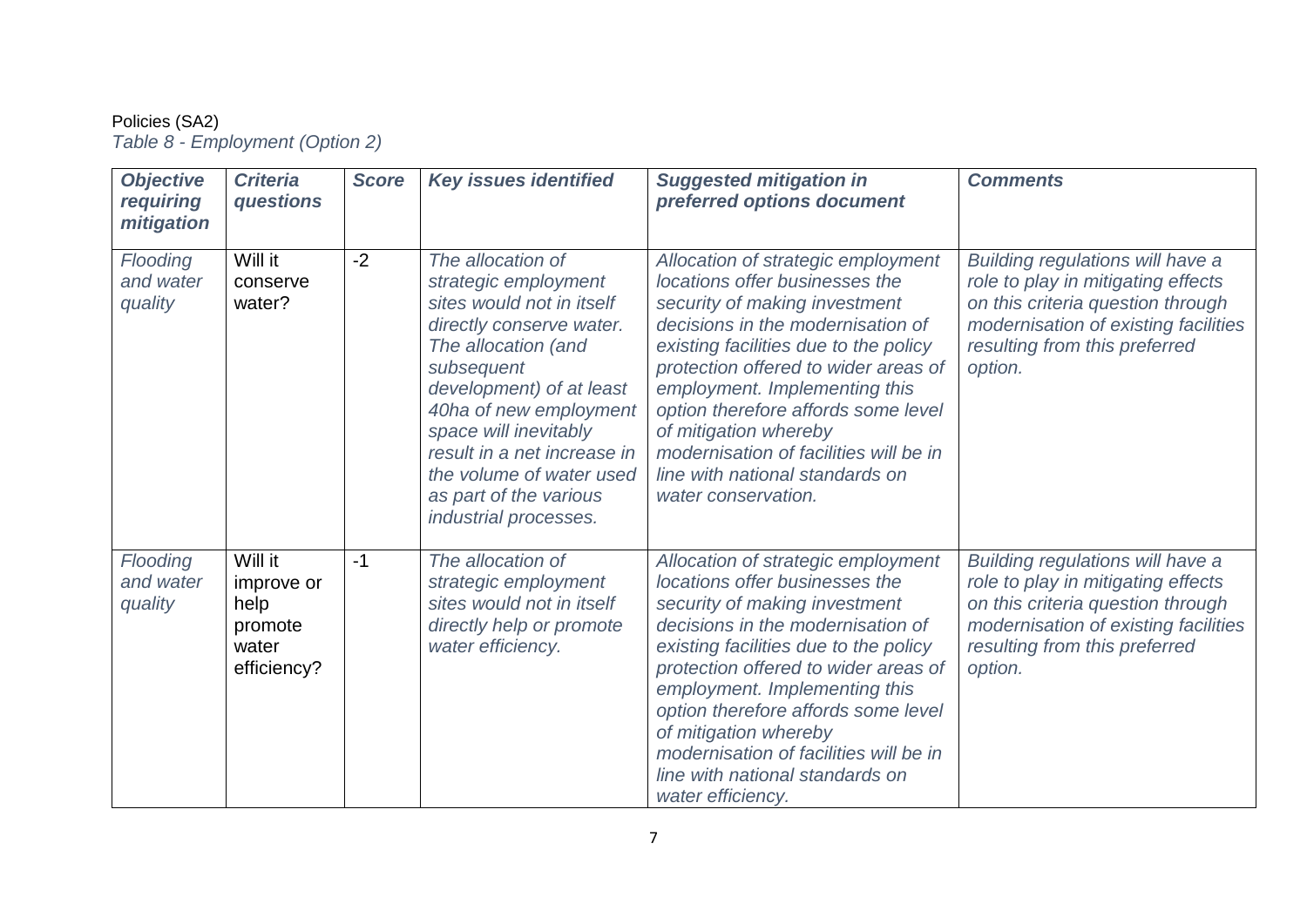<span id="page-7-0"></span>

| <b>Objective</b><br>requiring<br>mitigation                                            | <b>Criteria</b><br>questions                                                                            | <b>Score</b>              | <b>Key issues identified</b>                                                                                                                                                                                                                                                                                                                                                                                                                     | <b>Suggested mitigation in</b><br>preferred options document                                                                                                                                                                                                                                                                                                                                                                                                                                                    | <b>Comments</b> |
|----------------------------------------------------------------------------------------|---------------------------------------------------------------------------------------------------------|---------------------------|--------------------------------------------------------------------------------------------------------------------------------------------------------------------------------------------------------------------------------------------------------------------------------------------------------------------------------------------------------------------------------------------------------------------------------------------------|-----------------------------------------------------------------------------------------------------------------------------------------------------------------------------------------------------------------------------------------------------------------------------------------------------------------------------------------------------------------------------------------------------------------------------------------------------------------------------------------------------------------|-----------------|
| <b>Natural</b><br>environment,<br>biodiversity,<br>green and<br>blue<br>infrastructure | Will it help<br>protect and<br>improve<br>biodiversity<br>and avoid<br>harm to<br>protected<br>species? | Major<br>negative<br>$-2$ | Due to the built up<br>nature of the presently<br>designated town and<br>local centres, there is<br>minimal opportunity to<br>help protect and<br><i>improve biodiversity</i><br>and protected<br>species. The negative<br>impact on biodiversity<br>is also expected to<br>occur more greatly<br>from the presently<br>unbuilt centres (South<br><b>West Kirk Hallam</b><br><b>Local Centre and</b><br><b>South Stanton Village</b><br>Centre). | In terms of the two higher risk<br>centres which form part of<br>strategic housing proposals,<br>implementation of a range of<br>measures, including those<br>highlighted against SGA25 in this<br>document, could afford some<br>mitigation. This could include a<br>requirement for biodiversity net<br>gain to be delivered by sites,<br>integration of sufficient tree<br>planting and the maintaining of<br>existing hedgerow and tree belt<br>boundaries between development<br>and the open countryside. |                 |
| <b>Natural</b><br>environment,<br>biodiversity,<br>green and<br>blue<br>infrastructure | Will it allow<br>for<br>biodiversity<br>net gains?                                                      | Minor<br>negative<br>$-1$ | This option includes<br>centres which are<br>already built out, with<br>no net gain expected<br>from these centres.<br>The new centres, yet                                                                                                                                                                                                                                                                                                      | In terms of the two higher risk<br>centres which form part of<br>strategic housing proposals,<br>implementation of a range of<br>measures, including those<br>highlighted against SGA25 in this                                                                                                                                                                                                                                                                                                                 |                 |

## *Table 9 - Town, local and village centres (Option 4)*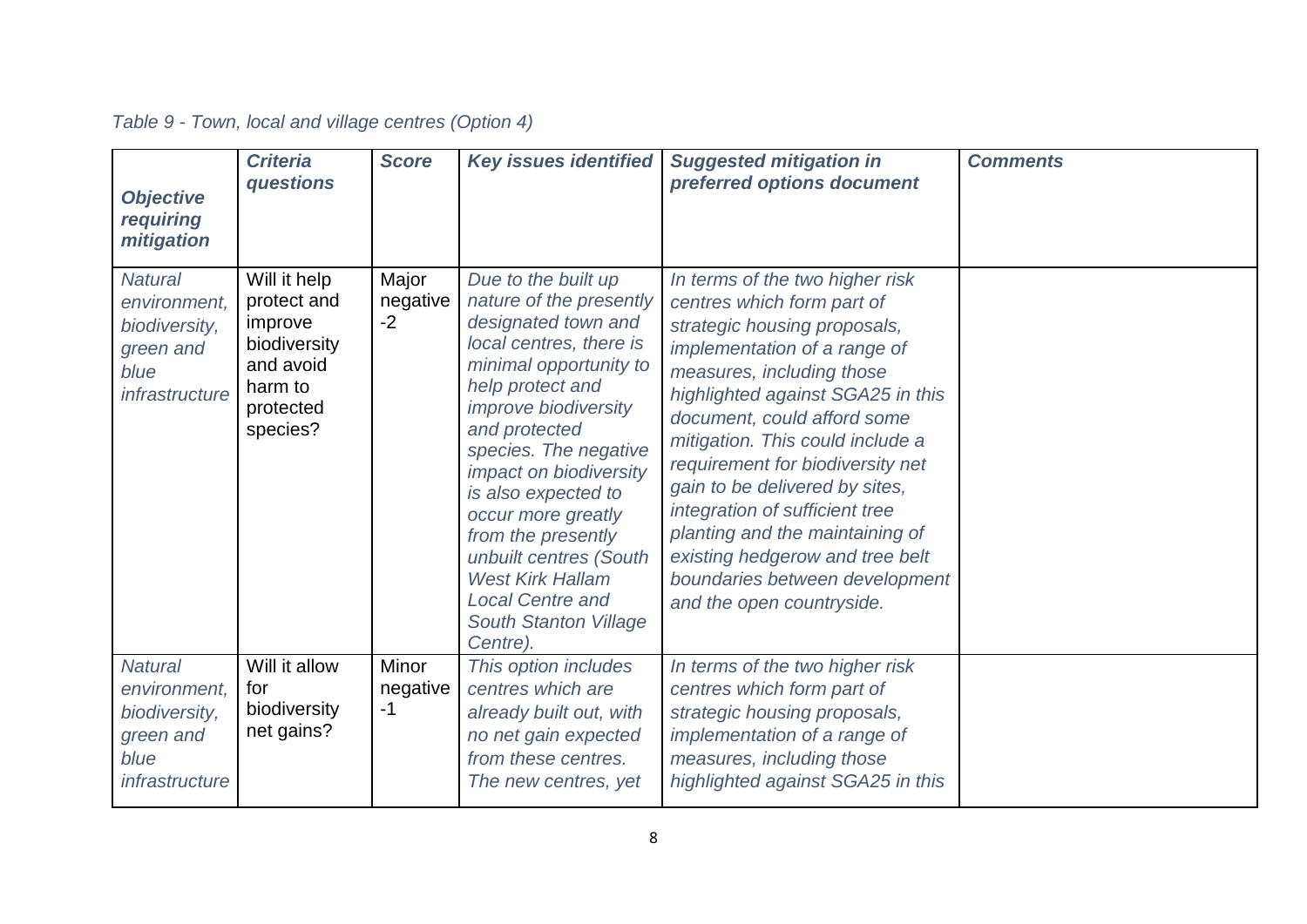| <b>Objective</b><br>requiring<br>mitigation                                            | <b>Criteria</b><br>questions                            | <b>Score</b>              | <b>Key issues identified</b>                                                                                                                                                                                                                                                                       | <b>Suggested mitigation in</b><br>preferred options document                                                                                                                                                                                                                                                                                                                                                                                              | <b>Comments</b>                                                                                                                                                                                                                                                                                                            |
|----------------------------------------------------------------------------------------|---------------------------------------------------------|---------------------------|----------------------------------------------------------------------------------------------------------------------------------------------------------------------------------------------------------------------------------------------------------------------------------------------------|-----------------------------------------------------------------------------------------------------------------------------------------------------------------------------------------------------------------------------------------------------------------------------------------------------------------------------------------------------------------------------------------------------------------------------------------------------------|----------------------------------------------------------------------------------------------------------------------------------------------------------------------------------------------------------------------------------------------------------------------------------------------------------------------------|
|                                                                                        |                                                         |                           | to be built (South<br><b>West Kirk Hallam</b><br><b>Local Centre and</b><br><b>South Stanton Village</b><br>Centre) provide<br>opportunity for net<br>gain, though it is not<br>expected to be<br>delivered through the<br>centres development.                                                    | document, could afford some<br>mitigation. This could include a<br>requirement for biodiversity net<br>gain to be delivered by sites,<br>integration of sufficient tree<br>planting and the maintaining of<br>existing hedgerow and tree belt<br>boundaries between development<br>and the open countryside.                                                                                                                                              |                                                                                                                                                                                                                                                                                                                            |
| <b>Natural</b><br>environment,<br>biodiversity,<br>green and<br>blue<br>infrastructure | Will it provide<br>new open<br>space or<br>green space? | Minor<br>negative<br>$-1$ | The land uses within<br>town and local centres<br>is highly competitive,<br>with higher density<br>buildings expected.<br>Green spaces/open<br>spaces are not<br>traditional uses within<br>retail centres and so<br>they would not be<br>expected to provide<br>new open space or<br>green space. | Require that open and green<br>space is delivered on strategic<br>housing allocations, specifically<br>the two which will also<br>accommodate the village centres<br>within this option. Whilst the<br>village centres are unlikely to be<br>able to accommodate this directly<br>given the competitive nature of<br>land within retail centres,<br>associated wider development<br>does have the opportunity to do<br>so if required which could help to | A specific requirement for new<br>open or green spaces, particularly<br>within existing, already<br>established retail centres with<br>extremely limited space and high<br>levels of competition for uses,<br>would not be a reasonable or<br>viable stipulation within any<br>resulting policy supporting this<br>option. |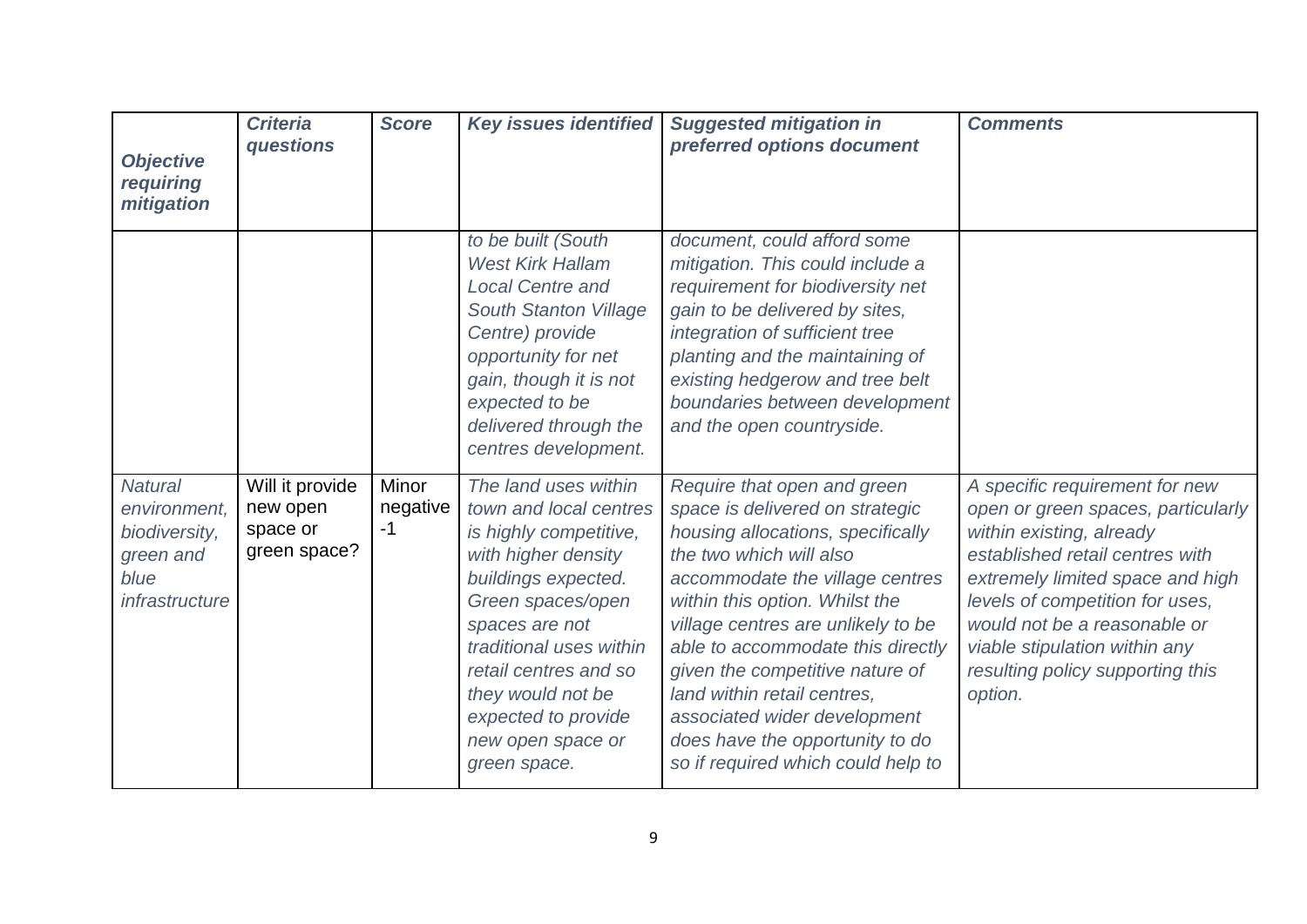| <b>Objective</b><br>requiring<br>mitigation                                            | <b>Criteria</b><br>questions                                      | <b>Score</b>              | <b>Key issues identified</b>                                                                                                                                                                                                         | <b>Suggested mitigation in</b><br>preferred options document | <b>Comments</b>                                                                                                                                                                                                                                                               |
|----------------------------------------------------------------------------------------|-------------------------------------------------------------------|---------------------------|--------------------------------------------------------------------------------------------------------------------------------------------------------------------------------------------------------------------------------------|--------------------------------------------------------------|-------------------------------------------------------------------------------------------------------------------------------------------------------------------------------------------------------------------------------------------------------------------------------|
|                                                                                        |                                                                   |                           |                                                                                                                                                                                                                                      | mitigate the effects on this criteria<br>question overall.   |                                                                                                                                                                                                                                                                               |
| <b>Natural</b><br>environment,<br>biodiversity,<br>green and<br>blue<br>infrastructure | Will it improve<br>the quality of<br>existing open<br>space?      | Minor<br>negative<br>$-1$ | The designation of the<br>retail hierarchy will not<br>improve the quality of<br>existing open space.<br>Little, if any open<br>space can be found<br>within the present<br>town, local and<br>proposed<br>neighbourhood<br>centres. |                                                              | Because no open space is<br>present at the sites of the<br>proposed retail hierarchy, it is not<br>possible to improve the quality of<br>existing open space. This is not<br>an issue which can be addressed                                                                  |
| <b>Natural</b><br>resources<br>and waste<br>management                                 | Will it lead to<br>reduced<br>consumption<br>of raw<br>materials? | Major<br>negative<br>$-2$ | The consumption of<br>raw materials at<br>established centres<br>would be minimal but<br>the addition of a<br>centre at Kirk Hallam<br>and South Stanton<br>would increase the                                                       |                                                              | It will be the responsibility of the<br>developer(s) to demonstrate that<br>site construction will minimise the<br>amount of raw materials<br>necessary to construct the<br>centres. Improvements to<br>construction practices, including<br>more sustainable sourcing of key |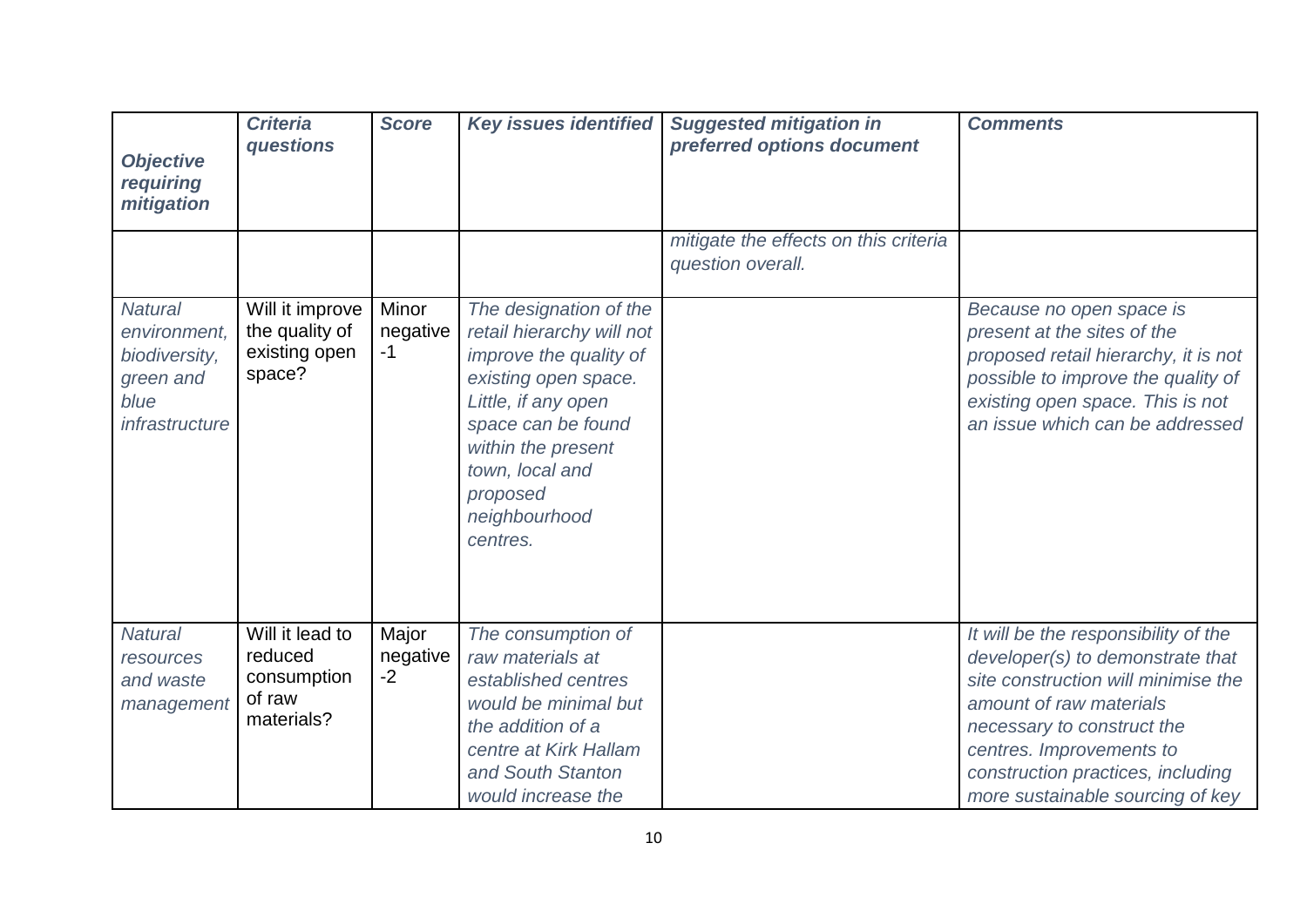| <b>Objective</b><br>requiring<br>mitigation            | <b>Criteria</b><br>questions                                                                               | <b>Score</b>              | <b>Key issues identified</b>                                                                                                                                                                                                                                                                                                                           | <b>Suggested mitigation in</b><br>preferred options document                                                                                                                                                                                                                                                                                                                                                                                                                                                                                                             | <b>Comments</b>                                                                                                                                                                                                                                                                                                                                                                                                                                                                                        |
|--------------------------------------------------------|------------------------------------------------------------------------------------------------------------|---------------------------|--------------------------------------------------------------------------------------------------------------------------------------------------------------------------------------------------------------------------------------------------------------------------------------------------------------------------------------------------------|--------------------------------------------------------------------------------------------------------------------------------------------------------------------------------------------------------------------------------------------------------------------------------------------------------------------------------------------------------------------------------------------------------------------------------------------------------------------------------------------------------------------------------------------------------------------------|--------------------------------------------------------------------------------------------------------------------------------------------------------------------------------------------------------------------------------------------------------------------------------------------------------------------------------------------------------------------------------------------------------------------------------------------------------------------------------------------------------|
|                                                        |                                                                                                            |                           | consumption of raw<br>materials more<br>notably in the short<br>term as a result of<br>associated<br>construction activity.                                                                                                                                                                                                                            |                                                                                                                                                                                                                                                                                                                                                                                                                                                                                                                                                                          | building materials, are now being<br>followed by home builders to help<br>improve the overall sustainability<br>of developments. Building<br>regulations will also influence the<br>reduced usage of raw materials in<br>line with national goals on climate<br>change.                                                                                                                                                                                                                                |
| <b>Natural</b><br>resources<br>and waste<br>management | Will it<br>promote the<br>use of<br>sustainable<br>design,<br>materials and<br>construction<br>techniques? | Minor<br>negative<br>$-1$ | Little opportunity to<br>promote use of<br>sustainable design,<br>materials and<br>construction<br>techniques within<br>existing centres.<br>Development of new<br>centres provides<br>some opportunity, but<br>also relies in part on<br>development on<br>greenfield land and<br>would result in notable<br><i>increase in</i><br>consumption of raw | The fact that the two new centres<br>would form part of wider strategic<br>housing developments provides<br>an opportunity for some direct<br>mitigation in response to this<br>criteria question which is not<br>available to existing centres,<br>particularly around sustainable<br>design. This could include a<br>requirement that strategic<br>housing developments are based<br>on a network of streets that<br>prioritises sustainable travel, the<br>installation of additional and new<br>bus halts and provision of<br>additional facilities to contribute to | It will be the responsibility of the<br>developer(s) to demonstrate that<br>site construction will minimise the<br>amount of raw materials<br>necessary to construct the<br>centres. Improvements to<br>construction practices, including<br>more sustainable sourcing of key<br>building materials, are now being<br>followed by home builders to help<br>improve the overall sustainability<br>of developments. Building<br>regulations will also influence the<br>reduced usage of raw materials in |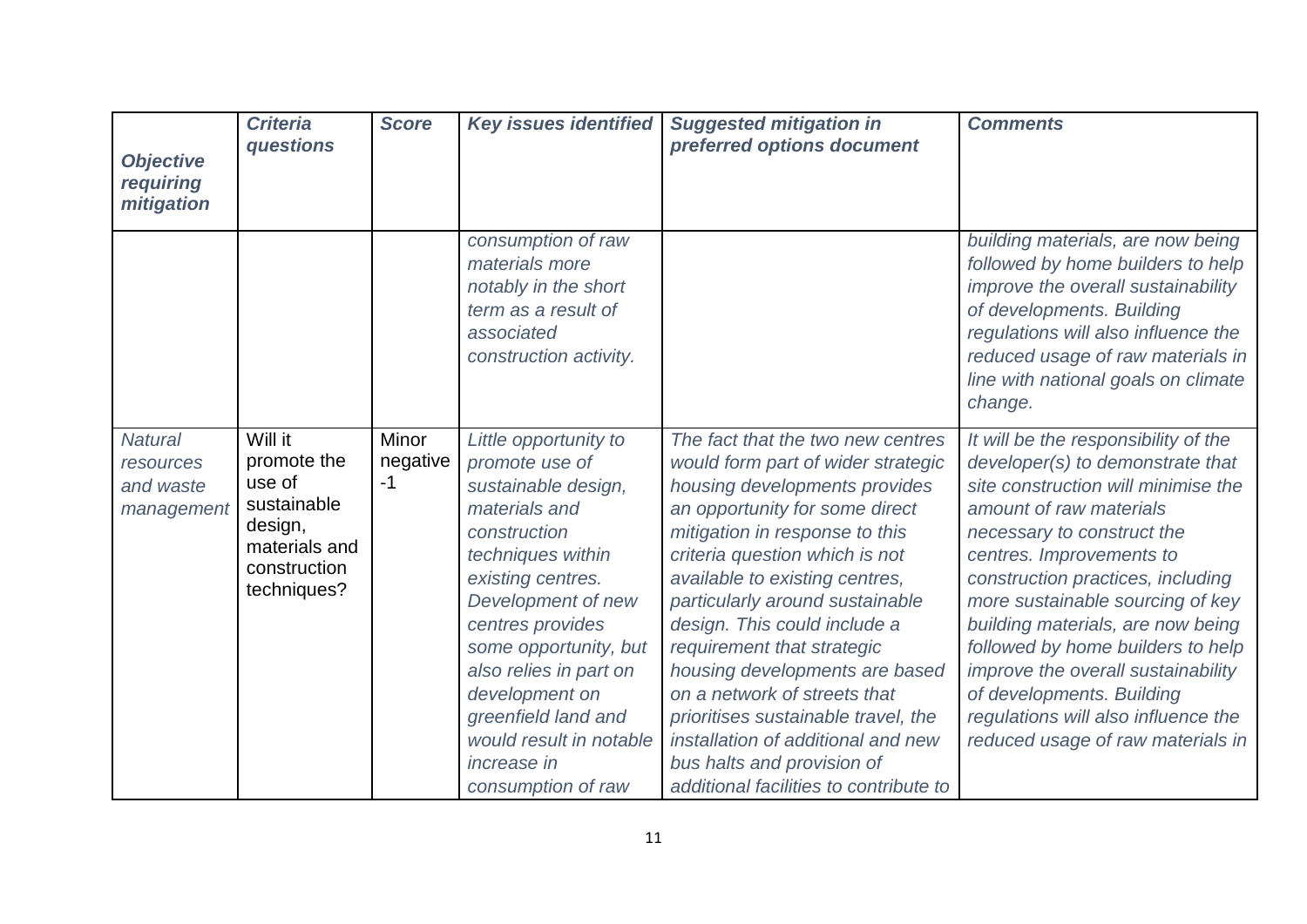| <b>Objective</b><br>requiring<br>mitigation            | <b>Criteria</b><br>questions                                            | <b>Score</b>              | <b>Key issues identified</b>                                                                                                                                                                                                      | <b>Suggested mitigation in</b><br>preferred options document                                                                                                                                                                                                           | <b>Comments</b>                                                                                                                                                                                                                                                                                                                                                                            |
|--------------------------------------------------------|-------------------------------------------------------------------------|---------------------------|-----------------------------------------------------------------------------------------------------------------------------------------------------------------------------------------------------------------------------------|------------------------------------------------------------------------------------------------------------------------------------------------------------------------------------------------------------------------------------------------------------------------|--------------------------------------------------------------------------------------------------------------------------------------------------------------------------------------------------------------------------------------------------------------------------------------------------------------------------------------------------------------------------------------------|
|                                                        |                                                                         |                           | materials in the short<br>term relating to<br>construction activity.                                                                                                                                                              | the sustainable design of<br>neighbourhoods.                                                                                                                                                                                                                           | line with national goals on climate<br>change.                                                                                                                                                                                                                                                                                                                                             |
| <b>Natural</b><br>resources<br>and waste<br>management | Will it result in<br>additional<br>waste?                               | Minor<br>negative<br>$-1$ | <b>Construction-related</b><br>waste will increase in<br>the short-term as the<br>new centres are<br>developed. However<br>once established, the<br>new local centre is not<br>expected to generate<br>large amounts of<br>waste. |                                                                                                                                                                                                                                                                        | Short-term waste generation<br>relating to construction activity<br>associated with the new centres<br>is unavoidable, although<br>developers should aim to<br>minimise this as far as is<br>reasonably practicable. This will<br>be achieved as part of the wider<br>context of developing the<br>associated strategic housing<br>developments within which the<br>two centres would sit. |
| <b>Natural</b><br>resources<br>and waste<br>management | Will it prevent<br>the loss of<br>greenfield<br>land to<br>development? | Minor<br>negative<br>$-1$ | This option includes<br>town, local and<br>neighbourhood<br>centres being located<br>mainly on brownfield<br>sites, with the<br>exception of the local<br>centre at South West                                                    | In terms of the centre which will<br>result in the loss of greenfield<br>land within the wider strategic<br>housing site SGA25,<br>implementation of a range of<br>measures highlighted against<br>SGA25 in this document, could<br>afford some mitigation. This could |                                                                                                                                                                                                                                                                                                                                                                                            |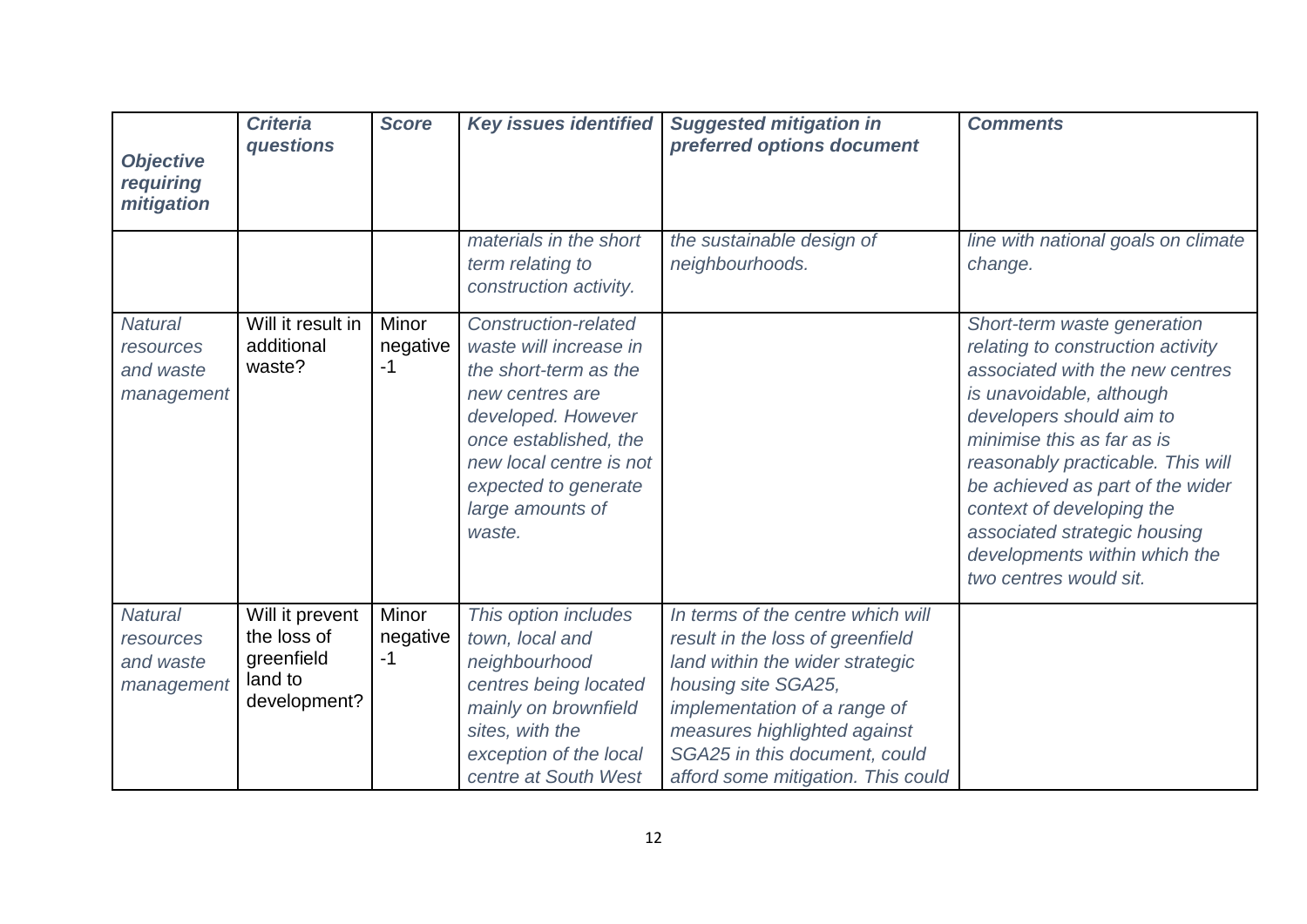| <b>Objective</b><br>requiring<br>mitigation | <b>Criteria</b><br>questions | <b>Score</b> | Key issues identified                                                                                                                        | <b>Suggested mitigation in</b><br>preferred options document                                                                                                                                                                                                                                                                                                                                                                         | <b>Comments</b> |
|---------------------------------------------|------------------------------|--------------|----------------------------------------------------------------------------------------------------------------------------------------------|--------------------------------------------------------------------------------------------------------------------------------------------------------------------------------------------------------------------------------------------------------------------------------------------------------------------------------------------------------------------------------------------------------------------------------------|-----------------|
|                                             |                              |              | <b>Kirk Hallam which will</b><br>have a negative<br>impact on greenfield<br>land, as it will be lost<br>through the centre's<br>development. | include a requirement for<br>biodiversity net gain, integration<br>of sufficient tree planting and the<br>maintaining of existing hedgerow<br>and tree belt boundaries between<br>development and the open<br>countryside and the<br>establishment of significant<br>amounts of new open and formal<br>green space forming part of a<br>green corridor between the<br>adjacent Local Nature Reserve<br>and western edge of the site. |                 |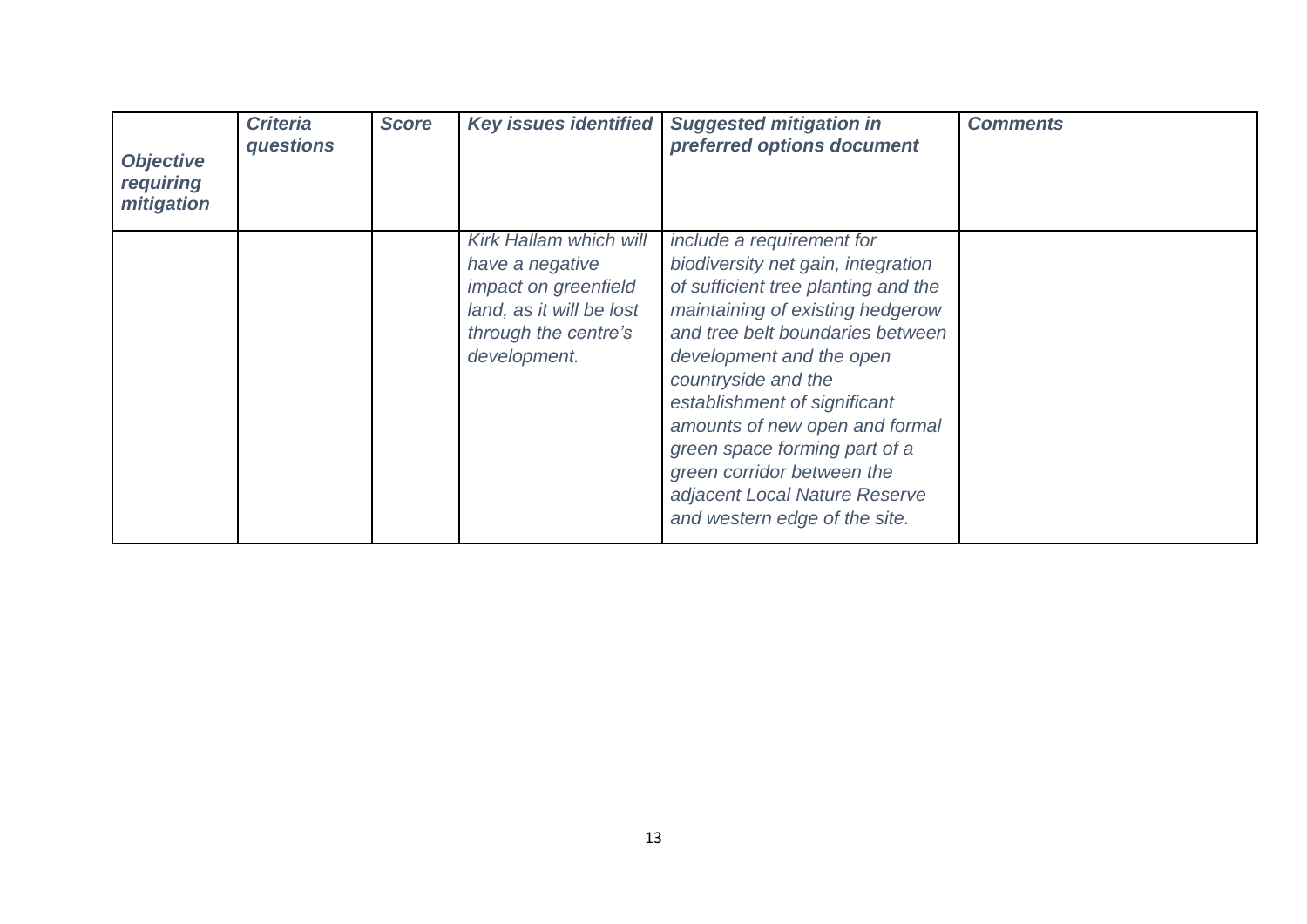<span id="page-13-0"></span>*Table 10 - Transport (Option 1)*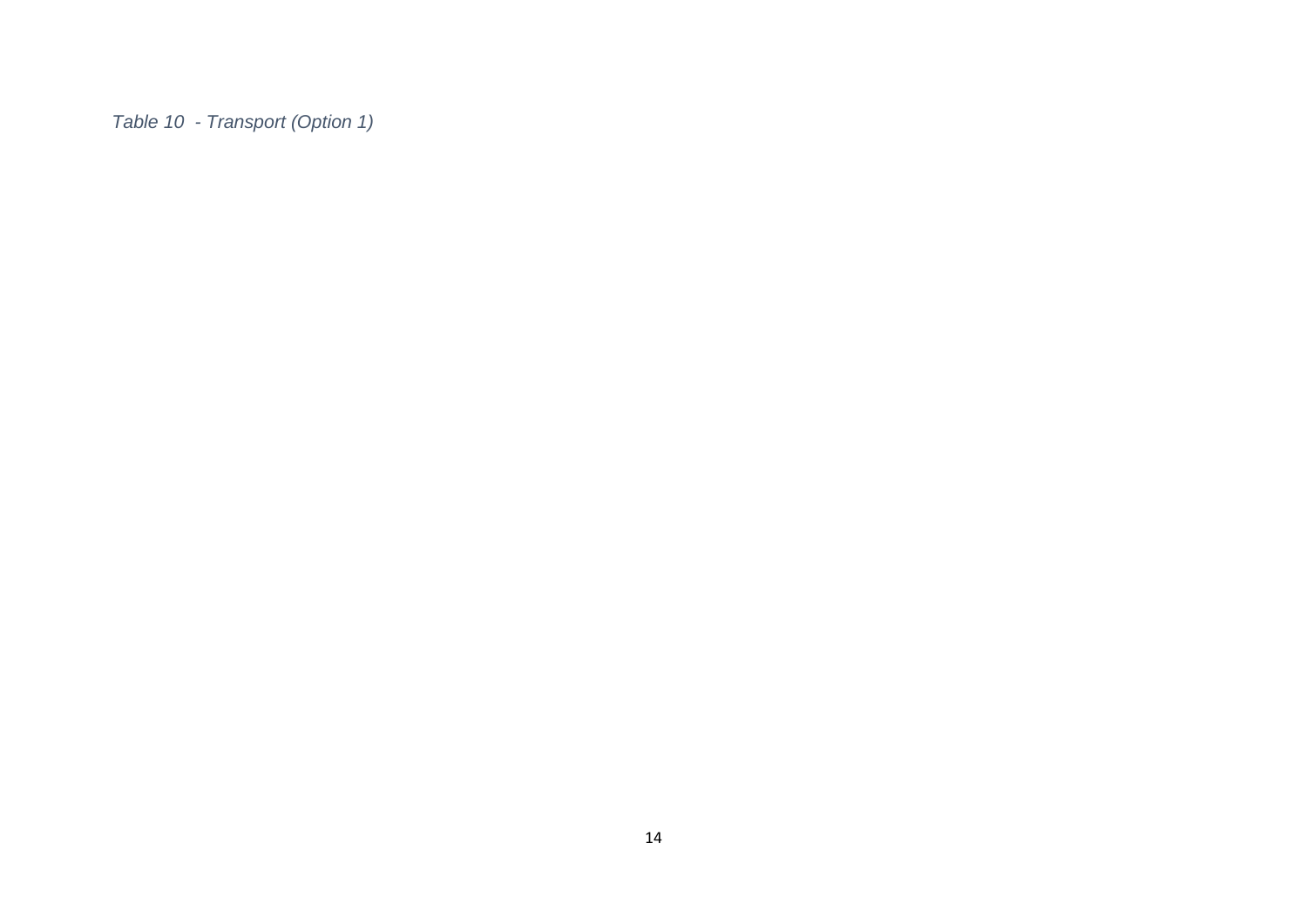| <b>Objective</b><br>requiring<br>mitigation | <b>Criteria</b><br>questions                      | <b>Score</b> | <b>Key issues</b><br><i><b>identified</b></i>                                                                                                                                                                                                                                                                                                     | <b>Suggested mitigation in</b><br>preferred options document | <b>Comments</b>                                                                                                                                                                                                                                                                            |
|---------------------------------------------|---------------------------------------------------|--------------|---------------------------------------------------------------------------------------------------------------------------------------------------------------------------------------------------------------------------------------------------------------------------------------------------------------------------------------------------|--------------------------------------------------------------|--------------------------------------------------------------------------------------------------------------------------------------------------------------------------------------------------------------------------------------------------------------------------------------------|
| Community<br>safety                         | Will it reduce<br>crime and the<br>fear of crime? | $-1$         | <b>Expansion of</b><br>highway network<br>will provide<br>additional<br>opportunity for<br>highways-related<br>crime. It will also<br>enable the delivery<br>of a strategic<br>housing site thus<br><i>indirect</i><br>consequences<br>include increase in<br><i>incidences of</i><br>crime associated<br>with an expanded<br>population locally. |                                                              | Where mitigation against<br>highways related crime is<br>possible, this will be addressed<br>through the highway design<br>process. Indirect consequences<br>relating to an expanded<br>population are addressed, as<br>appropriate, against the strategic<br>housing site (SGA25) option. |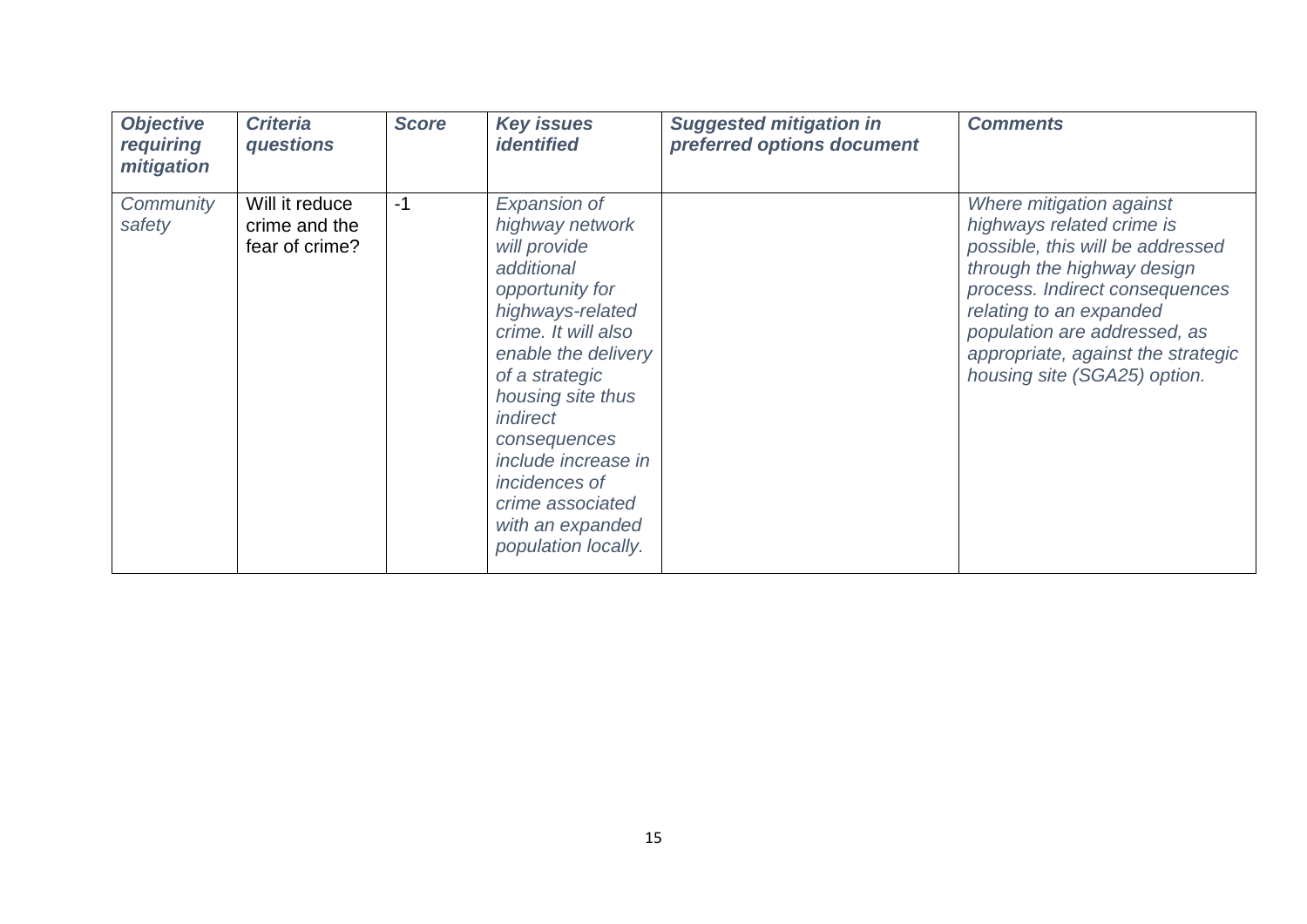| <b>Objective</b><br>requiring<br>mitigation | <b>Criteria</b><br>questions                                        | <b>Score</b> | <b>Key issues</b><br><b>identified</b>                                                                                                                                                                                                   | <b>Suggested mitigation in</b><br>preferred options document                                                                                                               | <b>Comments</b>                                                                                                                                                                                                                                                         |
|---------------------------------------------|---------------------------------------------------------------------|--------------|------------------------------------------------------------------------------------------------------------------------------------------------------------------------------------------------------------------------------------------|----------------------------------------------------------------------------------------------------------------------------------------------------------------------------|-------------------------------------------------------------------------------------------------------------------------------------------------------------------------------------------------------------------------------------------------------------------------|
| Community<br>safety                         | Will it contribute<br>to a safe and<br>secure built<br>environment? | $-1$         | Expansion of the<br>built environment<br>will result in<br>increased<br>opportunity for<br>related safety and<br>security issues to<br>emerge which do<br>not exist currently<br>given the existing<br>greenfield status of<br>the land. |                                                                                                                                                                            | The highways design process will<br>address requirements relating to<br>maximising highways safety,<br>otherwise indirect consequences<br>relating to an expanded<br>population are addressed, as<br>appropriate, against the strategic<br>housing site (SGA25) option. |
| <b>Brownfield</b><br>land                   | Will it make<br>efficient use of<br>brownfield<br>land?             | $-2$         | Land required to<br>accommodate the<br>relief road and<br>associated<br>strategic housing<br>site is entirely<br>greenfield and<br>would not see the<br>redevelopment of<br>any brownfield<br>land                                       | Implementation of the preferred<br>approach to growth, which looks<br>to maximise use of available<br>brownfield land first for example<br>within Long Eaton and Ilkeston. |                                                                                                                                                                                                                                                                         |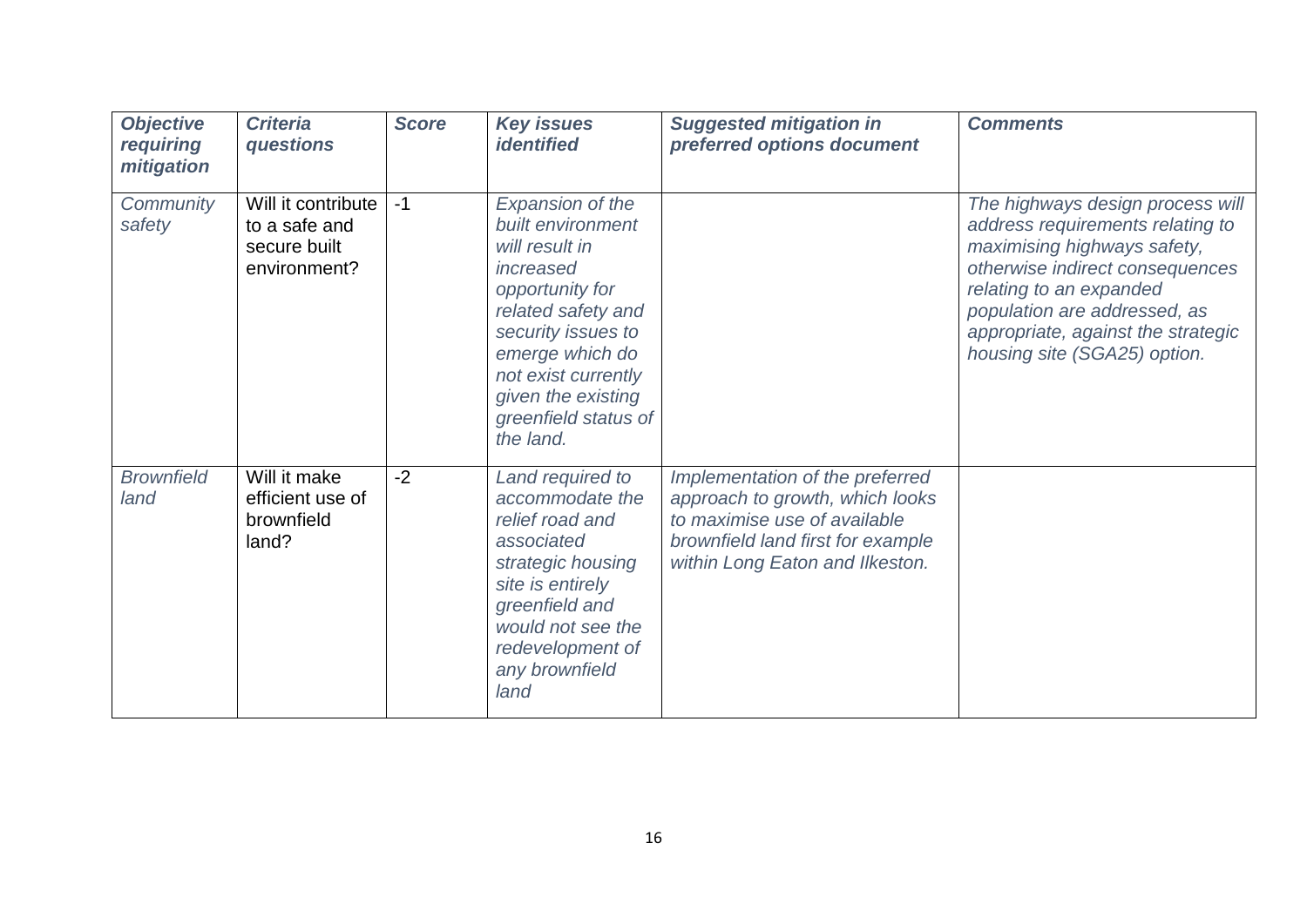| <b>Objective</b><br>requiring<br>mitigation | <b>Criteria</b><br>questions                                               | <b>Score</b> | <b>Key issues</b><br><i>identified</i>                                                                                                                                                                                                          | <b>Suggested mitigation in</b><br>preferred options document                                                                                                                                                                                                                                                                                    | <b>Comments</b>                                                                                                                   |
|---------------------------------------------|----------------------------------------------------------------------------|--------------|-------------------------------------------------------------------------------------------------------------------------------------------------------------------------------------------------------------------------------------------------|-------------------------------------------------------------------------------------------------------------------------------------------------------------------------------------------------------------------------------------------------------------------------------------------------------------------------------------------------|-----------------------------------------------------------------------------------------------------------------------------------|
| <b>Brownfield</b><br>land                   | Will it minimise<br>impact on the<br>biodiversity<br>interests of<br>land? | $-1$         | The natural<br>condition of much<br>of the land<br>required to<br>accommodate the<br>relief road and<br>associated<br>strategic housing<br>site means this<br>option will likely<br>result in some<br>detriment to<br>biodiversity<br>interests | Require the delivery of an<br>appropriate level of biodiversity<br>net gain. Utilise opportunities for<br>enhancing assets within the<br>vicinity of or within proposed<br>development extents. Require<br>appropriate landscape/ green<br>space treatment along the extent<br>of the relief road which interacts<br>with the open countryside. |                                                                                                                                   |
| Flooding and<br>water quality               | Will it minimise<br>or mitigate<br>flood risk?                             | $-1$         | Development of<br>greenfield/natural<br>land will<br>compromise the<br>land in performing<br><i>its normal</i><br>drainage functions.                                                                                                           | Develop a strategic green<br>corridor between the relief road<br>and Pioneer Meadows LNR to<br>compliment any strategic housing<br>development relating to this<br>option which incorporates existing<br>water assets on site and ensures<br>development does not encroach<br>upon them.                                                        | Appropriate drainage will be a<br>requirement for any development<br>on site through existing<br>regulations and national policy. |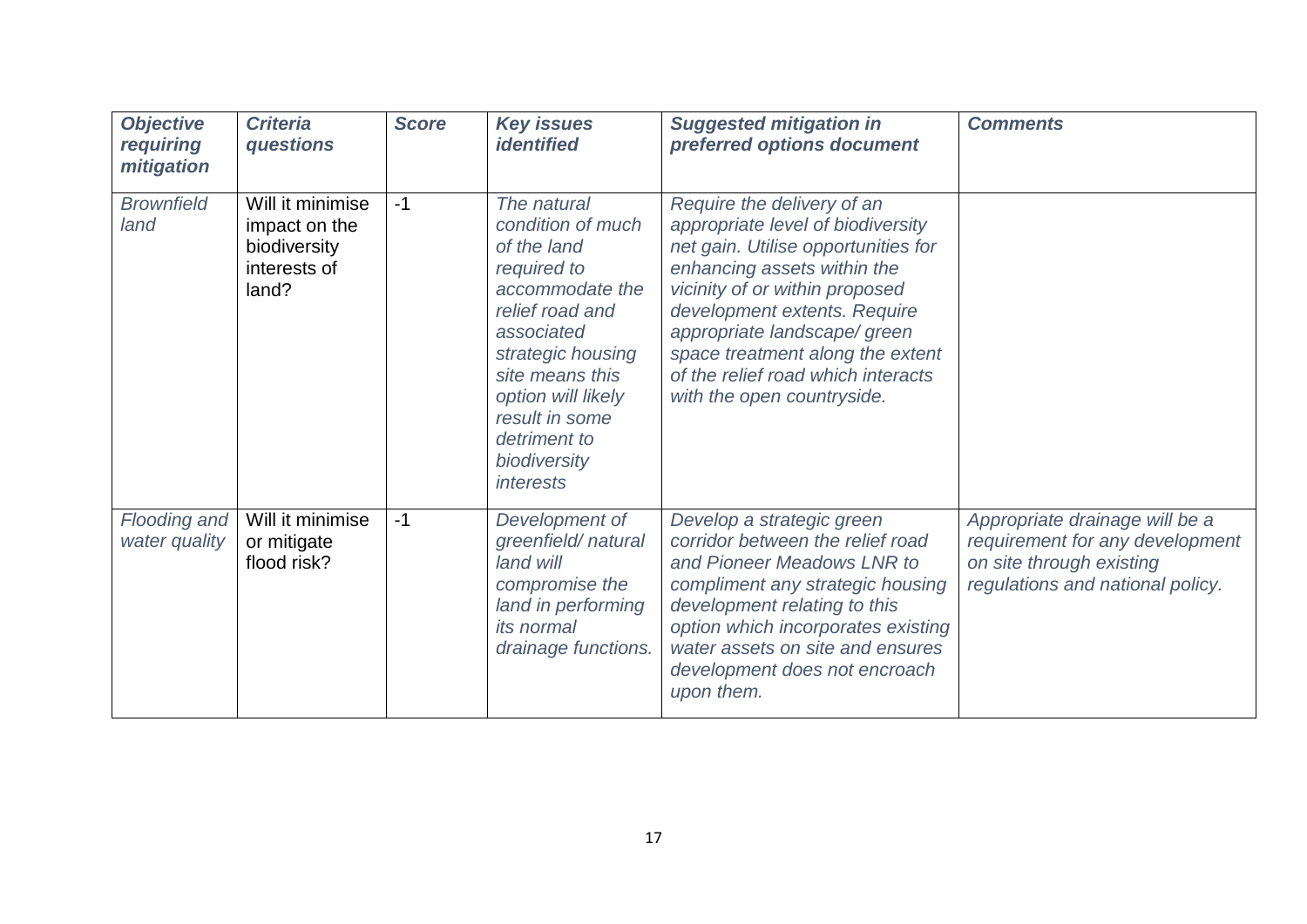| <b>Objective</b><br>requiring<br>mitigation | <b>Criteria</b><br>questions      | <b>Score</b> | <b>Key issues</b><br><b>identified</b>                                                                                                                                                                             | <b>Suggested mitigation in</b><br>preferred options document                                                                                                                                                                          | <b>Comments</b>                                                                                                                                                           |
|---------------------------------------------|-----------------------------------|--------------|--------------------------------------------------------------------------------------------------------------------------------------------------------------------------------------------------------------------|---------------------------------------------------------------------------------------------------------------------------------------------------------------------------------------------------------------------------------------|---------------------------------------------------------------------------------------------------------------------------------------------------------------------------|
| Flooding and<br>water quality               | Will it improve<br>water quality? | $-1$         | Development of<br>the land<br>associated with<br>this option has<br>potential to impact<br>on local water<br>quality including<br>existing water<br>courses/assets.                                                | Develop a strategic green<br>corridor between the relief road<br>and Pioneer Meadows LNR<br>which incorporates existing water<br>assets (including the Sow Brook)<br>on site and ensures development<br>does not encroach upon them.  | Appropriate drainage will be a<br>requirement for any development<br>on site through existing<br>regulations and national policy.                                         |
| Flooding and<br>water quality               | Will it conserve<br>water?        | $-1$         | Increase in<br>population<br>resulting from<br>strategic housing<br>development<br>associated with<br>delivery of the<br>relief road will<br>inevitably lead to<br>an increase in<br>water consumption<br>locally. | Avoid any relief road routes which<br>would impede on existing water<br>assets in the vicinity. Conserve<br>existing water assets in the<br>vicinity alongside any new<br>development associated with<br>delivery of the relief road. | An increase in water usage<br>associated with new dwellings is<br>unavoidable, though building<br>regulations do have provision for<br>minimising effect from new builds. |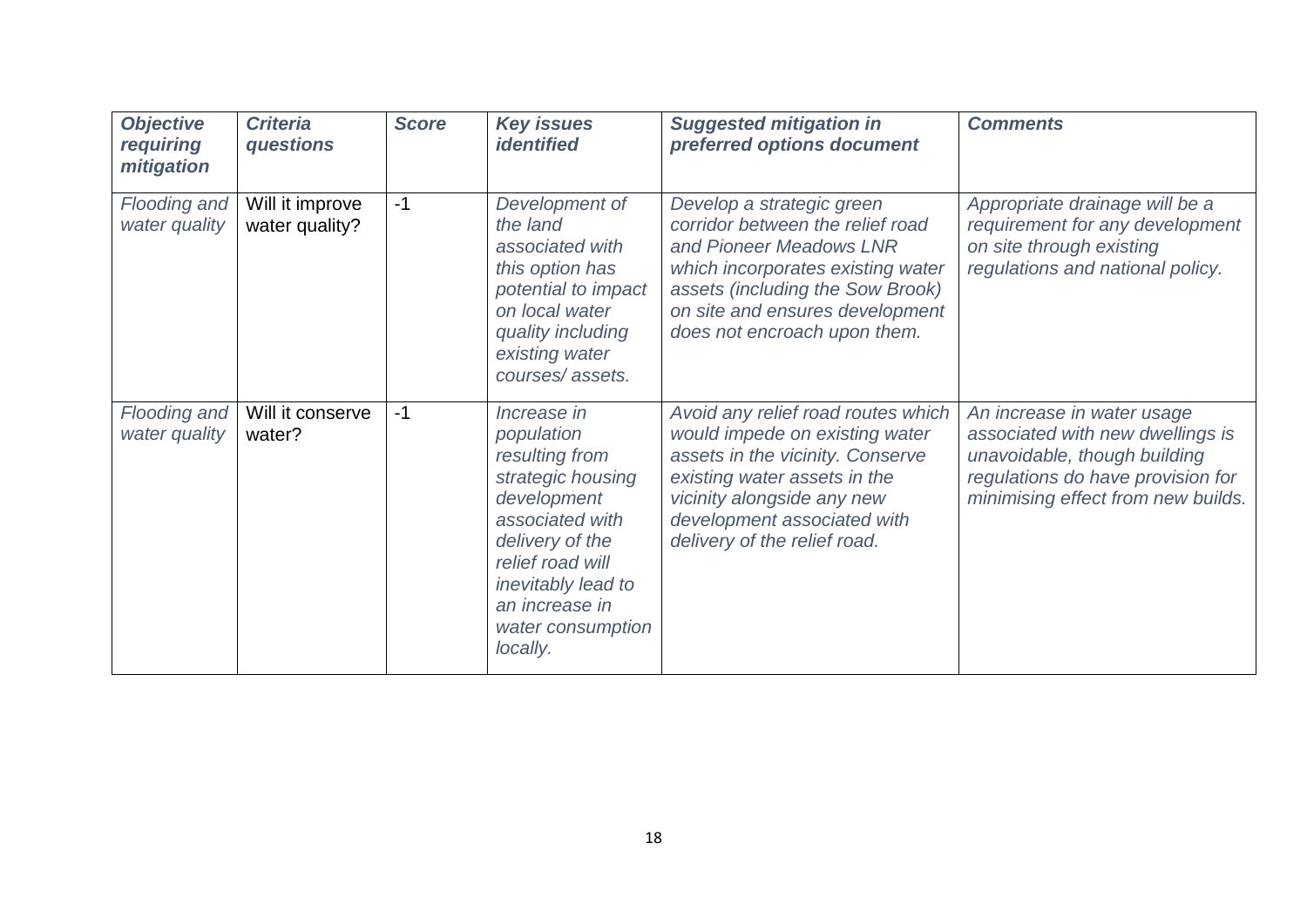| <b>Objective</b><br>requiring<br>mitigation                                            | <b>Criteria</b><br>questions                                                                                                          | <b>Score</b> | <b>Key issues</b><br><i><b>identified</b></i>                                                                                                                                             | <b>Suggested mitigation in</b><br>preferred options document                                                                                                                                                                                                                                                                                                                                                                                                                                      | <b>Comments</b>                                                                                                                                                                                                   |
|----------------------------------------------------------------------------------------|---------------------------------------------------------------------------------------------------------------------------------------|--------------|-------------------------------------------------------------------------------------------------------------------------------------------------------------------------------------------|---------------------------------------------------------------------------------------------------------------------------------------------------------------------------------------------------------------------------------------------------------------------------------------------------------------------------------------------------------------------------------------------------------------------------------------------------------------------------------------------------|-------------------------------------------------------------------------------------------------------------------------------------------------------------------------------------------------------------------|
| Flooding and<br>water quality                                                          | Will it cause a<br>deterioration of<br>Water<br>Framework<br><b>Directive</b><br>status or<br>potential of<br>onsite<br>watercourses? | $-1$         | Development of<br>the land<br>associated with<br>this option has<br>potential to impact<br>on local water<br>quality including<br>existing water<br>courses/assets.                       | Develop a strategic green<br>corridor between the relief road<br>and Pioneer Meadows LNR<br>which incorporates existing water<br>assets (including the Sow Brook)<br>on site and ensures development<br>does not encroach upon them.                                                                                                                                                                                                                                                              | Appropriate drainage will be a<br>requirement for any development<br>on site through existing<br>regulations and national policy.                                                                                 |
| <b>Natural</b><br>environment,<br>biodiversity,<br>green and<br>blue<br>infrastructure | Will it help<br>protect and<br>improve<br>biodiversity and<br>avoid harm to<br>protected<br>species?                                  | $-1$         | <b>Risk that protected</b><br>species may be<br>identified, priority<br>species and local<br>habitats nearby/<br>adjacent to the site<br>are present and<br>will be impacted<br><b>on</b> | Develop a strategic green<br>corridor between the relief road<br>and Pioneer Meadows LNR to<br>provide appropriate buffer<br>between development associated<br>with this option and biodiversity<br>assets. Provide appropriate<br>buffering along length of relief<br>road. Require the delivery of an<br>appropriate level of biodiversity<br>net gain across wider site. Utilise<br>opportunities for enhancing<br>assets within the vicinity of or<br>within proposed development<br>extents. | Given the scale of the site,<br>national requirements are such<br>that an Environmental Impact<br>Assessment will be required for<br>the site, and this will identify<br>where specific risks need<br>mitigating. |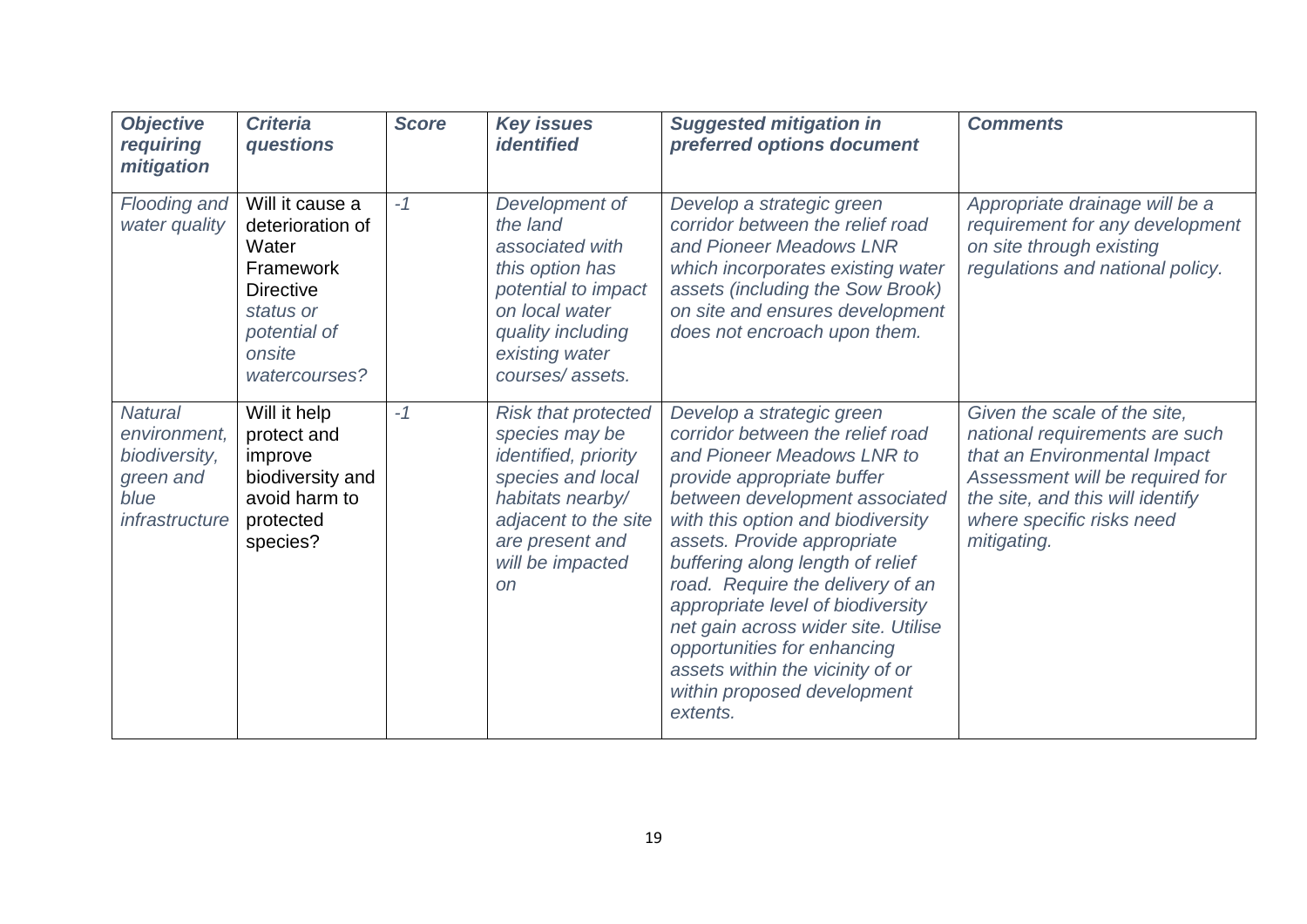| <b>Objective</b><br>requiring<br>mitigation                                            | <b>Criteria</b><br>questions                                            | <b>Score</b> | <b>Key issues</b><br><b>identified</b>                                                                                                                                        | <b>Suggested mitigation in</b><br>preferred options document                                                                                                                                          | <b>Comments</b>                                                                                                                                                                                                                                                                                                                            |
|----------------------------------------------------------------------------------------|-------------------------------------------------------------------------|--------------|-------------------------------------------------------------------------------------------------------------------------------------------------------------------------------|-------------------------------------------------------------------------------------------------------------------------------------------------------------------------------------------------------|--------------------------------------------------------------------------------------------------------------------------------------------------------------------------------------------------------------------------------------------------------------------------------------------------------------------------------------------|
| <b>Natural</b><br>environment,<br>biodiversity,<br>green and<br>blue<br>infrastructure | Will it conserve<br>and enhance<br>the geological<br>environment?       | $-1$         | <b>Extraction of</b><br>material<br>associated with<br>development of<br>the relief road and<br>associated<br>housing poses risk<br>to existing<br>geological<br>environment. |                                                                                                                                                                                                       | The manner in which construction<br>would relate with the geology<br>sitting beneath the development<br>site would require a developer to<br>work within the confines of<br>regulated guidelines ensuring<br>safe construction methods. A<br>construction method statement<br>may be required as part of a<br>future planning application. |
| <b>Natural</b><br>environment,<br>biodiversity,<br>green and<br>blue<br>infrastructure | Will it maintain<br>and enhance<br>woodland cover<br>and<br>management? | $-1$         | Implementation of<br>relief road and<br>wider associated<br>development risks<br>loss of existing<br>trees and will fail<br>to enhance any<br>existing woodland<br>cover.     | Implement tree and hedgerow<br>planting along westbound side of<br>relief road to buffer between it<br>and the wider countryside.<br>Incorporate planting across the<br>associated wider development. |                                                                                                                                                                                                                                                                                                                                            |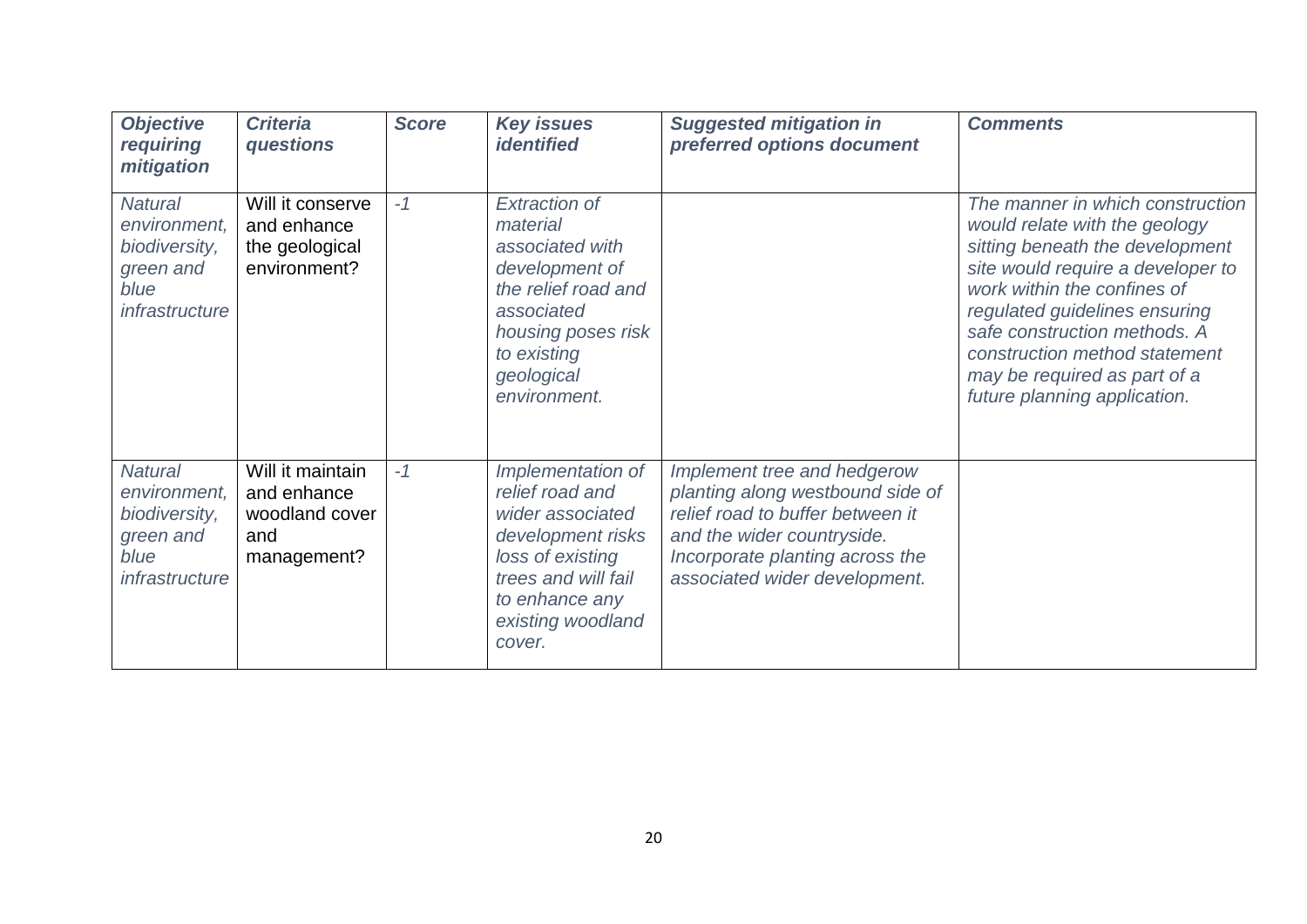| <b>Objective</b><br>requiring<br>mitigation                                            | <b>Criteria</b><br>questions                                 | <b>Score</b> | <b>Key issues</b><br><i>identified</i>                                                                                                                                                     | <b>Suggested mitigation in</b><br>preferred options document                                                                                                                                                                                                                                      | <b>Comments</b> |
|----------------------------------------------------------------------------------------|--------------------------------------------------------------|--------------|--------------------------------------------------------------------------------------------------------------------------------------------------------------------------------------------|---------------------------------------------------------------------------------------------------------------------------------------------------------------------------------------------------------------------------------------------------------------------------------------------------|-----------------|
| <b>Natural</b><br>environment,<br>biodiversity,<br>green and<br>blue<br>infrastructure | Will it provide<br>new open<br>space or green<br>space?      | $-1$         | Loss of large<br>portion of open<br>countryside which<br>is accessed by<br><b>Public Rights of</b><br>Way in present<br>form will take away<br>existing open/<br>green space<br>provision. | Develop a strategic green<br>corridor between the relief road<br>and Pioneer Meadows LNR to<br>provide appropriate buffer<br>between development associated<br>with this option and a significant<br>amount of formal open/green<br>space much beyond that currently<br>accessible to the public. |                 |
| <b>Natural</b><br>environment,<br>biodiversity,<br>green and<br>blue<br>infrastructure | Will it improve<br>the quality of<br>existing open<br>space? | $-1$         | Loss of large<br>portion of open<br>countryside which<br>is accessed by<br><b>Public Rights of</b><br>Way in present<br>form will take away<br>existing (non-<br>formal) open<br>space.    | Develop a strategic green<br>corridor between the relief road<br>and Pioneer Meadows LNR to<br>provide appropriate buffer<br>between development associated<br>with this option and a significant<br>amount of formal open/green<br>space much beyond that currently<br>accessible to the public. |                 |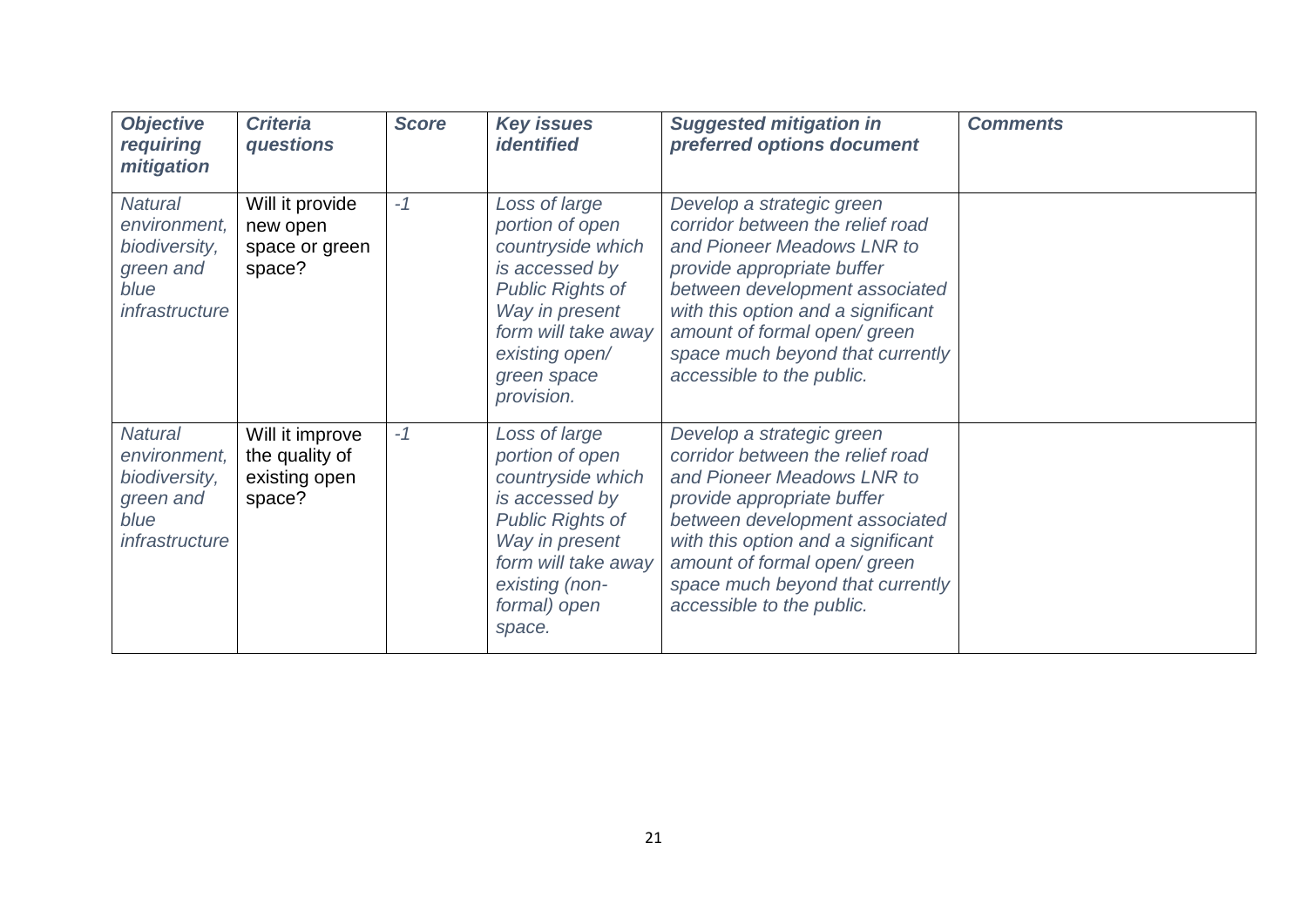| <b>Objective</b><br>requiring<br>mitigation | <b>Criteria</b><br>questions                                            | <b>Score</b> | <b>Key issues</b><br><i>identified</i>                                                                                                                                                                                                         | <b>Suggested mitigation in</b><br>preferred options document                                                                                                                                                                                                                                                                                                                                                                            | <b>Comments</b> |
|---------------------------------------------|-------------------------------------------------------------------------|--------------|------------------------------------------------------------------------------------------------------------------------------------------------------------------------------------------------------------------------------------------------|-----------------------------------------------------------------------------------------------------------------------------------------------------------------------------------------------------------------------------------------------------------------------------------------------------------------------------------------------------------------------------------------------------------------------------------------|-----------------|
| Landscape<br>and built<br>environment       | Does it respect<br>or preserve<br>identified<br>landscape<br>character? | $-2$         | <b>Relief road would</b><br>significantly alter<br>local landscape<br>character,<br>particularly<br>considered against<br>existing<br>characteristics.<br>The wider<br>associated<br>development of<br>the site would also<br>alter character. | Integrate landscaping along<br>westbound edge of relief road to<br>soften its relationship with the<br>wider countryside. Integrate<br>quality landscaping with<br>development through green and<br>open spaces to minimise impact<br>of development on wider<br>landscape. Particular efforts<br>should be directed to ensuring a<br>quality relationship between<br><b>Pioneer Meadows LNR and</b><br>development in landscape terms. |                 |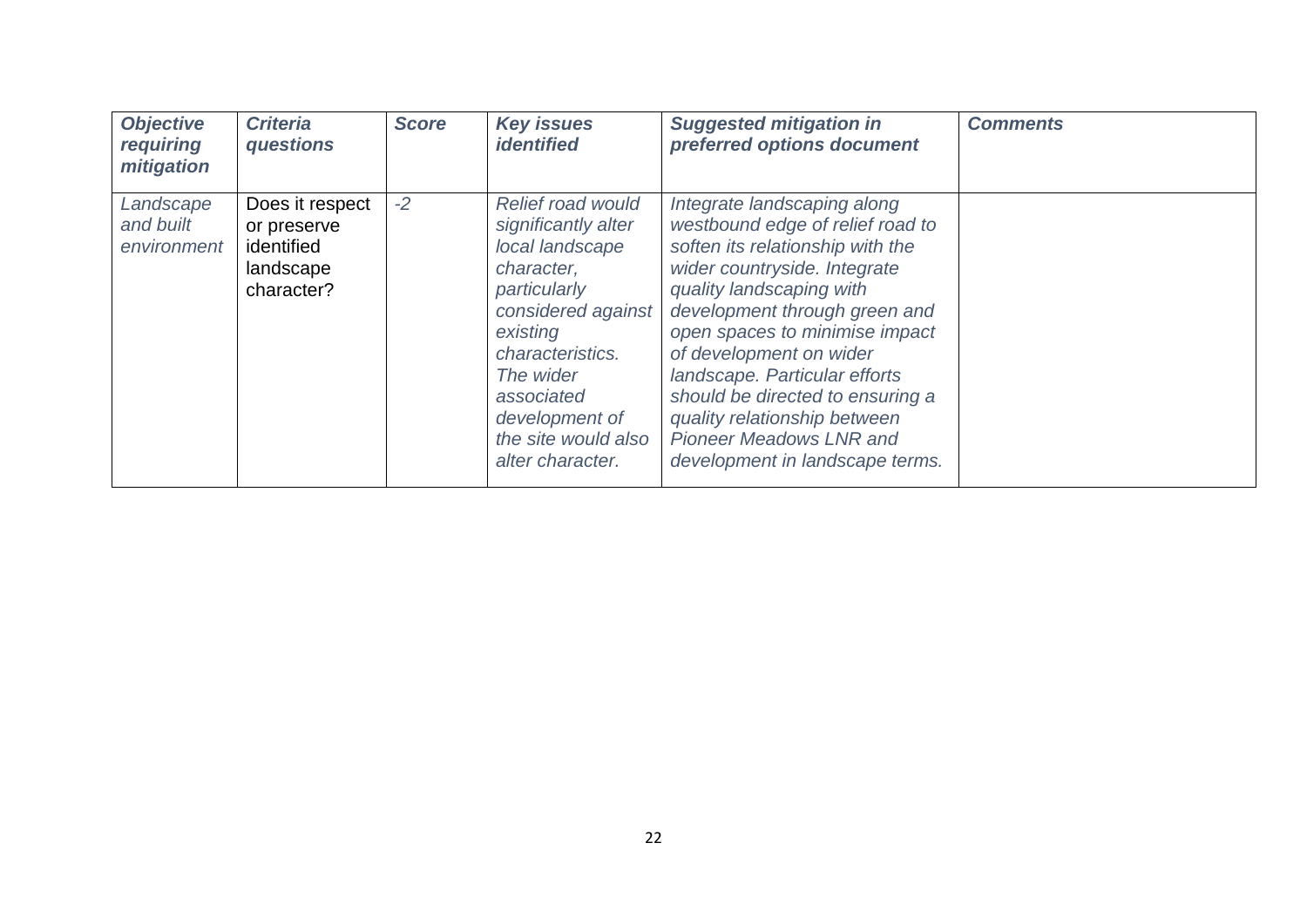| <b>Objective</b><br>requiring<br>mitigation | <b>Criteria</b><br>questions                                                                                                    | <b>Score</b> | <b>Key issues</b><br><i>identified</i>                                                                                                                                                                                                  | <b>Suggested mitigation in</b><br>preferred options document                                                                                                                                                                                                                                                                                                                                                                                                                     | <b>Comments</b> |
|---------------------------------------------|---------------------------------------------------------------------------------------------------------------------------------|--------------|-----------------------------------------------------------------------------------------------------------------------------------------------------------------------------------------------------------------------------------------|----------------------------------------------------------------------------------------------------------------------------------------------------------------------------------------------------------------------------------------------------------------------------------------------------------------------------------------------------------------------------------------------------------------------------------------------------------------------------------|-----------------|
| Landscape<br>and built<br>environment       | Does it have a<br>positive impact<br>on visual<br>amenity?                                                                      | $-1$         | Development of<br>the relief road (and<br>associated wider<br>development) is<br>likely to result in<br>substantial<br>alteration to visual<br>amenity currently<br>enjoyed by<br>existing<br>neighbouring<br>residents in<br>Ilkeston. | Integrate landscaping along<br>westbound edge of relief road to<br>soften its relationship with the<br>wider countryside. Integrate<br>quality landscaping with<br>development through green and<br>open spaces and appropriate<br>planting to minimise impact of<br>wider development on existing<br>visual amenity. Develop a<br>strategic green corridor between<br>the relief road and Pioneer<br>Meadows LNR to maintain a<br>sense of 'openness' as far as is<br>possible. |                 |
| Landscape<br>and built<br>environment       | Will it maintain<br>and $/$ or<br>enhance the<br>local<br>distinctiveness<br>of the<br>townscape or<br>settlement<br>character? | $-1$         | <b>Potential for new</b><br>development<br>associated with<br>delivery of the<br>relief road to<br>conflict with the<br>adjacent uniform<br>style at Kirk<br>Hallam                                                                     | Require that any development<br>associated with the relief road<br>respects the wider settlement<br>context through appropriate<br>design.                                                                                                                                                                                                                                                                                                                                       |                 |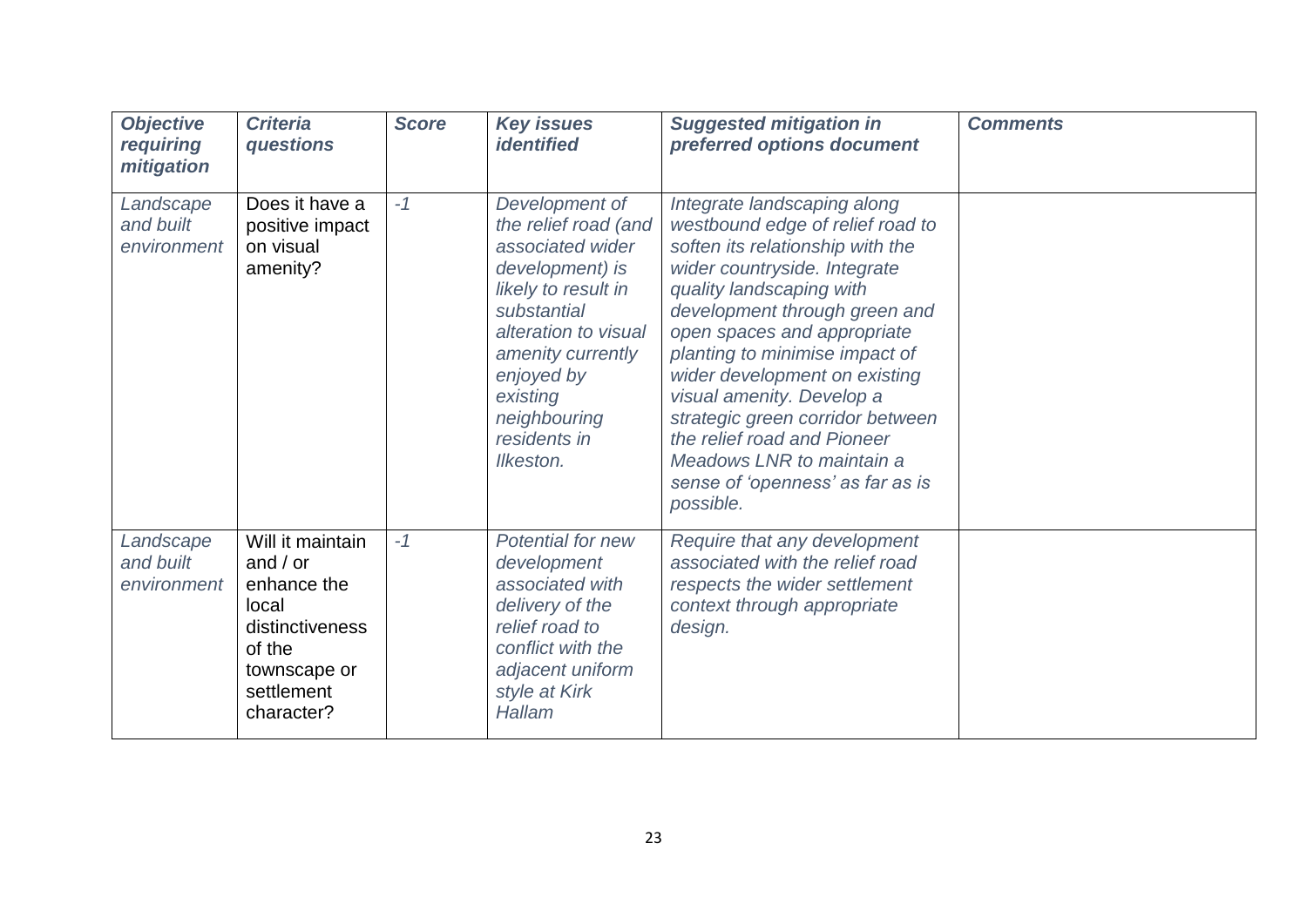| <b>Objective</b><br>requiring<br>mitigation            | <b>Criteria</b><br>questions                                                                                         | <b>Score</b> | <b>Key issues</b><br><i><b>identified</b></i>                                                                                                                                             | <b>Suggested mitigation in</b><br>preferred options document                                                                                                                                                                                                                                                                                                                             | <b>Comments</b>                                                                                                                                                                                                                                                                                                                                                                                                                                                                                                                                  |
|--------------------------------------------------------|----------------------------------------------------------------------------------------------------------------------|--------------|-------------------------------------------------------------------------------------------------------------------------------------------------------------------------------------------|------------------------------------------------------------------------------------------------------------------------------------------------------------------------------------------------------------------------------------------------------------------------------------------------------------------------------------------------------------------------------------------|--------------------------------------------------------------------------------------------------------------------------------------------------------------------------------------------------------------------------------------------------------------------------------------------------------------------------------------------------------------------------------------------------------------------------------------------------------------------------------------------------------------------------------------------------|
| Landscape<br>and built<br>environment                  | Will it conserve<br>or enhance the<br>interrelationship<br>between the<br>landscape and<br>the built<br>environment? | $-1$         | A new relief road<br>has the potential to<br>severe relationship<br>between built<br>environment and<br>wider landscape                                                                   | Require appropriate landscape<br>buffering between the relief road<br>and wider countryside to soften<br>its impact and better integrate it<br>with the environment.                                                                                                                                                                                                                     |                                                                                                                                                                                                                                                                                                                                                                                                                                                                                                                                                  |
| <b>Natural</b><br>resources<br>and waste<br>management | Will it lead to<br>reduced<br>consumption of<br>raw materials?                                                       | $-2$         | The relief road will<br>primarily facilitate<br>private car based<br>journeys, likely<br>leading to an<br><i>increase in</i><br>associated<br>consumption of<br>raw materials<br>locally. | Reduce longer term consumption<br>through enhancing alternative<br>existing and establish new<br>sustainable transport options<br>across the Borough. Require<br>integration of appropriate levels<br>of connectivity across associated<br>development to minimise locally<br>derived car usage. Provide for<br>sustainable forms of safe travel<br>along the length of the relief road. | It will be the responsibility of a<br>developer(s) to demonstrate that<br>site construction will minimise the<br>amount of raw materials<br>necessary to develop housing.<br>Improvements to construction<br>practices, including more<br>sustainable sourcing of key<br>building materials, are now being<br>followed by home builders to help<br>improve the overall sustainability<br>of developments. Building<br>regulations will also influence the<br>reduced usage of raw materials in<br>line with national goals on climate<br>change. |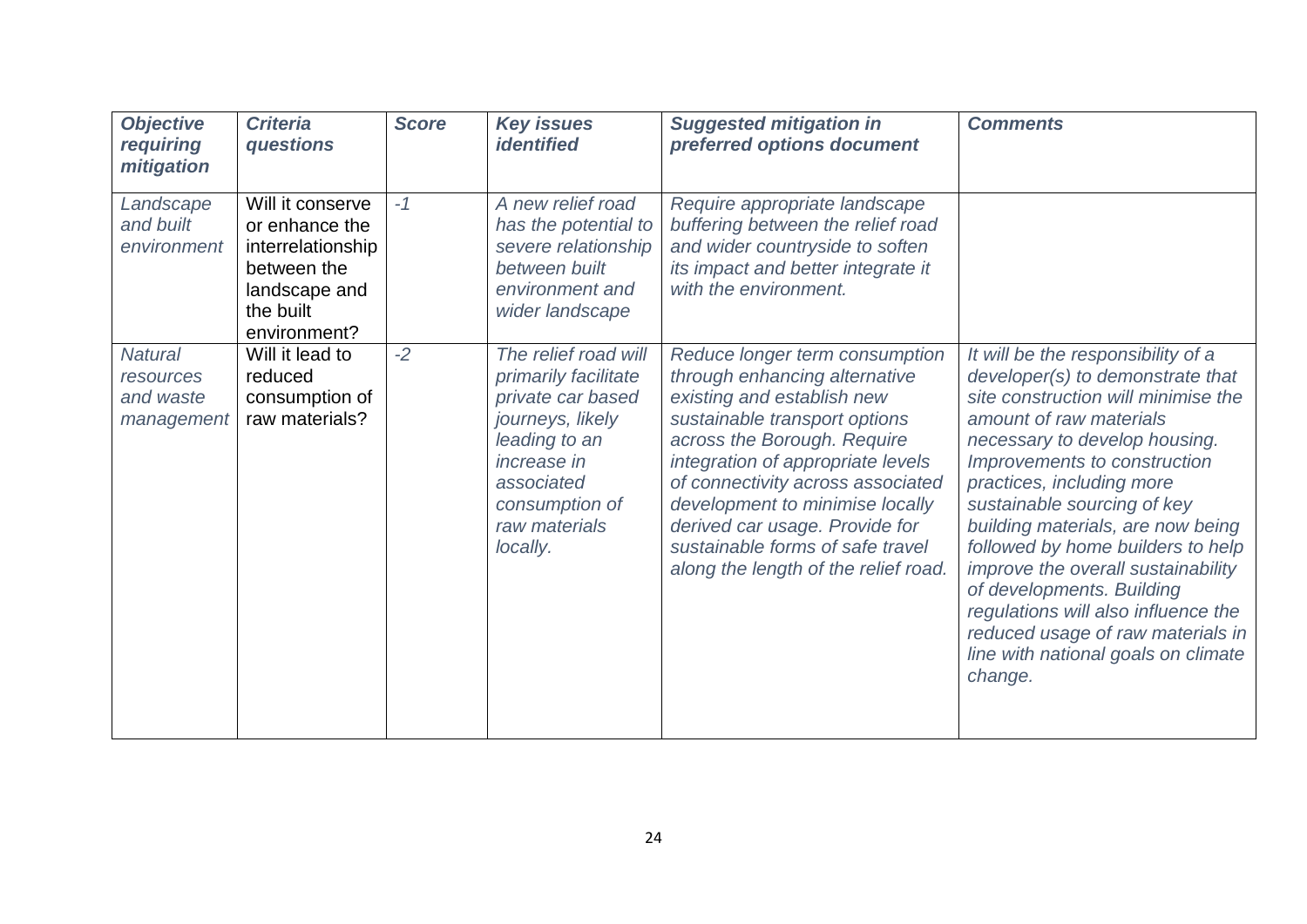| <b>Objective</b><br>requiring<br>mitigation            | <b>Criteria</b><br>questions              | <b>Score</b> | <b>Key issues</b><br><i><b>identified</b></i>                                                                                                                                | <b>Suggested mitigation in</b><br>preferred options document | <b>Comments</b>                                                                                                                                                                                                                                                                       |
|--------------------------------------------------------|-------------------------------------------|--------------|------------------------------------------------------------------------------------------------------------------------------------------------------------------------------|--------------------------------------------------------------|---------------------------------------------------------------------------------------------------------------------------------------------------------------------------------------------------------------------------------------------------------------------------------------|
| <b>Natural</b><br>resources<br>and waste<br>management | Will it result in<br>additional<br>waste? | $-1$         | Construction<br>related waste will<br>increase in the<br>short term and<br>household waste<br>in the long term as<br>a result of<br>associated<br>residential<br>development |                                                              | Short term waste generation<br>relating to construction activity is<br>unavoidable. Household waste<br>increases cannot be avoided.<br>This is not a site specific issue; it<br>applies wherever new dwellings<br>are to be accommodated to<br>address the Borough's housing<br>need. |
| <b>Natural</b><br>resources<br>and waste<br>management | Will it reduce<br>hazardous<br>waste?     | $-1$         | No opportunity to<br>reduce hazardous<br>waste.<br><b>Construction</b><br>activity may<br>generate<br>hazardous waste                                                        |                                                              | Waste associated with<br>construction activity is<br>unavoidable. The management of<br>any hazardous waste will be<br>controlled and mitigated as<br>appropriate by construction<br>related regulations.                                                                              |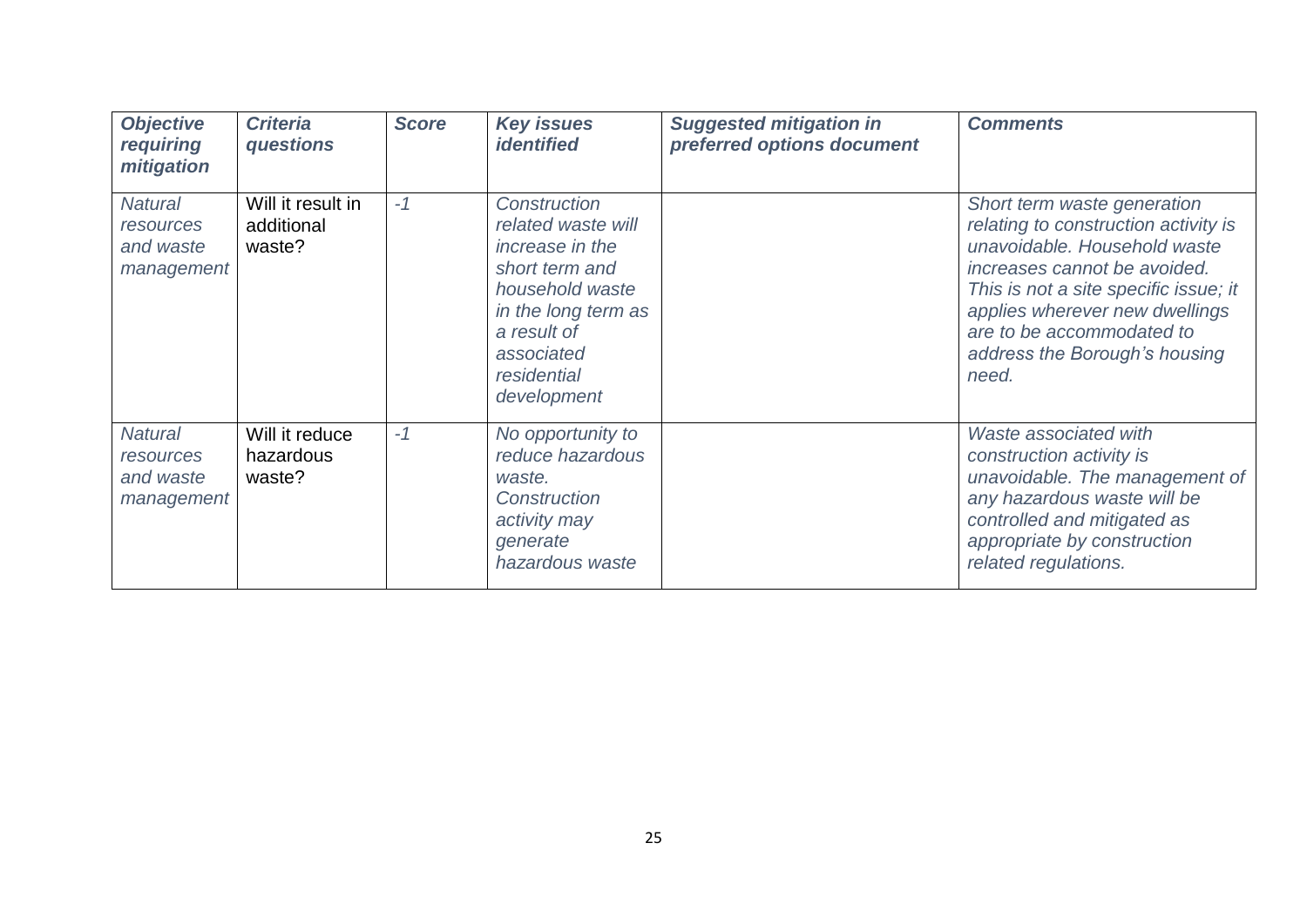| <b>Objective</b><br>requiring<br>mitigation            | <b>Criteria</b><br>questions                                                        | <b>Score</b> | <b>Key issues</b><br><b>identified</b>                                                                                                                                                                | <b>Suggested mitigation in</b><br>preferred options document                                                                                                                                                                                                                                                                                                                                                                   | <b>Comments</b>                                                                                                                                                                                                                                                                                                                                                                                                                                     |
|--------------------------------------------------------|-------------------------------------------------------------------------------------|--------------|-------------------------------------------------------------------------------------------------------------------------------------------------------------------------------------------------------|--------------------------------------------------------------------------------------------------------------------------------------------------------------------------------------------------------------------------------------------------------------------------------------------------------------------------------------------------------------------------------------------------------------------------------|-----------------------------------------------------------------------------------------------------------------------------------------------------------------------------------------------------------------------------------------------------------------------------------------------------------------------------------------------------------------------------------------------------------------------------------------------------|
| <b>Natural</b><br>resources<br>and waste<br>management | Will it protect<br>the best and<br>most versatile<br>(BMV)<br>agricultural<br>land? | $-1$         | Small section of<br>land rated as<br>'moderate to good'<br>in agricultural<br>terms will be<br>developed on as a<br>result of the relief<br>road and<br>associated<br>residential<br>development.     |                                                                                                                                                                                                                                                                                                                                                                                                                                | The overall approach to growth<br>set out by the preferred options<br>ensures that agricultural land of<br>this quality is mostly avoided. Not<br>providing options for growth in the<br>preferred way risks speculative<br>development and wider impact on<br>better quality agricultural land.<br>Overall this represents a tiny<br>proportion of overall land<br>considered for development falls<br>outside of the highest category<br>ratings. |
| <b>Natural</b><br>resources<br>and waste<br>management | Will it prevent<br>the loss of<br>greenfield land<br>to<br>development?             | $-2$         | This option is<br>wholly reliant on<br>the use of<br>greenfield land<br>and will result in a<br>notable loss<br>particularly when<br>taking into account<br>associated<br>residential<br>development. | Develop a strategic green<br>corridor between the relief road<br>and Pioneer Meadows LNR to<br>provide appropriate buffer<br>between development associated<br>with this option and a significant<br>amount of formal open/green<br>space much beyond that currently<br>accessible to the public. More<br>widely, implement the preferred<br>approach to growth which seeks<br>to exhaust the use of brownfield<br>land first. |                                                                                                                                                                                                                                                                                                                                                                                                                                                     |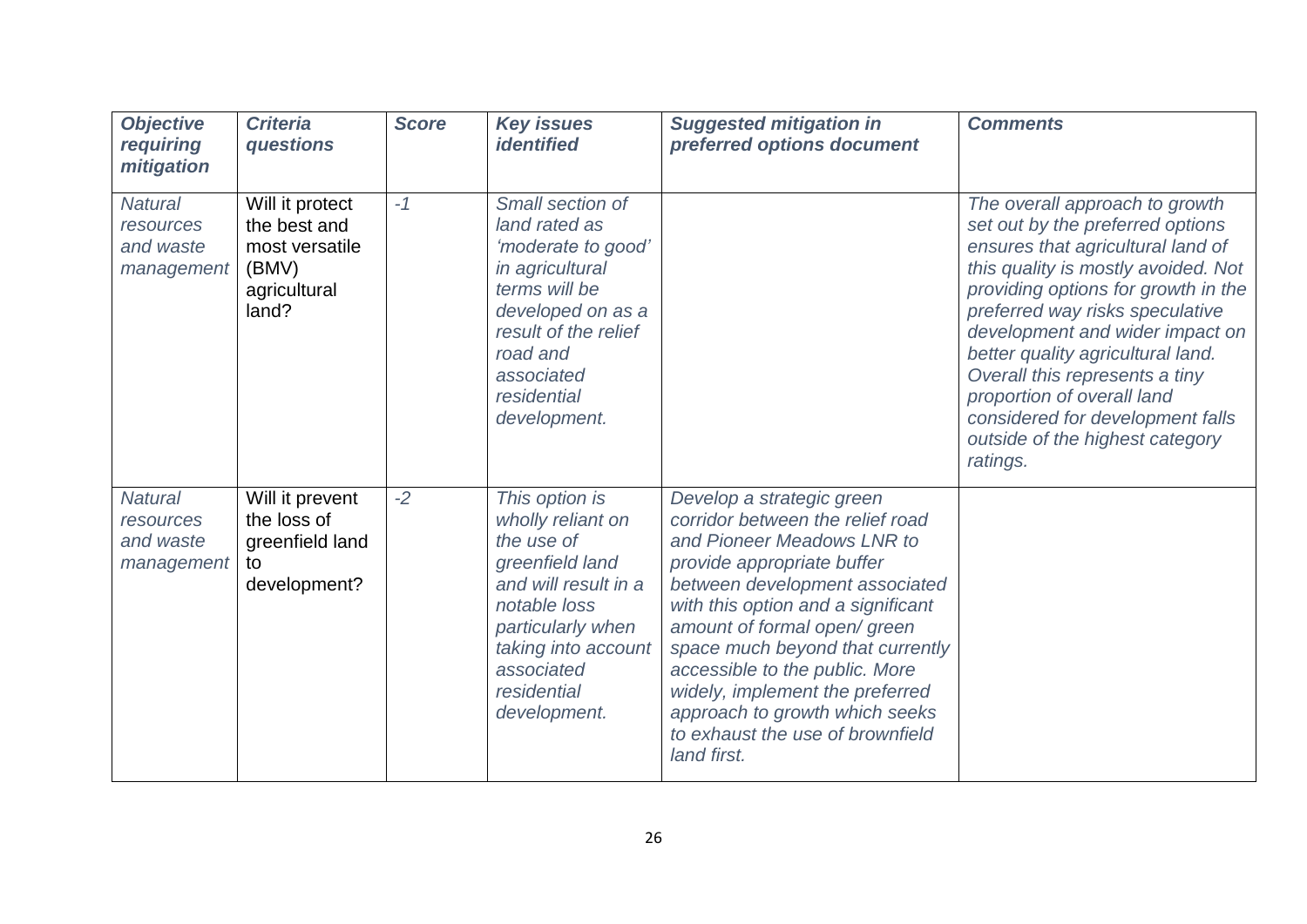#### Strategic housing sites (SA3)

<span id="page-26-1"></span><span id="page-26-0"></span>*Table 11 - Preferred strategic housing site SGA1 - Acorn Way*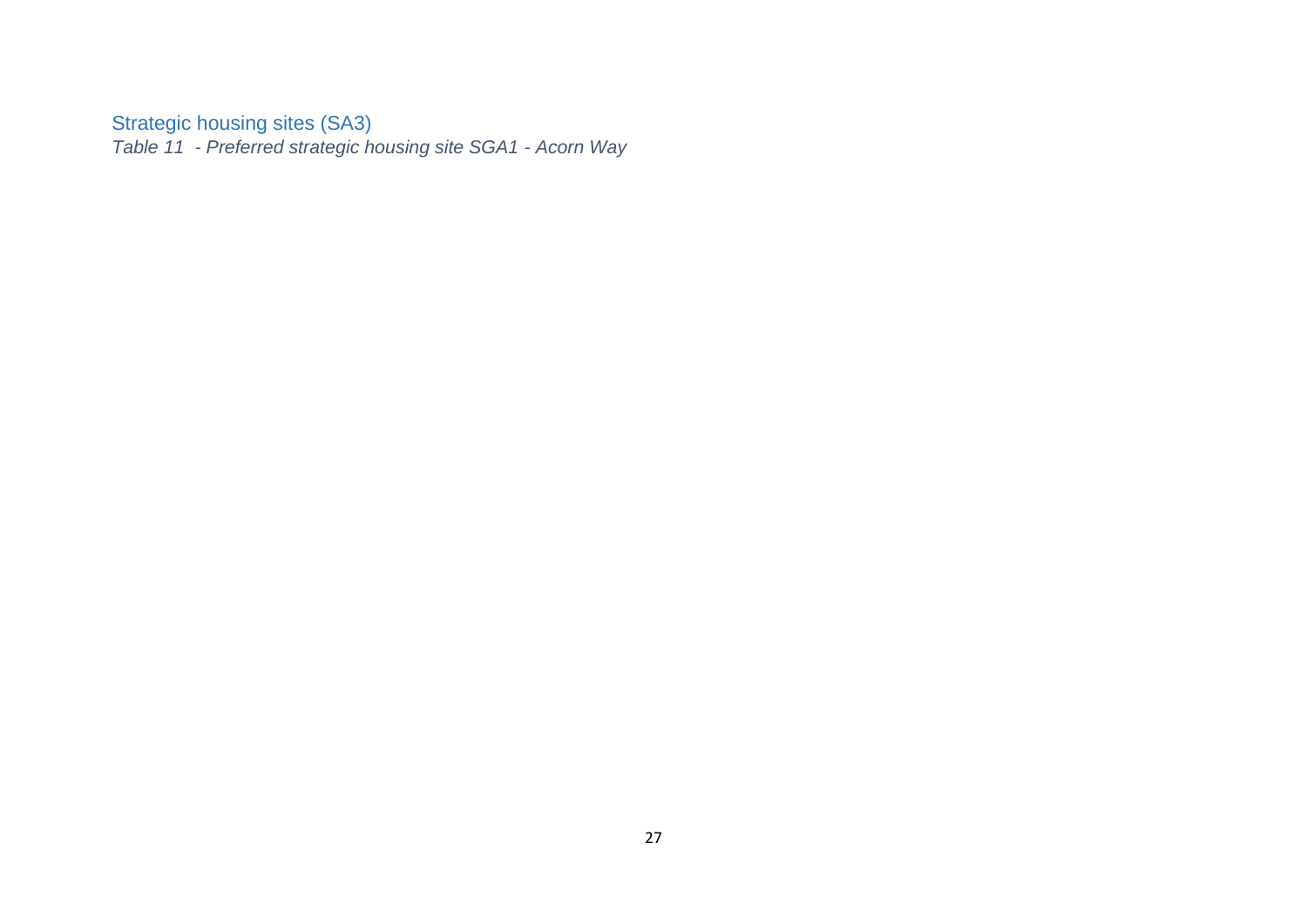| <b>Objective</b><br>requiring<br>mitigation | <b>Criteria</b><br>questions                      | <b>Score</b> | <b>Key issues identified</b>                                                                                                                                                                                                                                                                                                                                                                           | <b>Suggested mitigation in</b><br>preferred options document | <b>Comments</b>                                                                                                                                                                                                                                                                                                                                                           |
|---------------------------------------------|---------------------------------------------------|--------------|--------------------------------------------------------------------------------------------------------------------------------------------------------------------------------------------------------------------------------------------------------------------------------------------------------------------------------------------------------------------------------------------------------|--------------------------------------------------------------|---------------------------------------------------------------------------------------------------------------------------------------------------------------------------------------------------------------------------------------------------------------------------------------------------------------------------------------------------------------------------|
| Community<br>safety                         | Will it reduce<br>crime and the<br>fear of crime? | $-1$         | The development of<br>this site would result in<br>the urbanising of<br>space which would<br>influence an increase<br>in the likelihood of<br>crime and the fear of<br>crime. The<br>construction of homes,<br>presence of cars and<br>provision of open<br>spaces naturally leads<br>to an expansion of<br>crime-related activities<br>which needs to be<br>addressed through<br>suitable mitigation. |                                                              | Such an expansion of the<br>population locally will result in an<br>unavoidable adverse effect on this<br>criteria question - however existing<br>design policy within the Erewash<br>Core Strategy specifically calls for<br>development which reduces the<br>opportunities for crime and fear of<br>crime with national policy and<br>guidance further supporting this. |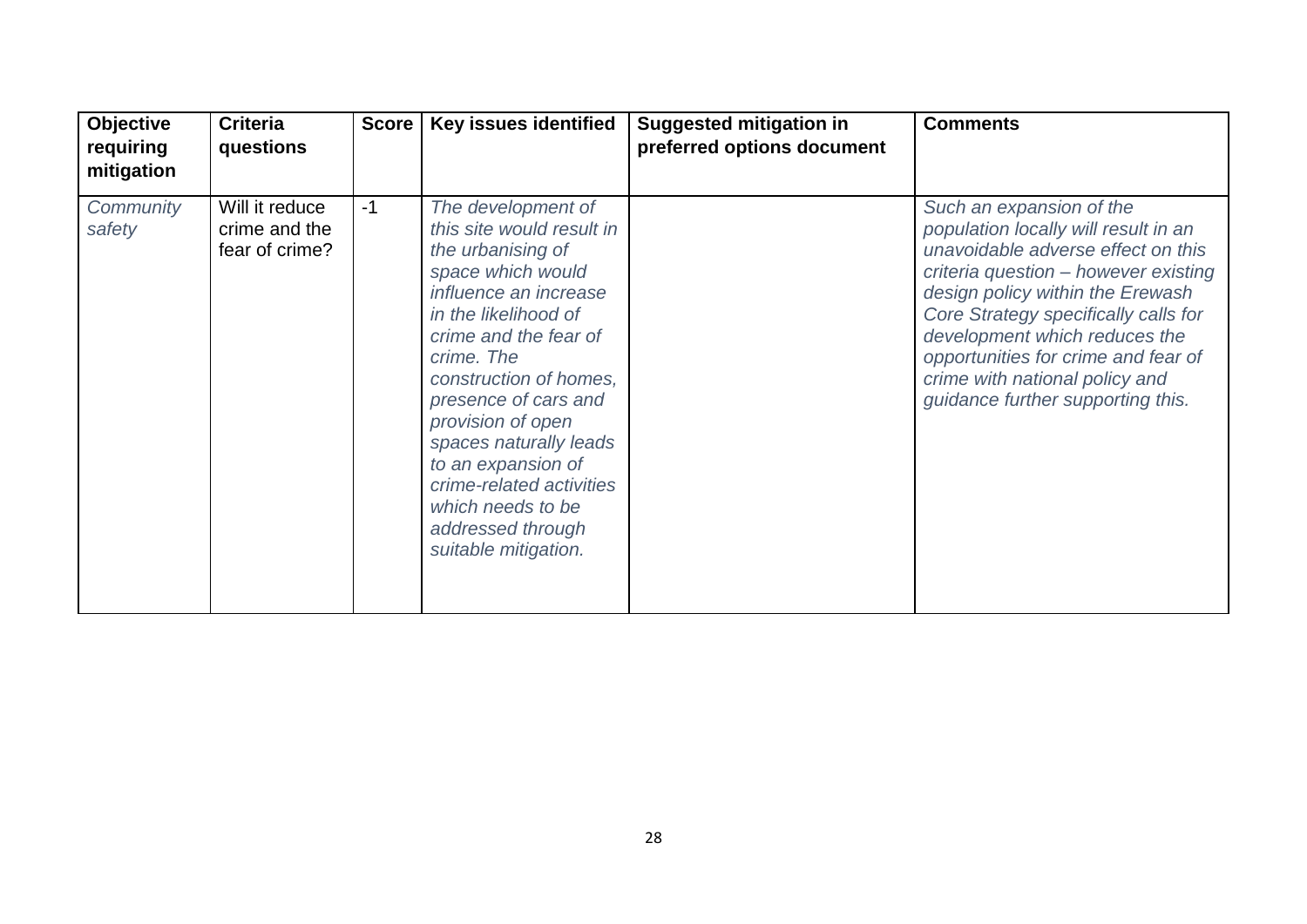| <b>Objective</b><br>requiring | <b>Criteria</b><br>questions                                           | <b>Score</b> | Key issues identified                                                                                                                                                                                                                                                                                              | <b>Suggested mitigation in</b><br>preferred options document                                                                                                                                                                                                                                 | <b>Comments</b>                                                                                                                                                                                                                                                                                                                                                                                                                                                      |
|-------------------------------|------------------------------------------------------------------------|--------------|--------------------------------------------------------------------------------------------------------------------------------------------------------------------------------------------------------------------------------------------------------------------------------------------------------------------|----------------------------------------------------------------------------------------------------------------------------------------------------------------------------------------------------------------------------------------------------------------------------------------------|----------------------------------------------------------------------------------------------------------------------------------------------------------------------------------------------------------------------------------------------------------------------------------------------------------------------------------------------------------------------------------------------------------------------------------------------------------------------|
| mitigation                    |                                                                        |              |                                                                                                                                                                                                                                                                                                                    |                                                                                                                                                                                                                                                                                              |                                                                                                                                                                                                                                                                                                                                                                                                                                                                      |
| Community<br>safety           | Will it<br>contribute to a<br>safe and<br>secure built<br>environment? | $-1$         | Similarly to the<br>commentary above,<br>new developments<br>whilst offering<br>widespread benefits<br>also influence a<br>possible expansion of<br>crime and anti-social<br>behaviour-<br>particularly where<br>development occurs<br>on greenfield land with<br>no, or very little,<br>history of such activity. |                                                                                                                                                                                                                                                                                              | An increase in potential safety and<br>anti-social issues relating to the<br>built environment is unavoidable in<br>the context of significant built<br>environment expansion. However,<br>in security terms existing design<br>policy within the Erewash Core<br>Strategy specifically calls for<br>development which reduces the<br>opportunities for crime and national<br>building regulations ensure<br>minimum safety standards are met<br>by new development. |
| <b>Brownfield</b><br>land     | Will it make<br>efficient use of<br>brownfield<br>land?                | $-2$         | The allocation of land<br>for strategic housing<br>development involves<br>a sizeable area of<br>greenfield land being<br><i>identified.</i>                                                                                                                                                                       | The implementation of the<br>preferred approach to growth,<br>which looks to maximise the use<br>of available brownfield land first<br>within the urban areas of Long<br>Eaton and Ilkeston. However,<br>there is insufficient brownfield<br>land to meet all of Erewash's<br>housing needs. |                                                                                                                                                                                                                                                                                                                                                                                                                                                                      |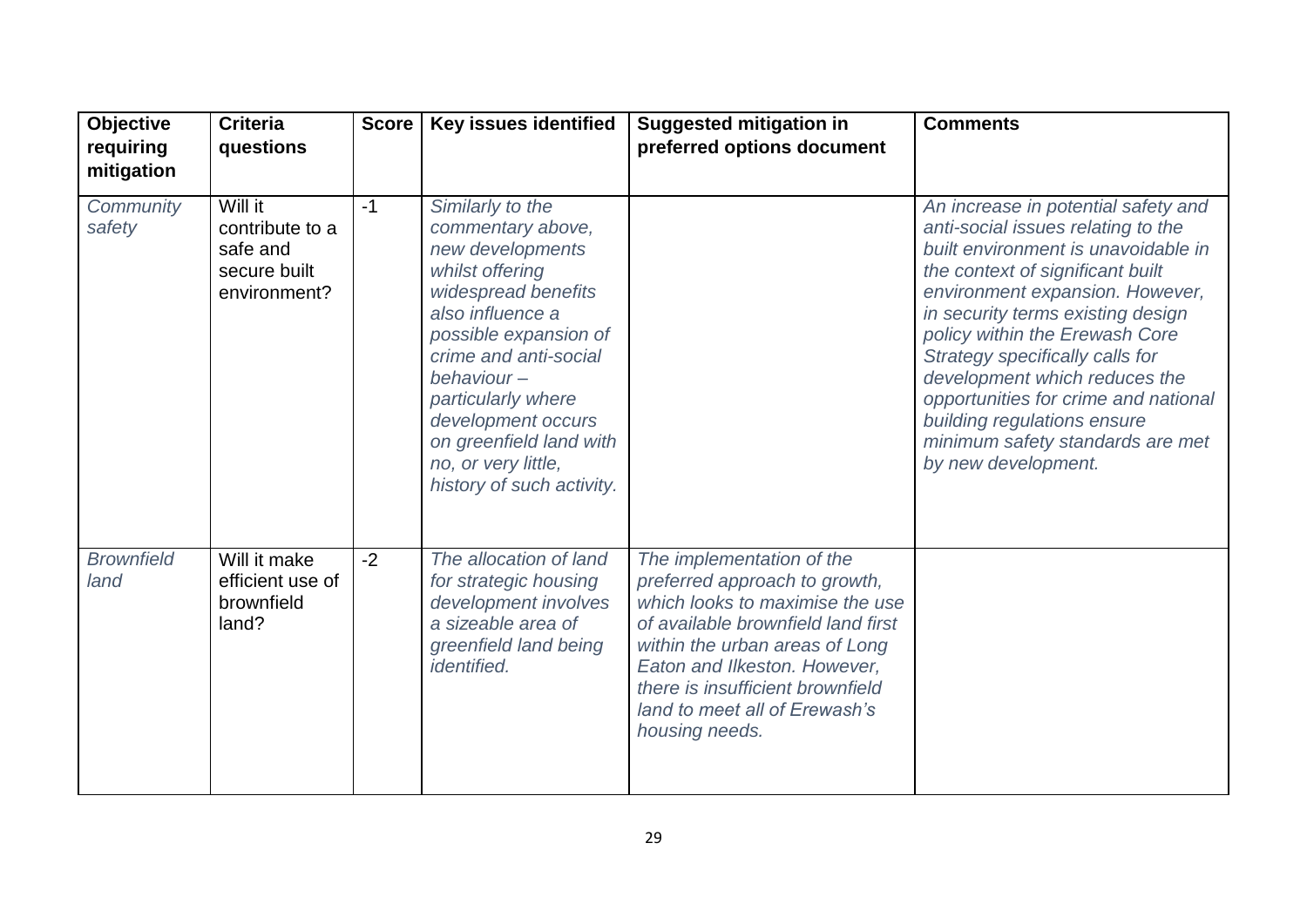| <b>Objective</b><br>requiring<br>mitigation | <b>Criteria</b><br>questions                                               | <b>Score</b> | Key issues identified                                                                                                                                                                                                                                       | <b>Suggested mitigation in</b><br>preferred options document                                                                                                                                                                                                                                                      | <b>Comments</b>                                                                                                                        |
|---------------------------------------------|----------------------------------------------------------------------------|--------------|-------------------------------------------------------------------------------------------------------------------------------------------------------------------------------------------------------------------------------------------------------------|-------------------------------------------------------------------------------------------------------------------------------------------------------------------------------------------------------------------------------------------------------------------------------------------------------------------|----------------------------------------------------------------------------------------------------------------------------------------|
| <b>Brownfield</b><br>land                   | Will it minimise<br>impact on the<br>biodiversity<br>interests of<br>land? | $-1$         | Identification of<br>internal hedgerows<br>and groups of trees at<br>locations across the<br>site which may be<br>threatened by housing<br>development of a<br>strategic scale.                                                                             | Introducing tree planting at<br>appropriate parts of the site,<br>whilst maintaining existing<br>hedgerow and tree belt<br>boundaries. Sustainable<br>drainage infrastructure should<br>also help development minimise<br>impact on on-site biodiversity<br>and deliver biodiversity net gain.                    |                                                                                                                                        |
| <b>Flooding and</b><br>water quality        | Will it minimise<br>or mitigate<br>flood risk?                             | $-1$         | The allocation's<br>proximity to the<br>Oaklands Brook, a<br>tributary of the Lees<br><b>Brook. Development</b><br>may therefore affect<br>the hydrology of the<br>site and impact on the<br>rate of surface water<br>discharge into the<br>Oaklands Brook. | A requirement for appropriate<br>sustainable drainage<br>infrastructure to be provided on-<br>site to help control the safe<br>discharge of water. A need to<br>deliver biodiversity net gain<br>should ensure land in vicinity of<br>Oaklands Brook (a Local Wildlife<br>Site) remains free from<br>development. | Appropriate drainage across will be<br>a requirement for any development<br>as set out by existing regulations<br>and national policy. |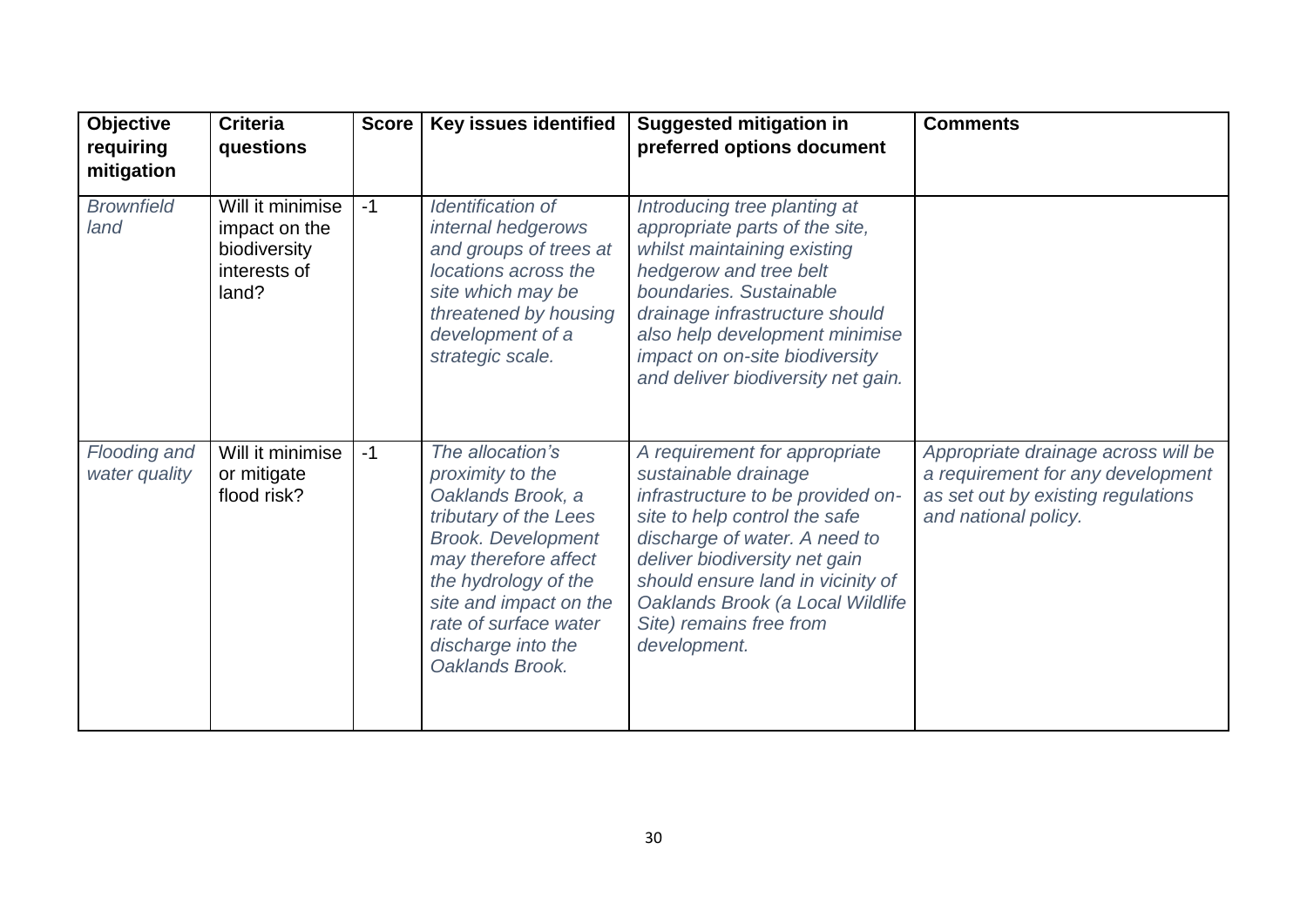| <b>Objective</b><br>requiring<br>mitigation | <b>Criteria</b><br>questions      | <b>Score</b> | <b>Key issues identified</b>                                                                                                                                                                                                                                                                                                                                                                                              | <b>Suggested mitigation in</b><br>preferred options document                                                                                                                                                                                                                                            | <b>Comments</b>                                                                                                                              |
|---------------------------------------------|-----------------------------------|--------------|---------------------------------------------------------------------------------------------------------------------------------------------------------------------------------------------------------------------------------------------------------------------------------------------------------------------------------------------------------------------------------------------------------------------------|---------------------------------------------------------------------------------------------------------------------------------------------------------------------------------------------------------------------------------------------------------------------------------------------------------|----------------------------------------------------------------------------------------------------------------------------------------------|
| Flooding and<br>water quality               | Will it improve<br>water quality? | $-1$         | As above, the<br>allocation's proximity<br>to the Oakland Brook<br>may increase the<br>potential for rainwaters<br>to transfer into the<br>watercourse over-<br>ground rather than<br>through natural<br>processes via<br>permeation through<br>subterranean means.<br>The site's location<br>within the catchment<br>of Breadsall Cutting<br>SSSI might impact on<br>the quality of water<br>relied upon by the<br>SSSI. | A requirement for appropriate<br>sustainable drainage<br>infrastructure to be provided on-<br>site to help control the safe<br>discharge of water. New tree<br>planting and the provision of<br>open/green space throughout<br>the development should help<br>maintain the site's current<br>hydrology. | Water quality is regulated by the<br><b>Environment Agency with Severn</b><br><b>Trent Water maintaining</b><br>responsibility for drainage. |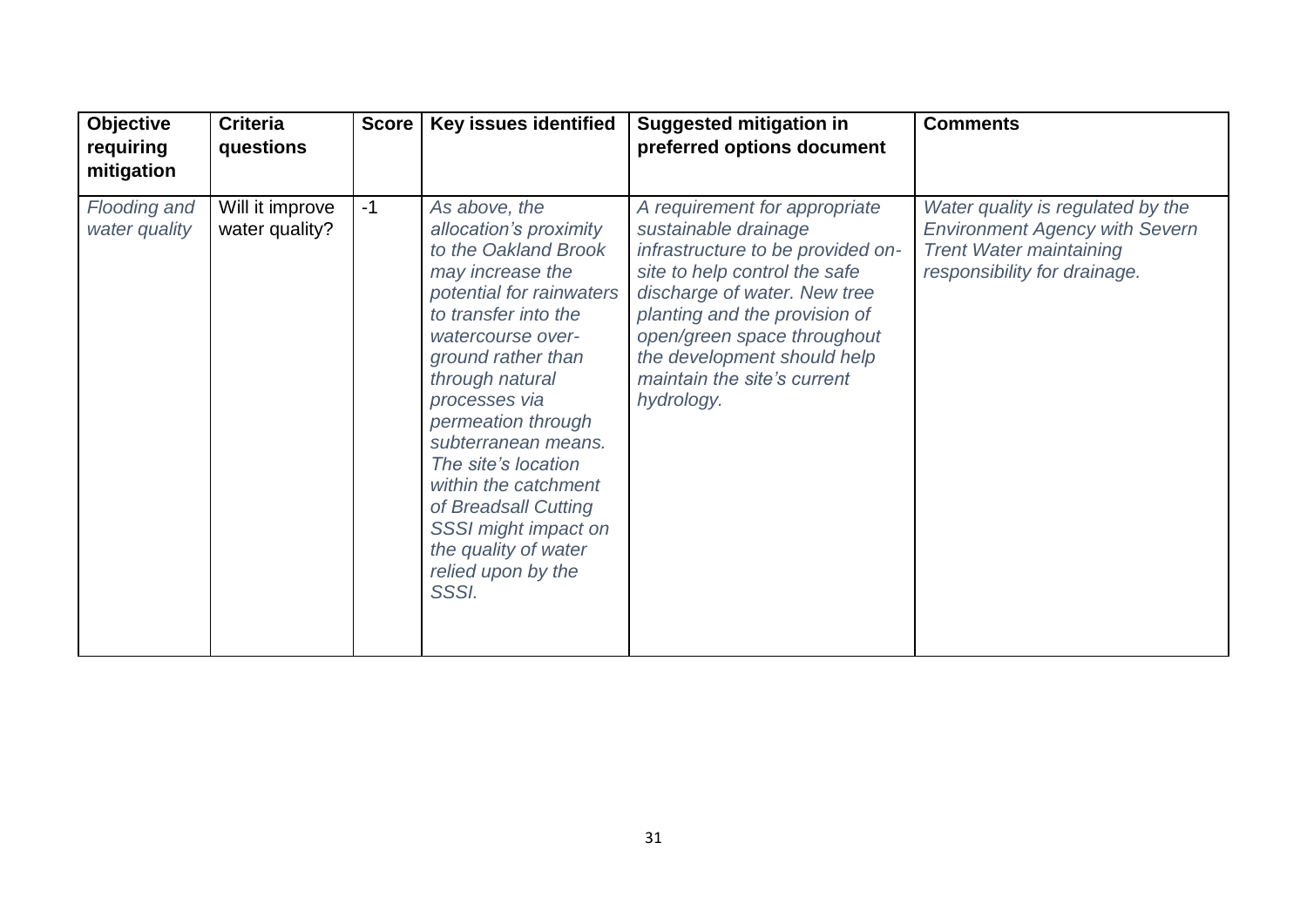| Objective<br>requiring                      | <b>Criteria</b><br>questions                                                                                                          | <b>Score</b> | Key issues identified                                                                                                                                                                                                                            | <b>Suggested mitigation in</b><br>preferred options document                                                                                                                                                                                                                                            | <b>Comments</b>                                                                                                                                                                                                                                                                                                                                                                                                                  |
|---------------------------------------------|---------------------------------------------------------------------------------------------------------------------------------------|--------------|--------------------------------------------------------------------------------------------------------------------------------------------------------------------------------------------------------------------------------------------------|---------------------------------------------------------------------------------------------------------------------------------------------------------------------------------------------------------------------------------------------------------------------------------------------------------|----------------------------------------------------------------------------------------------------------------------------------------------------------------------------------------------------------------------------------------------------------------------------------------------------------------------------------------------------------------------------------------------------------------------------------|
| mitigation<br>Flooding and<br>water quality | Will it conserve<br>water?                                                                                                            | $-2$         | Water usage will<br>significantly increase<br>locally as a result of<br>additional household<br>demands from several<br>hundred new domestic<br>properties at this site.                                                                         |                                                                                                                                                                                                                                                                                                         | Development will inevitably<br>increase the water required by new<br>households who need water supply<br>for drainage and domestic<br>appliances. However, existing<br>climate change policy within the<br><b>Erewash Core Strategy specifically</b><br>calls for a limit in water usage by<br>each newly-built home. Controls on<br>water usage emanate from building<br>regulations which planning policies<br>must adhere to. |
| Flooding and<br>water quality               | Will it cause a<br>deterioration of<br>Water<br>Framework<br><b>Directive</b><br>status or<br>potential of<br>onsite<br>watercourses? | $-1$         | Development of land<br>adjacent to the<br>Oakland Brook risks<br>affecting the water<br>quality of this<br>watercourse. This is<br>due to the alteration of<br>natural drainage<br>patterns caused by the<br>urbanisation of<br>greenfield land. | A requirement for appropriate<br>sustainable drainage<br>infrastructure to be provided on-<br>site to help control the safe<br>discharge of water. New tree<br>planting and the provision of<br>open/green space throughout<br>the development should help<br>maintain the site's current<br>hydrology. | Appropriate drainage across will be<br>a requirement for any development<br>as set out by existing regulations<br>and national policy.                                                                                                                                                                                                                                                                                           |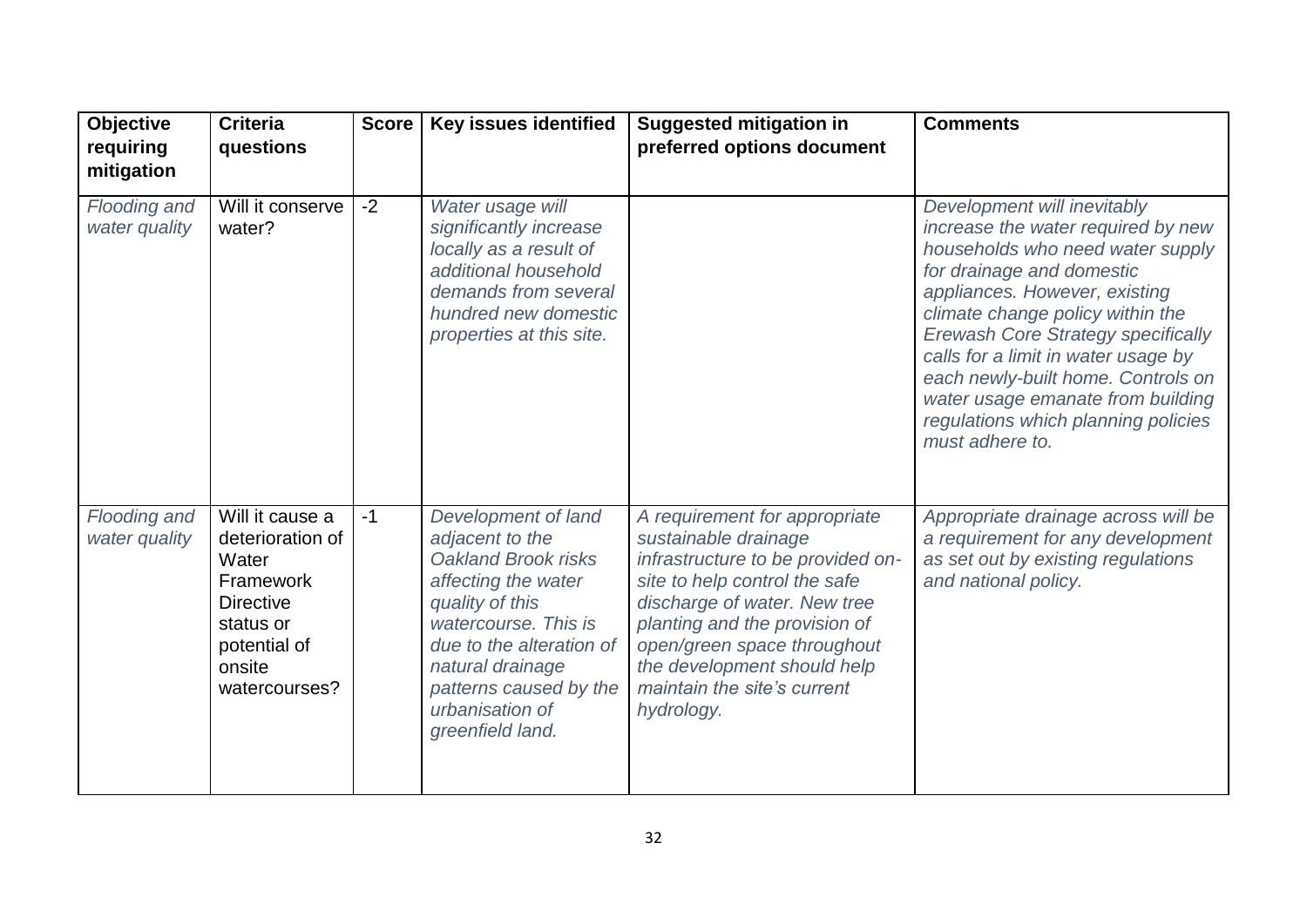| <b>Objective</b><br>requiring<br>mitigation                                                                        | <b>Criteria</b><br>questions                                            | <b>Score</b> | Key issues identified                                                                                                                                                      | <b>Suggested mitigation in</b><br>preferred options document                                                                                                                                                                                                                                                                                            | <b>Comments</b>                                                                                                                                                                                                                                                                                                                            |
|--------------------------------------------------------------------------------------------------------------------|-------------------------------------------------------------------------|--------------|----------------------------------------------------------------------------------------------------------------------------------------------------------------------------|---------------------------------------------------------------------------------------------------------------------------------------------------------------------------------------------------------------------------------------------------------------------------------------------------------------------------------------------------------|--------------------------------------------------------------------------------------------------------------------------------------------------------------------------------------------------------------------------------------------------------------------------------------------------------------------------------------------|
| <b>Natural</b><br>Environment,<br><b>Biodiversity,</b><br><b>Blue and</b><br>Green<br><i><b>Infrastructure</b></i> | Will it conserve<br>and enhance<br>the<br>geological<br>environment?    | $-1$         | Construction of a<br>major housing site has<br>the ability to alter the<br>geology of land due to<br>aspects such as<br>foundation creation<br>and material<br>extraction. |                                                                                                                                                                                                                                                                                                                                                         | The manner in which construction<br>would relate with the geology sitting<br>beneath the development site<br>would require a developer to work<br>within the confines of regulated<br>guidelines ensuring safe<br>construction methods. A<br>construction method statement may<br>be required as part of a future<br>planning application. |
| Landscape<br>and built<br>environment                                                                              | Does it respect<br>or preserve<br>identified<br>landscape<br>character? | $-2$         | Development would<br>urbanise a largely<br>open area between<br>Morley Road and<br>Acorn Way, altering<br>the characteristics of<br>the landscape.                         | Necessary to provide better<br>crossing points over Acorn Way<br>to ensure rights of way<br>straddling the allocation can<br>legibly continue eastwards into<br>the open countryside.<br>Appropriate tree planting and<br>the setting out of open/green<br>space across the site should<br>help to minimise development's<br>impact upon the landscape. |                                                                                                                                                                                                                                                                                                                                            |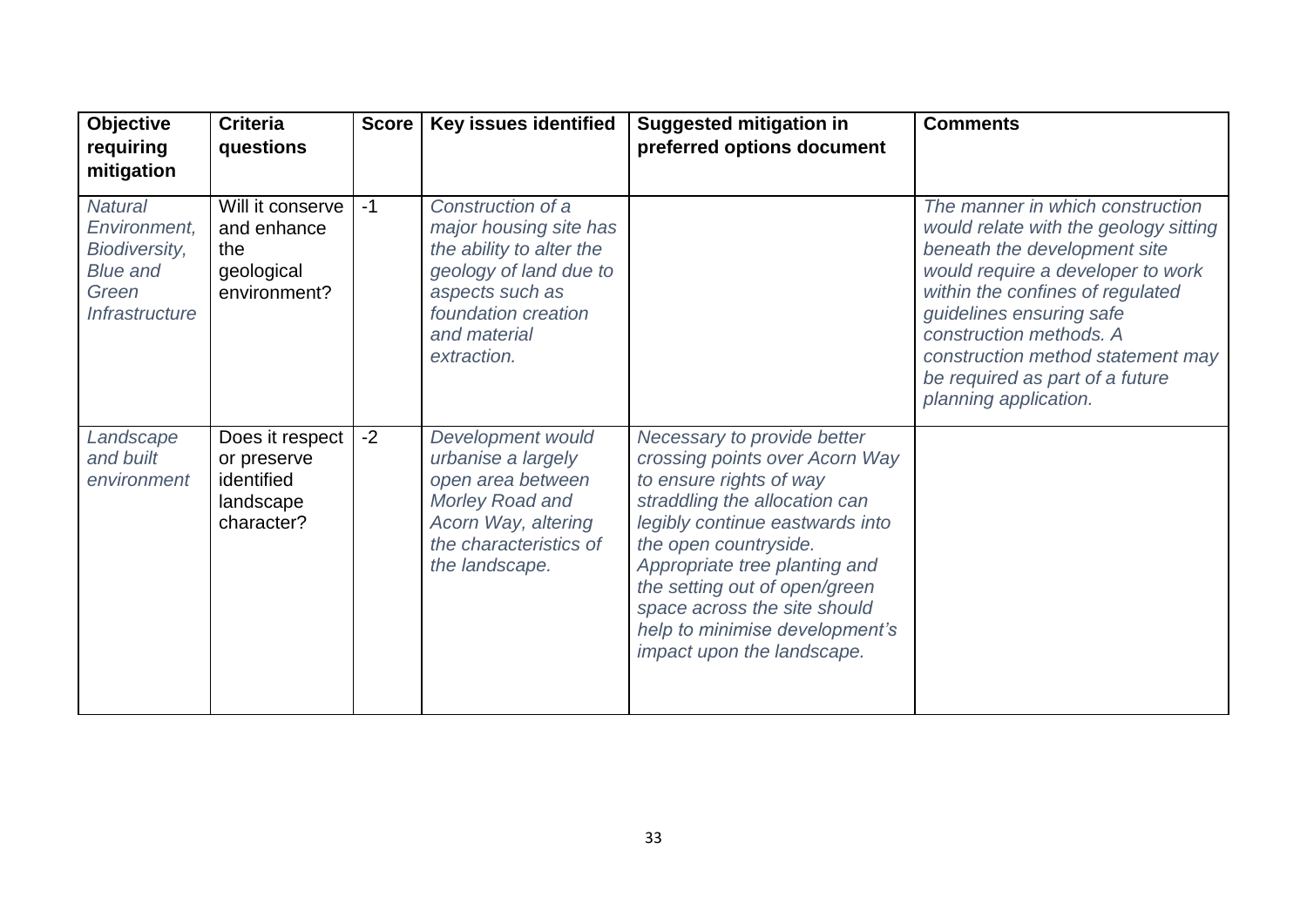| <b>Objective</b><br>requiring<br>mitigation | <b>Criteria</b><br>questions                               | <b>Score</b> | <b>Key issues identified</b>                                                                                                                                                                                     | <b>Suggested mitigation in</b><br>preferred options document                                                                                                                                                                                                                                                                                         | <b>Comments</b>                                                                                                                                                               |
|---------------------------------------------|------------------------------------------------------------|--------------|------------------------------------------------------------------------------------------------------------------------------------------------------------------------------------------------------------------|------------------------------------------------------------------------------------------------------------------------------------------------------------------------------------------------------------------------------------------------------------------------------------------------------------------------------------------------------|-------------------------------------------------------------------------------------------------------------------------------------------------------------------------------|
| Landscape<br>and built<br>environment       | Does it have a<br>positive impact<br>on visual<br>amenity? | -1           | Similarly to landscape<br>character,<br>development would<br>impact on visual<br>amenity evident<br>around the site. The<br>urbanisation of land<br>east of Morley Road<br>could result in a<br>negative impact. | Development should be<br>influenced by policy which<br>promotes the principles of good<br>design throughout all aspects of<br>a scheme. Aspects such as the<br>provision of a layout favouring<br>non-motorised movement.<br>suitably-located open space with<br>tree planting and other<br>landscaping features to ensure<br>a softened urban edge. | <b>Existing policy in the Erewash Core</b><br>Strategy regarding design will help<br>to positively influence the<br>appearance and layout of<br>development at this location. |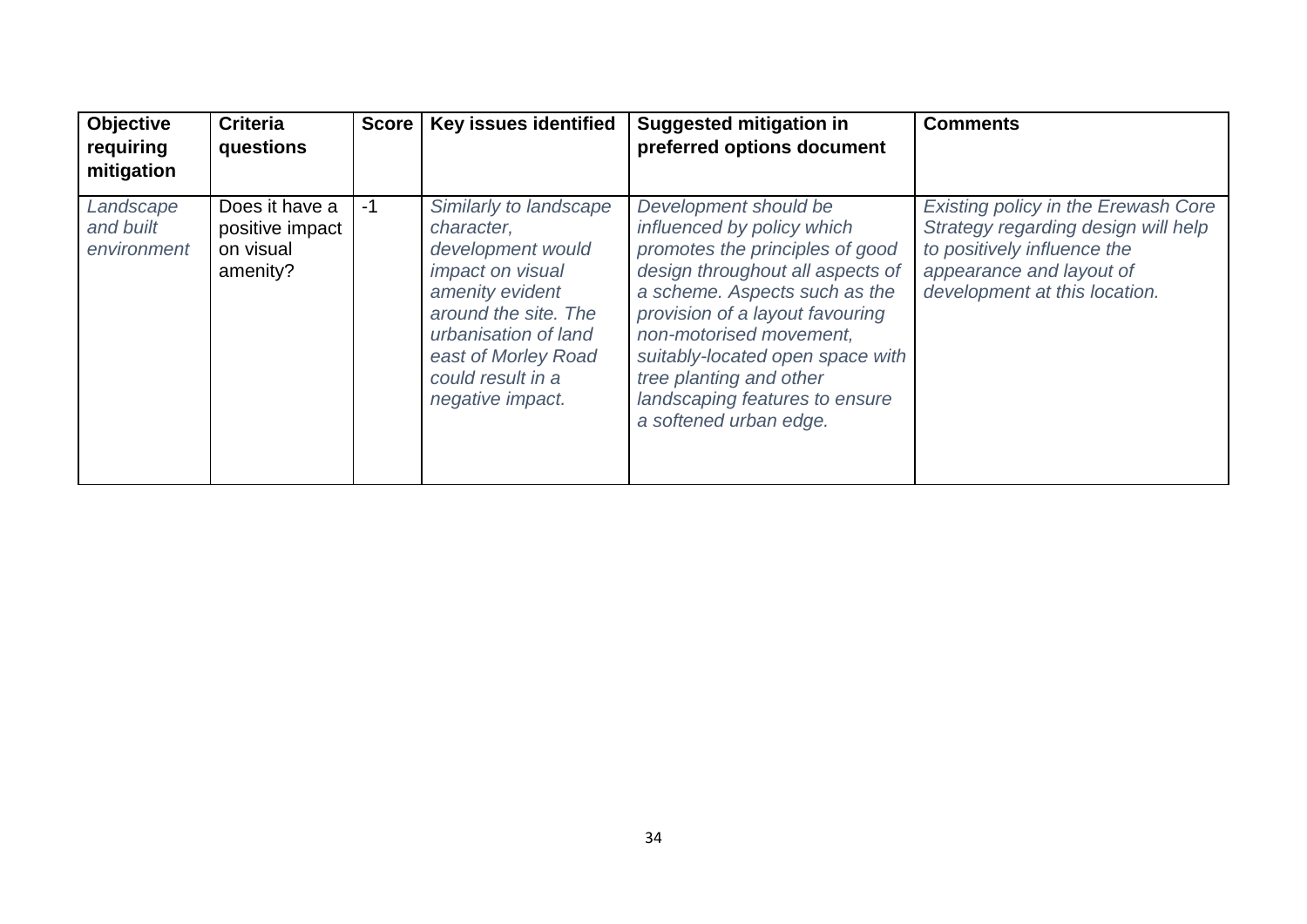| <b>Objective</b><br>requiring<br>mitigation            | <b>Criteria</b><br>questions                                      | <b>Score</b> | <b>Key issues identified</b>                                                                                                                                                  | <b>Suggested mitigation in</b><br>preferred options document                                                                                                                                                                                                                             | <b>Comments</b>                                                                                                                                                                                                                                                                                                                                                                                                                                                                                                                            |
|--------------------------------------------------------|-------------------------------------------------------------------|--------------|-------------------------------------------------------------------------------------------------------------------------------------------------------------------------------|------------------------------------------------------------------------------------------------------------------------------------------------------------------------------------------------------------------------------------------------------------------------------------------|--------------------------------------------------------------------------------------------------------------------------------------------------------------------------------------------------------------------------------------------------------------------------------------------------------------------------------------------------------------------------------------------------------------------------------------------------------------------------------------------------------------------------------------------|
| <b>Natural</b><br>resources<br>and waste<br>management | Will it lead to<br>reduced<br>consumption<br>of raw<br>materials? | $-1$         | The development of<br>any strategically-sized<br>site will inevitably lead<br>to the consumption of<br>raw materials,<br>particularly through the<br>construction activities. | Reduce longer term<br>consumption through enhancing<br>alternative existing and establish<br>new sustainable transport<br>options across the Borough.<br>Require integration of<br>appropriate levels of<br>connectivity across development<br>to minimise locally derived car<br>usage. | It will be the responsibility of a<br>developer(s) to demonstrate that<br>site construction will minimise the<br>amount of raw materials necessary<br>to develop housing. Improvements<br>to construction practices, including<br>more sustainable sourcing of key<br>building materials, are now being<br>followed by home builders to help<br>improve the overall sustainability of<br>developments. Building regulations<br>will also influence the reduced<br>usage of raw materials in line with<br>national goals on climate change. |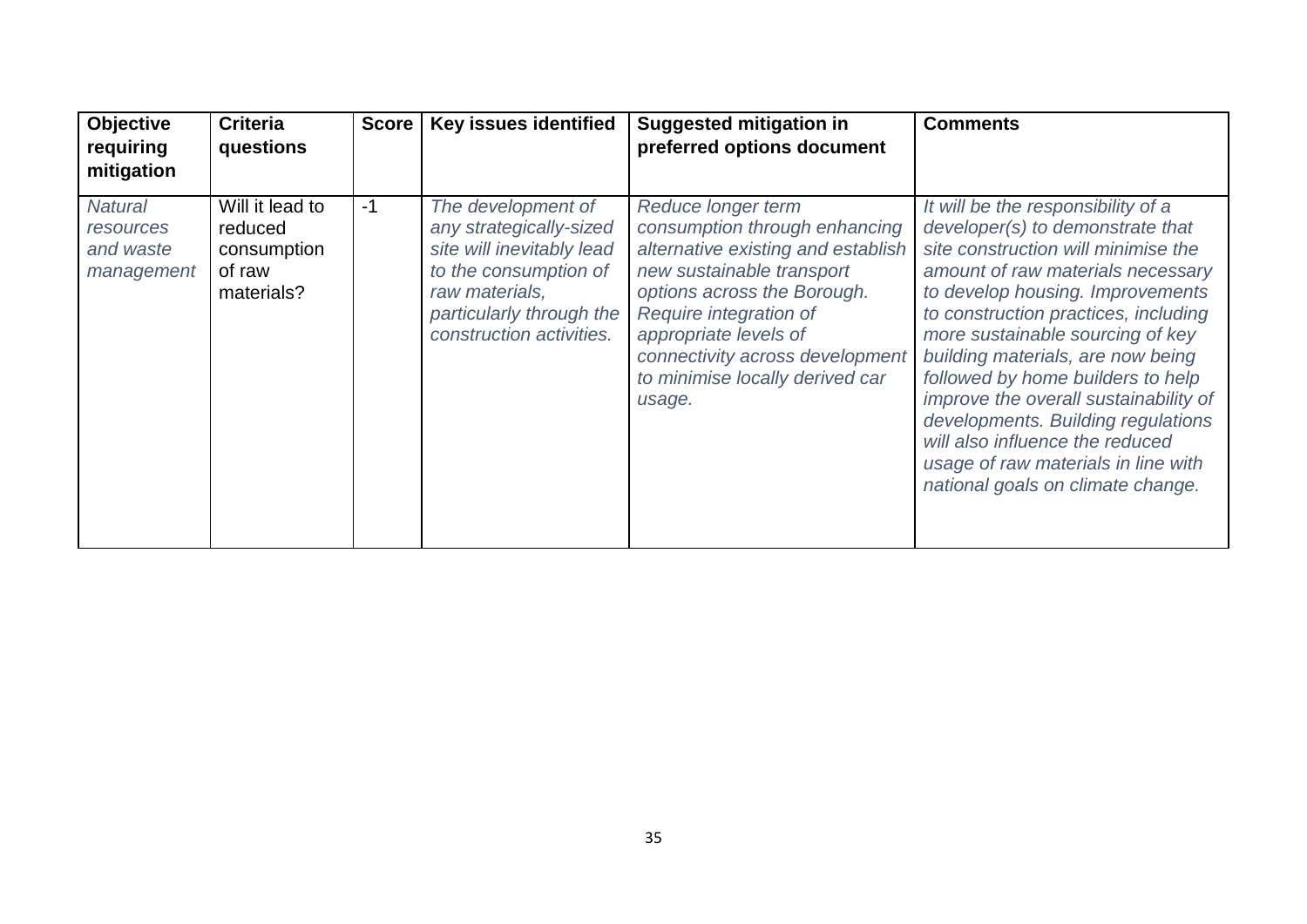| <b>Objective</b><br>requiring<br>mitigation            | <b>Criteria</b><br>questions              | <b>Score</b> | <b>Key issues identified</b>                                                                                                                                                                           | <b>Suggested mitigation in</b><br>preferred options document | <b>Comments</b>                                                                                                                                                                                                                                                                                                                                                                                                                                                                                                  |
|--------------------------------------------------------|-------------------------------------------|--------------|--------------------------------------------------------------------------------------------------------------------------------------------------------------------------------------------------------|--------------------------------------------------------------|------------------------------------------------------------------------------------------------------------------------------------------------------------------------------------------------------------------------------------------------------------------------------------------------------------------------------------------------------------------------------------------------------------------------------------------------------------------------------------------------------------------|
| <b>Natural</b><br>resources<br>and waste<br>management | Will it result in<br>additional<br>waste? | $-2$         | Construction-related<br>waste will increase in<br>the short-term and<br>household waste will<br>be generated over a<br>much longer-term as a<br>result of a significant<br>residential<br>development. |                                                              | Short-term waste generation<br>relating to construction activity is<br>unavoidable, although developers<br>should aim to minimise this as far<br>as a reasonably practicable. The<br>generation of additional<br>householder waste is unavoidable.<br>This is not a site specific issue; it<br>applies wherever new dwellings are<br>to be accommodated to address<br>the Borough's housing need. It will<br>be the responsibility of individual<br>households to regulate the amount<br>of waste they generate. |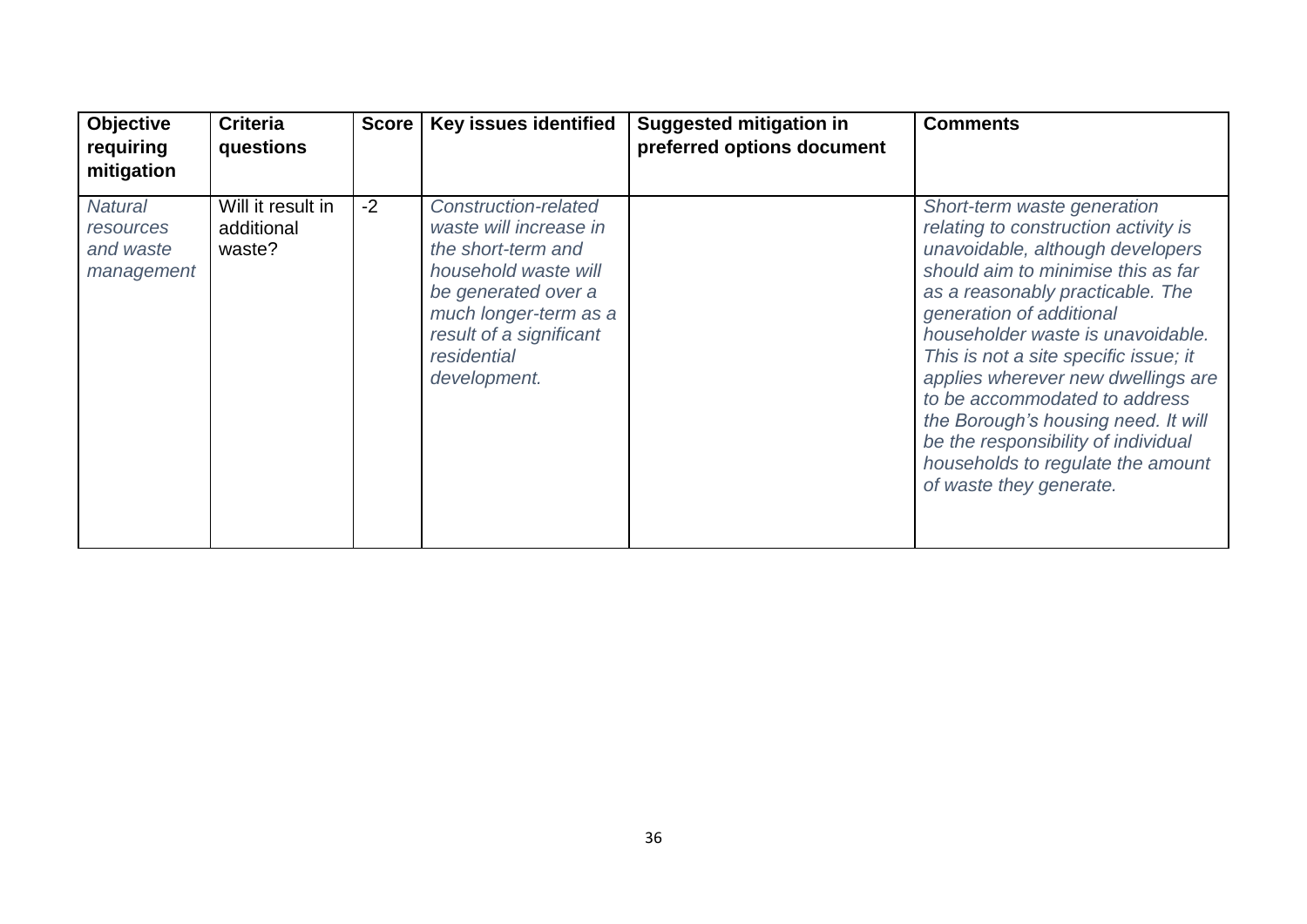| <b>Objective</b><br>requiring<br>mitigation            | <b>Criteria</b><br>questions                                            | <b>Score</b> | <b>Key issues identified</b>                                                                                                                                                              | <b>Suggested mitigation in</b><br>preferred options document                                                                                                                                                                                                                                                                                                                                                                                                                           | <b>Comments</b> |
|--------------------------------------------------------|-------------------------------------------------------------------------|--------------|-------------------------------------------------------------------------------------------------------------------------------------------------------------------------------------------|----------------------------------------------------------------------------------------------------------------------------------------------------------------------------------------------------------------------------------------------------------------------------------------------------------------------------------------------------------------------------------------------------------------------------------------------------------------------------------------|-----------------|
| <b>Natural</b><br>resources<br>and waste<br>management | Will it prevent<br>the loss of<br>greenfield land<br>to<br>development? | $-2$         | As discussed earlier<br>under the 'efficient use<br>of brownfield land', the<br>loss of greenfield land<br>at this location would<br>happen in the event<br>this development<br>occurred. | Implement the preferred<br>approach to growth, which looks<br>to maximise the use of available<br>brownfield land first within the<br>urban areas of Long Eaton and<br>Ilkeston. However, given there is<br>insufficient brownfield land to<br>meet all of Erewash's assessed<br>housing needs. It will be<br>necessary to make provision for<br>open/green space within<br>strategic housing developments,<br>with tree planting also expected<br>to play a role in 'greening' sites. |                 |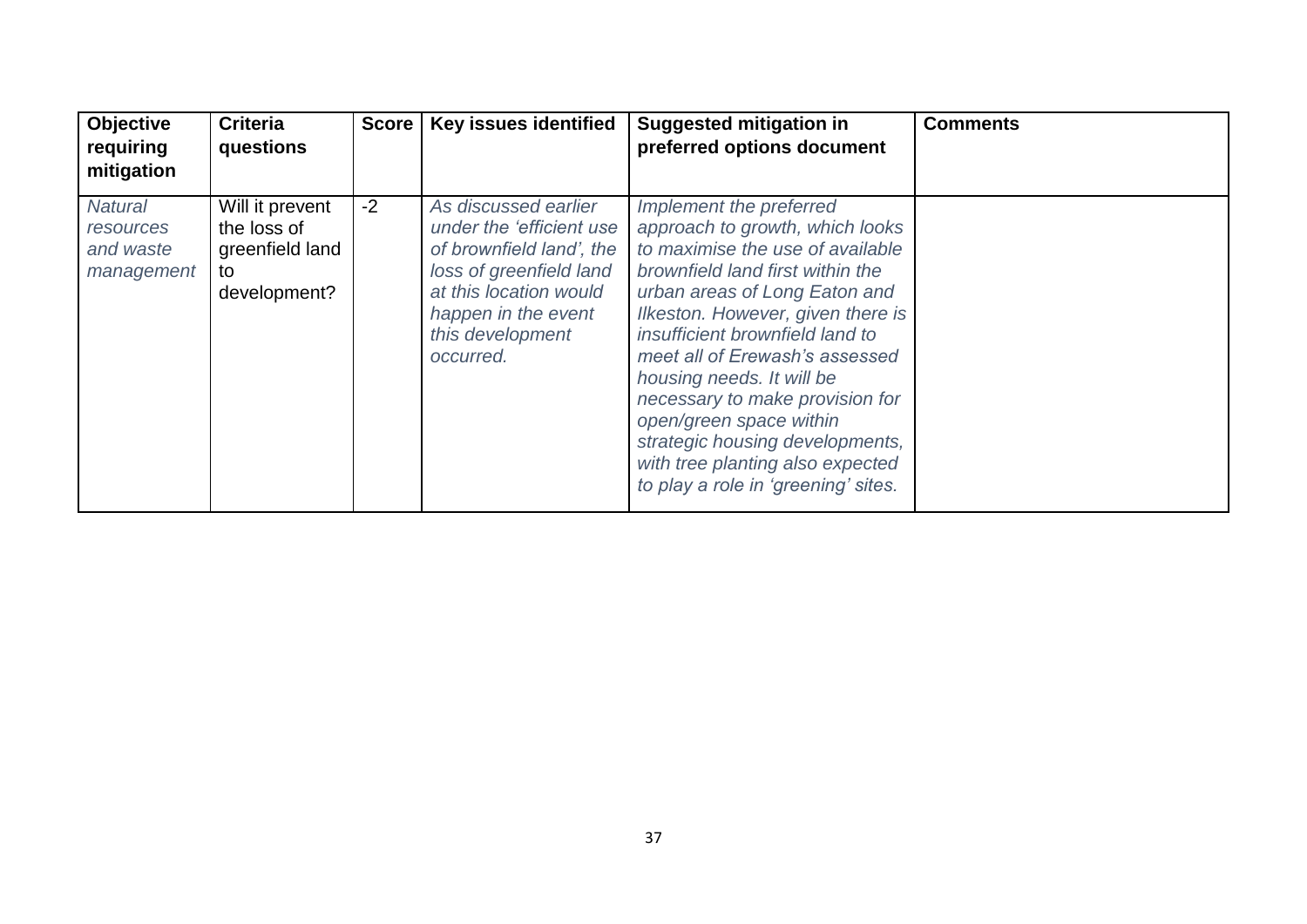<span id="page-37-0"></span>*Table 12 - Preferred strategic housing site SGA26 - North of Spondon*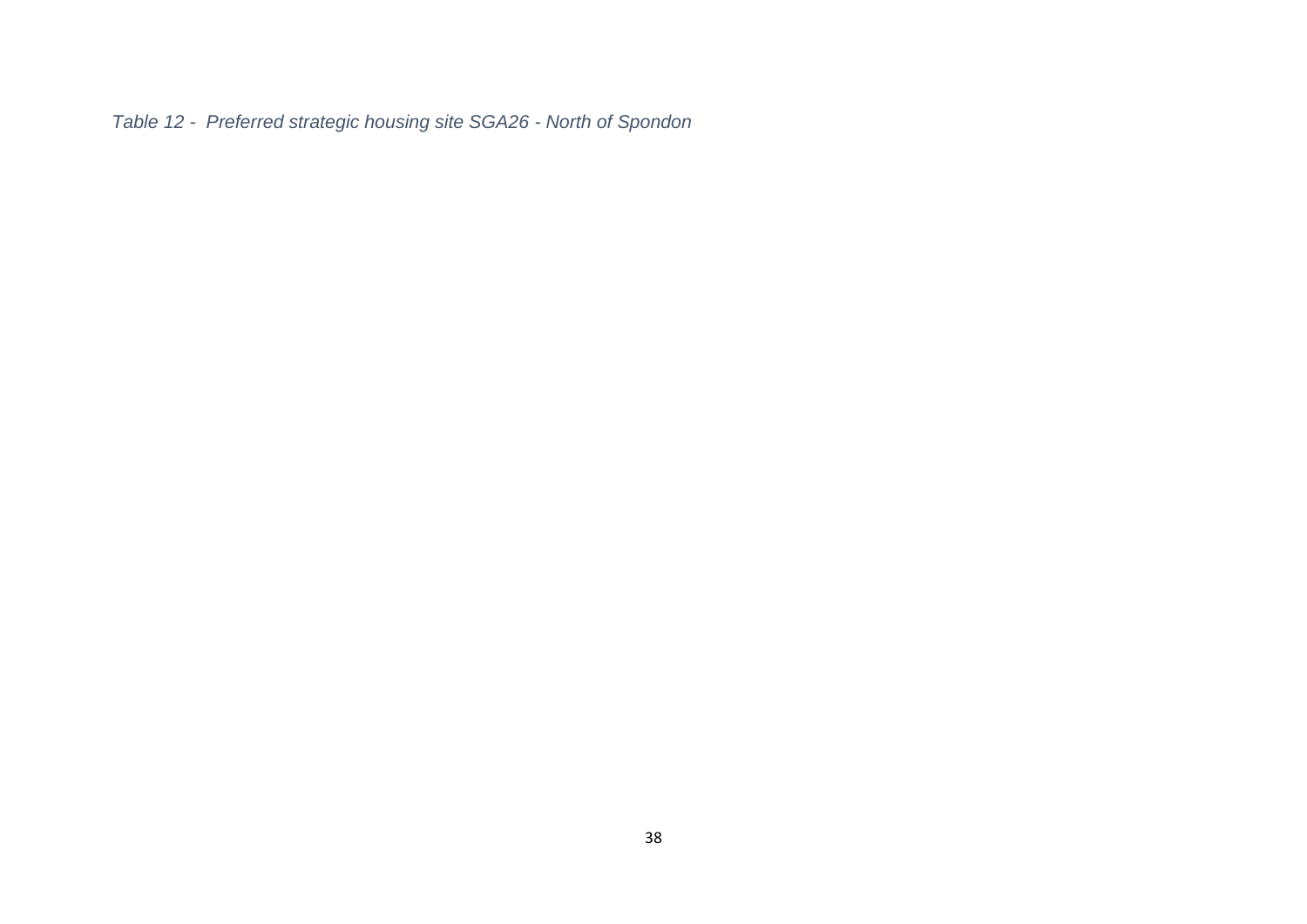| <b>Objective</b><br>requiring<br>mitigation | Criteria questions                                               | <b>Score</b> | <b>Key issues</b><br>identified                                                                                                                                                                                                          | <b>Suggested mitigation in</b><br>preferred options document | <b>Comments</b>                                                                                                                                                                                                                                                                                                                                                                                                                                                         |
|---------------------------------------------|------------------------------------------------------------------|--------------|------------------------------------------------------------------------------------------------------------------------------------------------------------------------------------------------------------------------------------------|--------------------------------------------------------------|-------------------------------------------------------------------------------------------------------------------------------------------------------------------------------------------------------------------------------------------------------------------------------------------------------------------------------------------------------------------------------------------------------------------------------------------------------------------------|
| Community<br>safety                         | Will it reduce crime<br>and the fear of<br>crime?                | $-1$         | Development of<br>the site is likely to<br>lead to an<br><i>increase in</i><br>incidences of<br>crime, compared<br>to what is currently<br>experienced at the<br>site.                                                                   |                                                              | Such an expansion of the<br>population locally will result in an<br>unavoidable adverse effect on<br>this criteria question - however<br>existing design policy within the<br><b>Erewash Core Strategy</b><br>specifically calls for<br>development which reduces the<br>opportunities for crime and fear<br>of crime and national policy and<br>guidance further supports this.                                                                                        |
| Community<br>safety                         | Will it contribute to<br>a safe and secure<br>built environment? | $-1$         | Expansion of the<br>built environment<br>will result in<br>increased<br>opportunity for<br>related safety and<br>security issues to<br>emerge which do<br>not exist currently<br>given the existing<br>greenfield status<br>of the land. |                                                              | An increase in potential safety<br>and security issues relating to<br>the built environment is<br>unavoidable in the context of<br>significant built environment<br>expansion. However, in security<br>terms existing design policy<br>within the Erewash Core<br>Strategy specifically calls for<br>development which reduces the<br>opportunities for crime and<br>national building regulations<br>ensure minimum safety<br>standards are met by new<br>development. |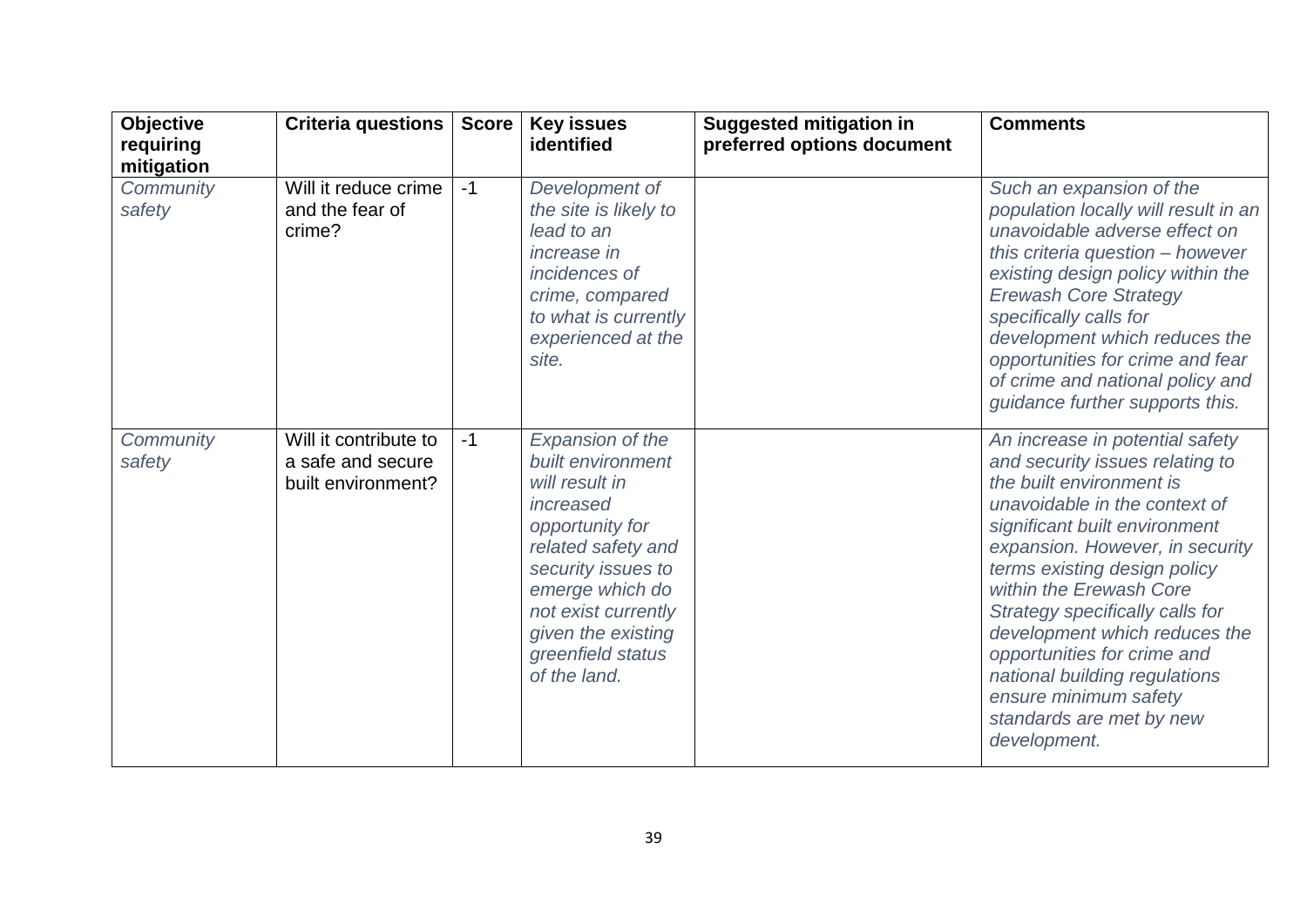| <b>Brownfield land</b>        | Will it make<br>efficient use of<br>brownfield land?                    | $-2$ | Site is entirely<br>greenfield and<br>would not see the<br>redevelopment of<br>any brownfield<br>land.                                  | Implementation of the preferred<br>approach to growth, which looks<br>to maximise use of available<br>brownfield land first for example<br>within Long Eaton and Ilkeston.                                                                                                                                                                                                                                                                               |                                                                                                                                      |
|-------------------------------|-------------------------------------------------------------------------|------|-----------------------------------------------------------------------------------------------------------------------------------------|----------------------------------------------------------------------------------------------------------------------------------------------------------------------------------------------------------------------------------------------------------------------------------------------------------------------------------------------------------------------------------------------------------------------------------------------------------|--------------------------------------------------------------------------------------------------------------------------------------|
| <b>Brownfield land</b>        | Will it minimise<br>impact on the<br>biodiversity<br>interests of land? | $-1$ | <b>Hedgerows and</b><br>trees enclosing the<br>site support<br>existing<br>biodiversity on site<br>and would be lost<br>to development. | Maintain and enhance existing<br>hedgerows and tree boundaries<br>between the site and<br>countryside. Deliver biodiversity<br>net gain on the site itself and<br>seek opportunities to enhance<br>neighbouring Spondon Wood.<br>Implement semi natural buffer<br>zone between development and<br>Spondon Wood to protect<br>biodiversity of the wood and<br>provide opportunity for<br>additional biodiversity value to<br>be integrated with the site. |                                                                                                                                      |
| Flooding and<br>water quality | Will it improve<br>water quality?                                       | $-1$ | Development<br>unlikely to improve<br>water quality.                                                                                    | Develop a buffer between<br>development and Spondon<br>Wood which would provide a<br>new semi-natural environment<br>and provide associated natural<br>drainage.                                                                                                                                                                                                                                                                                         | Appropriate drainage will be a<br>requirement for any<br>development on site through<br>existing regulations and national<br>policy. |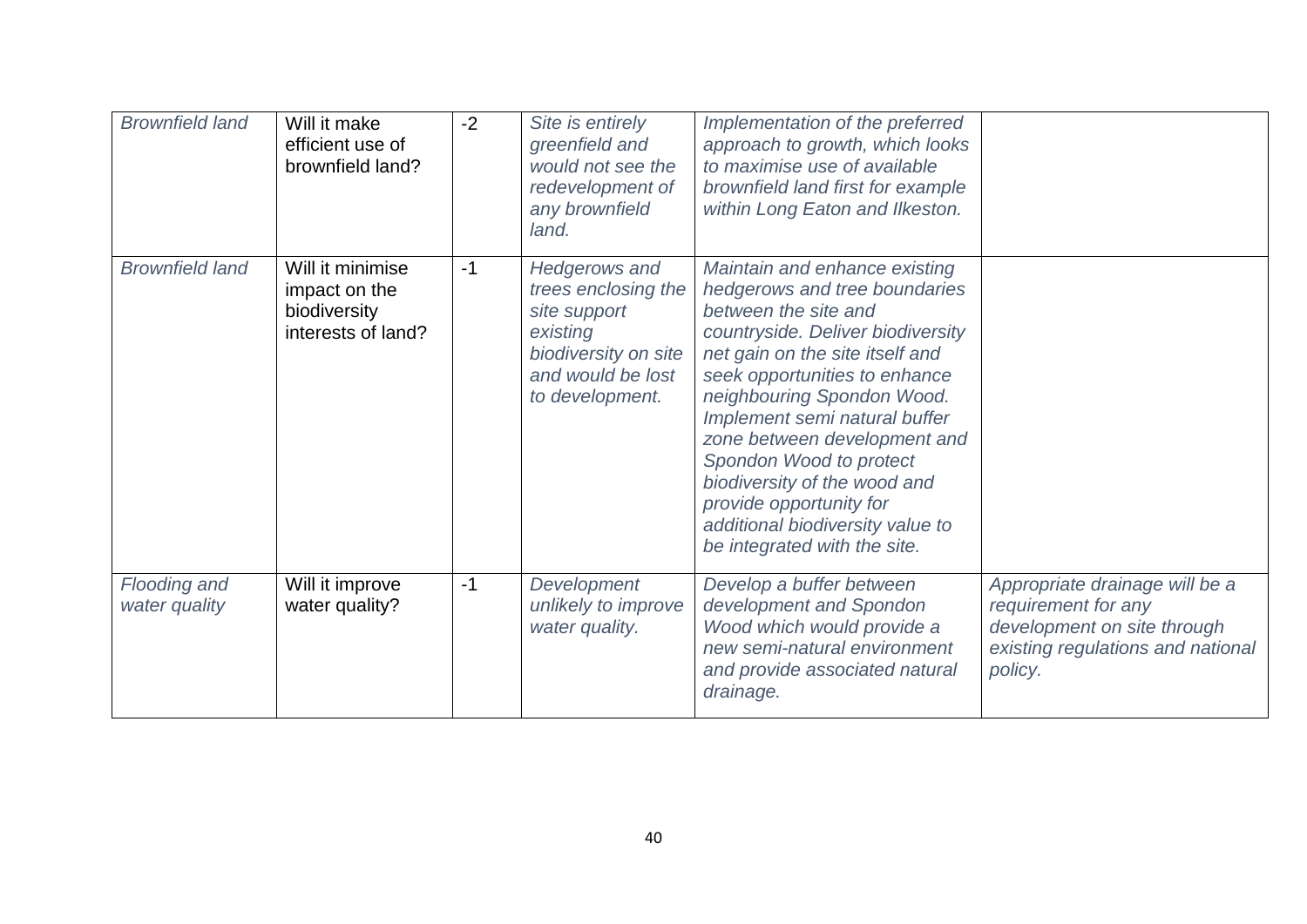| Flooding and<br>water quality                                                       | Will it conserve<br>water?                                                                     | $-2$ | Development will<br>increase demand<br>for water locally,<br>therefore will not<br>help to conserve<br>water.                                           |                                                                                                                                                                                                                                                                                                                                                                                                                                                                                                                                                                                                                                                                                                                                                                                           | An increase in water usage<br>associated with new dwellings is<br>unavoidable, though building<br>regulations do have provision for<br>minimising effect from new<br>builds. |
|-------------------------------------------------------------------------------------|------------------------------------------------------------------------------------------------|------|---------------------------------------------------------------------------------------------------------------------------------------------------------|-------------------------------------------------------------------------------------------------------------------------------------------------------------------------------------------------------------------------------------------------------------------------------------------------------------------------------------------------------------------------------------------------------------------------------------------------------------------------------------------------------------------------------------------------------------------------------------------------------------------------------------------------------------------------------------------------------------------------------------------------------------------------------------------|------------------------------------------------------------------------------------------------------------------------------------------------------------------------------|
| <b>Natural</b><br>environment,<br>biodiversity, blue<br>and green<br>infrastructure | Will it help protect<br>and improve<br>biodiversity and<br>avoid harm to<br>protected species? | $-1$ | Development<br>could negatively<br><i>impact on</i><br>surrounding<br>biodiversity given<br>proximity of<br>existing assets<br>such as Spondon<br>Wood. | Maintain the existing hedgerows<br>and tree belt boundaries<br>between development and open<br>countryside, and if possible,<br>enhance them. Deliver<br>proportionate biodiversity net<br>gain on the site where possible.<br>Where this may not be possible,<br>provide biodiversity<br>enhancement in neighbouring<br>assets where possible.<br>Implement a buffer between<br>development and Spondon<br>Wood which would provide semi<br>natural green space to protect<br>the woodland's biodiversity and<br>provide opportunity for further<br>enhancement within the site.<br>Require that disturbance to the<br><b>Dunshill Shelterbelt Local</b><br><b>Wildlife Site during the creation</b><br>of the new vehicular junction<br>and access point into the site is<br>minimised. |                                                                                                                                                                              |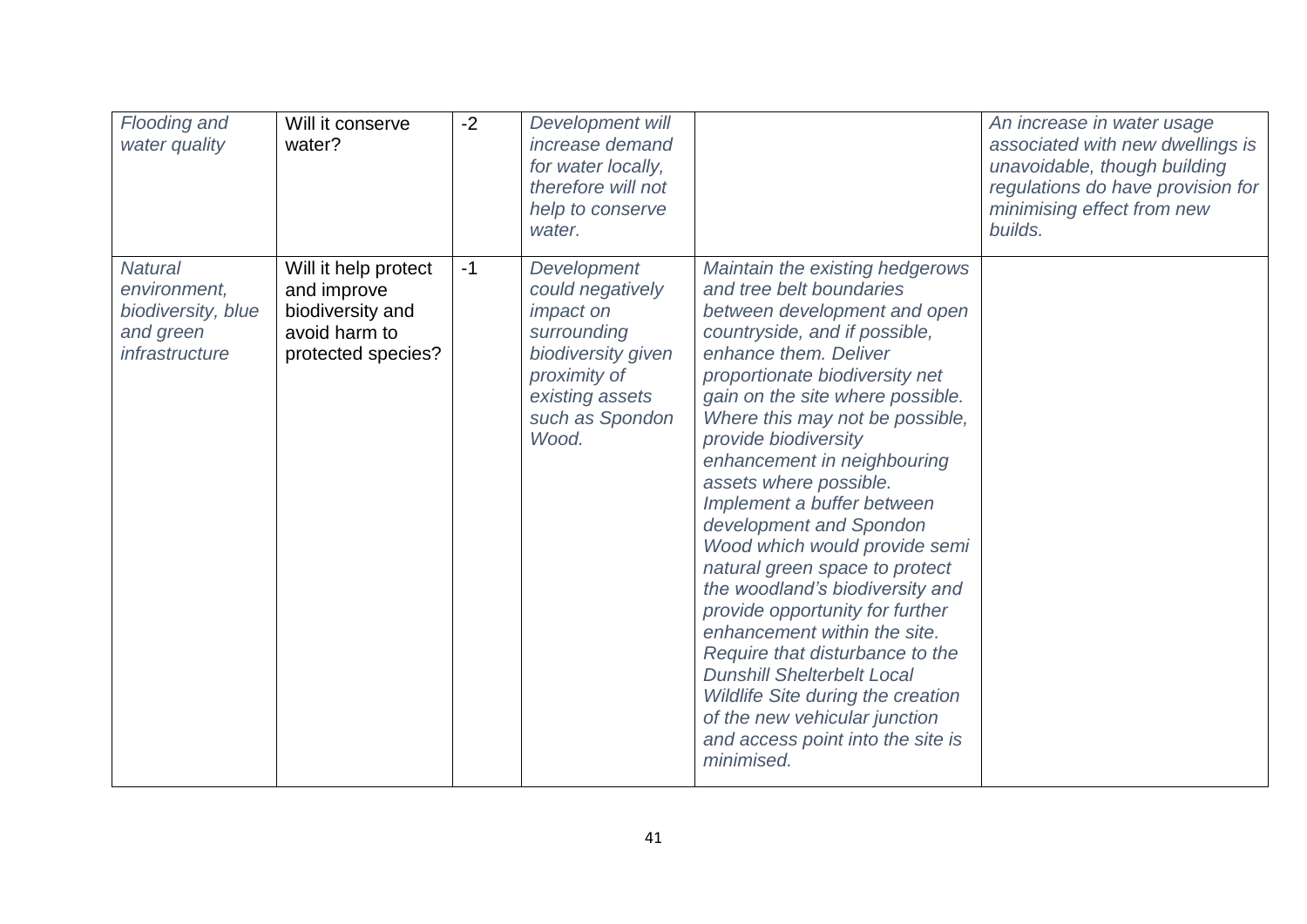| <b>Natural</b><br>environment,<br>biodiversity, blue<br>and green<br>infrastructure | Will it conserve<br>and enhance the<br>geological<br>environment?                                  | $-1$ | Construction of a<br>major housing site<br>has the ability to<br>alter the geology<br>of land due to<br>aspects such as<br>foundation<br>creation and<br>material<br>extraction. |                                                                                                                                                                                                                                                                                                                                  | The manner in which<br>construction would relate with<br>the geology sitting beneath the<br>development site would require<br>a developer to work within the<br>confines of regulated guidelines<br>ensuring safe construction<br>methods. A construction method<br>statement may be required as<br>part of a future planning<br>application. |
|-------------------------------------------------------------------------------------|----------------------------------------------------------------------------------------------------|------|----------------------------------------------------------------------------------------------------------------------------------------------------------------------------------|----------------------------------------------------------------------------------------------------------------------------------------------------------------------------------------------------------------------------------------------------------------------------------------------------------------------------------|-----------------------------------------------------------------------------------------------------------------------------------------------------------------------------------------------------------------------------------------------------------------------------------------------------------------------------------------------|
| <b>Natural</b><br>environment,<br>biodiversity, blue<br>and green<br>infrastructure | Will it encourage<br>and protect or<br>improve Blue<br>and/or Green<br>Infrastructure<br>networks? | $-1$ | Site is distant from<br>the Borough's<br>strategic blue and<br>green<br>infrastructure<br>network with little<br>opportunity to<br>enhance it.                                   | Require enhancement of green<br>infrastructure locally through<br>creation of semi natural open<br>space between Spondon Wood<br>and development. Extend Dale<br>Abbey Footpath 58 into the site<br>to widen green infrastructure<br>connectivity across the area and<br>into the wider Erewash Green<br>Infrastructure network. |                                                                                                                                                                                                                                                                                                                                               |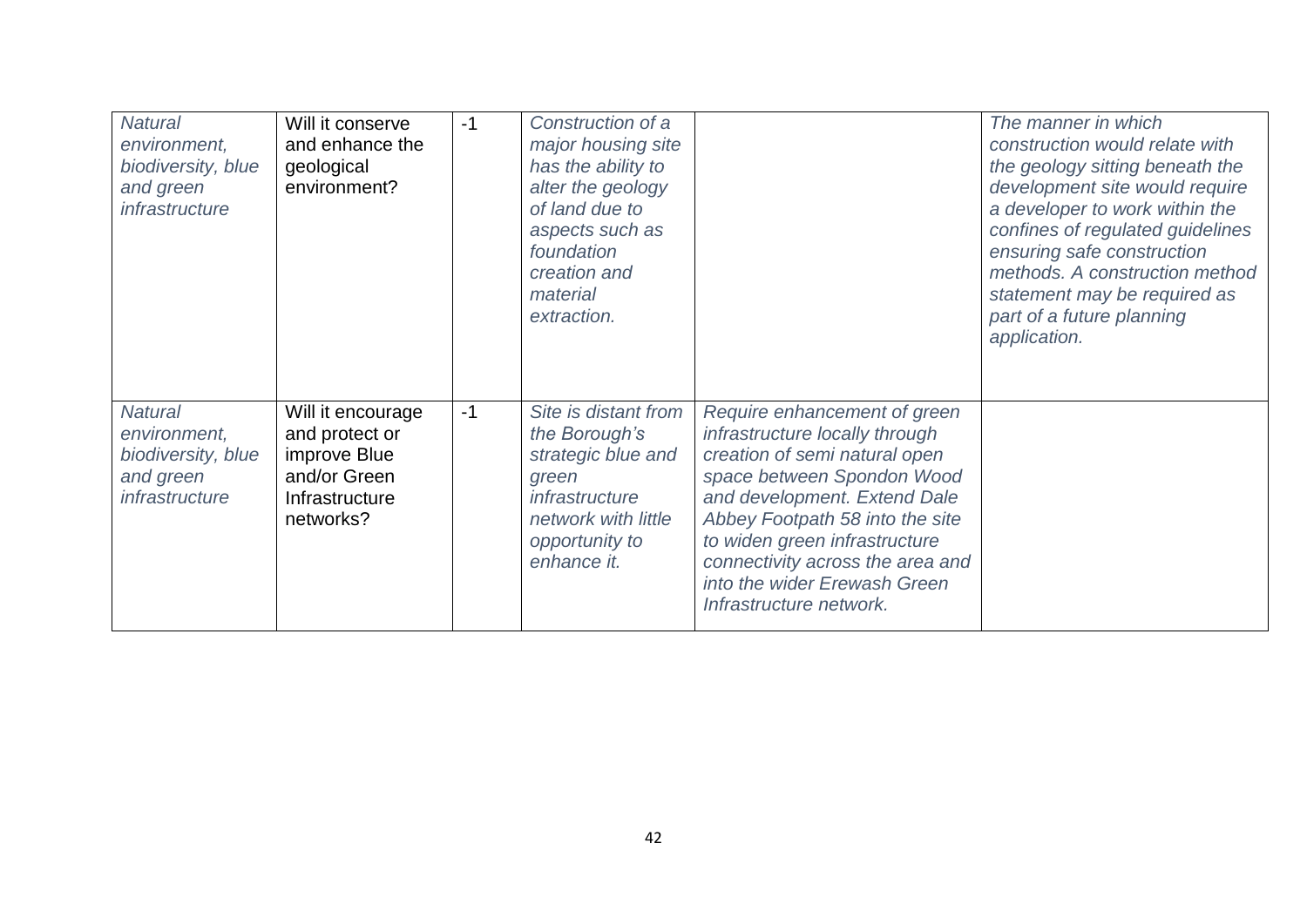| Landscape and<br>built environment | Does it respect or<br>preserve identified<br>landscape<br>character? | $-2$ | Urbanisation of the<br>site would fail to<br>respect or<br>preserve the<br>identified<br>landscape<br>character.                                                 | Maintain the existing hedgerows<br>and tree belt boundaries<br>between development and open<br>countryside, and if possible,<br>enhance them. Implement a<br>buffer between development<br>and Spondon Wood which<br>would provide semi natural<br>green space and help to<br>maintain some level of<br>landscape openness.                                                                                                                                                                                                                                                          |  |
|------------------------------------|----------------------------------------------------------------------|------|------------------------------------------------------------------------------------------------------------------------------------------------------------------|--------------------------------------------------------------------------------------------------------------------------------------------------------------------------------------------------------------------------------------------------------------------------------------------------------------------------------------------------------------------------------------------------------------------------------------------------------------------------------------------------------------------------------------------------------------------------------------|--|
| Landscape and<br>built environment | Does it have a<br>positive impact on<br>visual amenity?              | $-2$ | Development<br>would impact on<br>views, infilling<br>much of the land<br>between the<br>woods and<br>properties on<br><b>Huntley Avenue</b><br>and Fallow Road. | Require a coherent and quality<br>design for the neighbourhood<br>that respects its settlement<br>context. Maintain and enhance<br>existing hedgerows and tree<br>belts between the site and open<br>countryside. Protect and<br>enhance the woodland.<br>Integrate sufficient green space<br>and tree planting within the site<br>to help the development blend<br>into its countryside context.<br>Require creation of a semi<br>natural buffer between<br>development and woodland to<br>establish more significant<br>openness and help protect<br>setting of adjacent woodland. |  |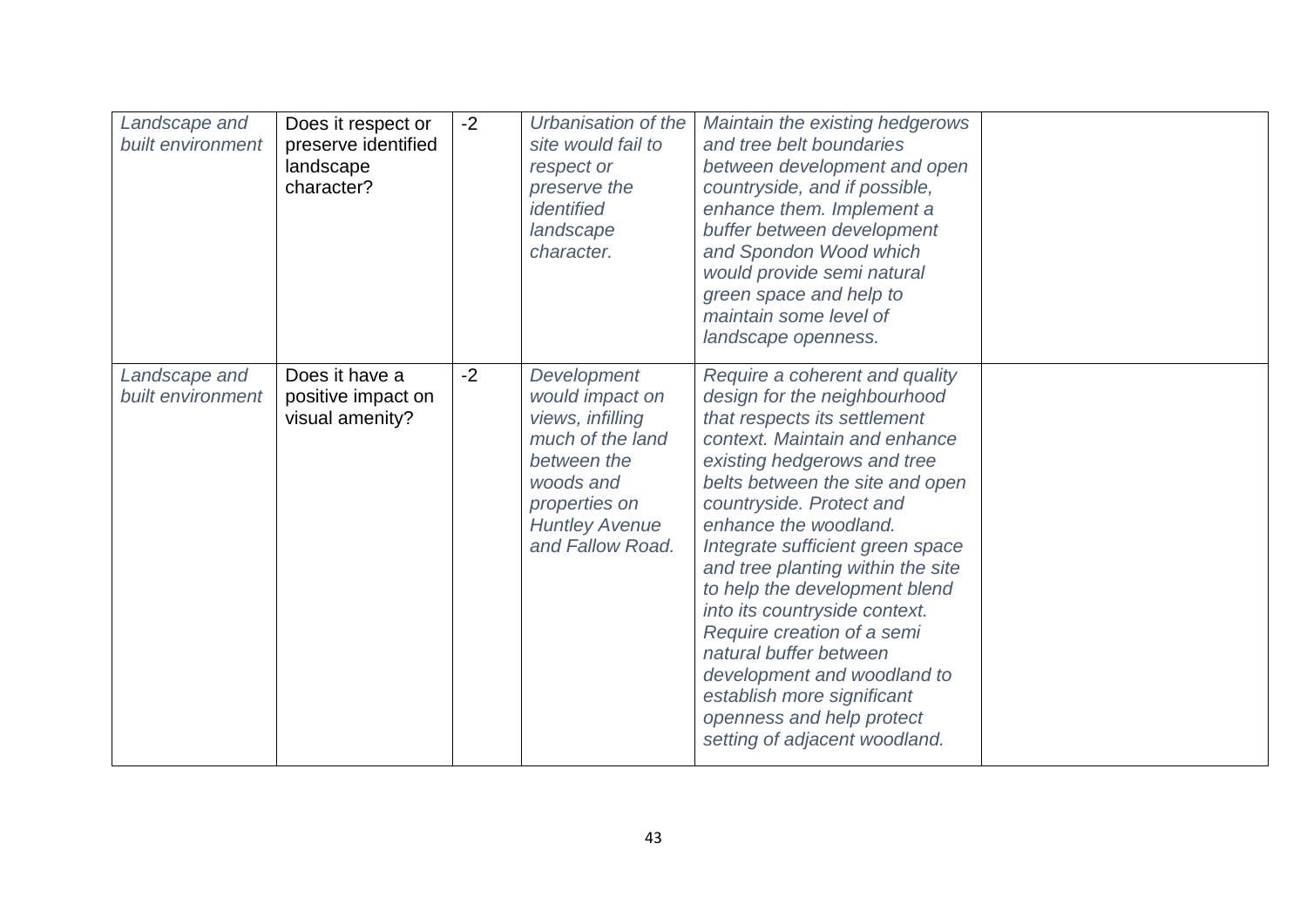| <b>Natural resources</b> | Will it lead to | $-1$ | Development        | Reduce longer term                 | It will be the responsibility of a    |
|--------------------------|-----------------|------|--------------------|------------------------------------|---------------------------------------|
| and waste                | reduced         |      | would lead to an   | consumption through enhancing      | developer(s) to demonstrate that      |
| management               | consumption of  |      | <i>increase in</i> | alternative existing and establish | site construction will minimise       |
|                          | raw materials?  |      | consumption of     | new sustainable transport          | the amount of raw materials           |
|                          |                 |      | raw materials as a | options across the Borough.        | necessary to develop housing.         |
|                          |                 |      | result of          | Require integration of             | Improvements to construction          |
|                          |                 |      | construction       | appropriate levels of              | practices, including more             |
|                          |                 |      | activity.          | connectivity across development    | sustainable sourcing of key           |
|                          |                 |      |                    | to minimise locally derived car    | building materials, are now           |
|                          |                 |      |                    | usage, such as the extension of    | being followed by home builders       |
|                          |                 |      |                    | footpath 58 into the site.         | to help improve the overall           |
|                          |                 |      |                    |                                    | sustainability of developments.       |
|                          |                 |      |                    |                                    | <b>Building regulations will also</b> |
|                          |                 |      |                    |                                    | influence the reduced usage of        |
|                          |                 |      |                    |                                    | raw materials in line with            |
|                          |                 |      |                    |                                    | national goals on climate             |
|                          |                 |      |                    |                                    | change.                               |
|                          |                 |      |                    |                                    |                                       |
|                          |                 |      |                    |                                    |                                       |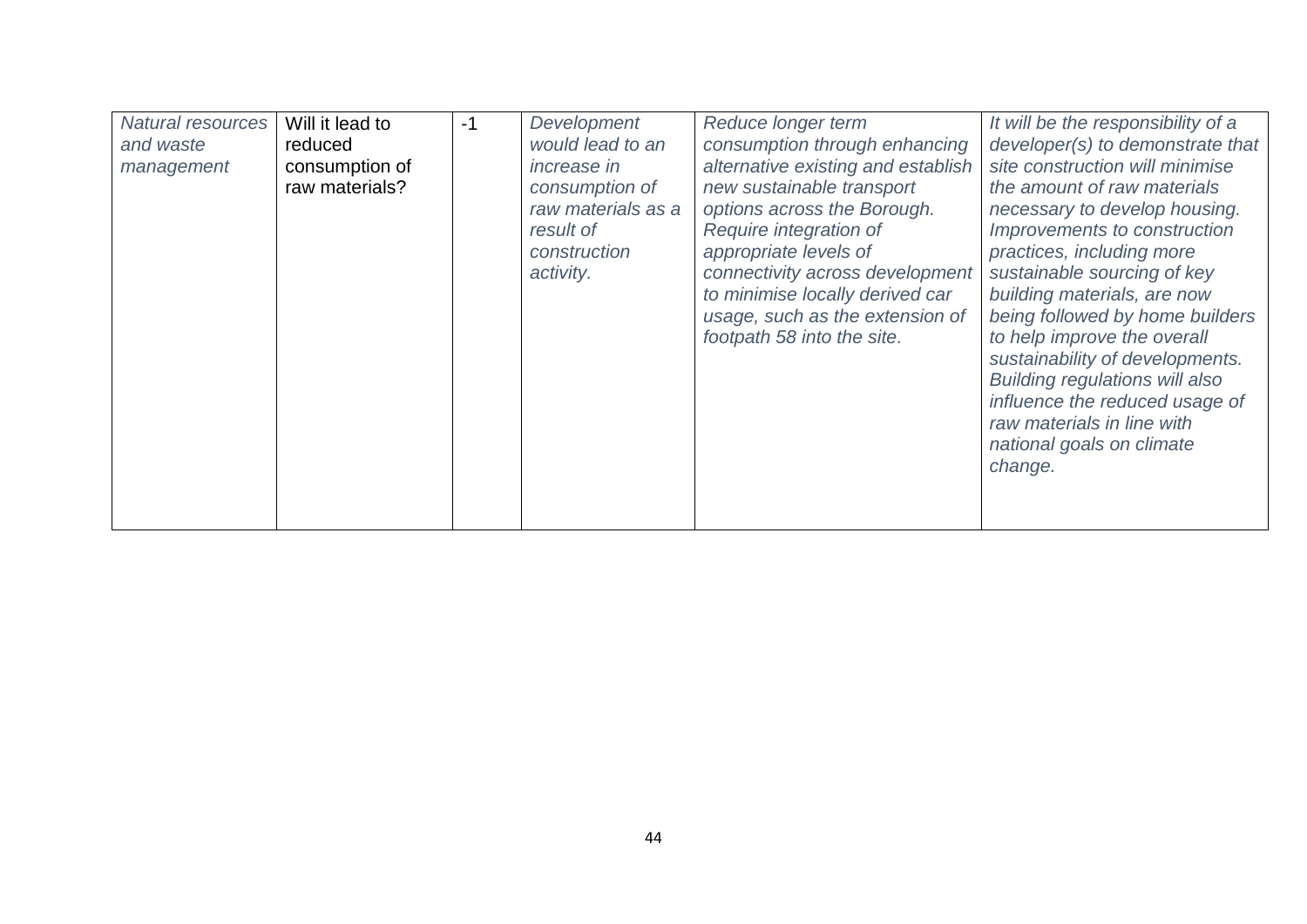| <b>Natural resources</b><br>and waste<br>management | Will it result in<br>additional waste?                                        | $-2$ | Construction<br>related waste will<br>increase in the<br>short term and<br>household waste<br>in the long term as<br>a result of<br>associated<br>residential<br>development                                                                                                     | Short term waste generation<br>relating to construction activity is<br>unavoidable although<br>developers should seek to<br>minimise waste generation<br>during construction as far as is<br>possible. Household waste<br>increases cannot be avoided.<br>This is not a site specific issue; it<br>applies wherever new dwellings<br>are to be accommodated to<br>address the Borough's housing<br>need.   |
|-----------------------------------------------------|-------------------------------------------------------------------------------|------|----------------------------------------------------------------------------------------------------------------------------------------------------------------------------------------------------------------------------------------------------------------------------------|------------------------------------------------------------------------------------------------------------------------------------------------------------------------------------------------------------------------------------------------------------------------------------------------------------------------------------------------------------------------------------------------------------|
| <b>Natural resources</b><br>and waste<br>management | Will it protect the<br>best and most<br>versatile (BMV)<br>agricultural land? | $-1$ | The site is situated<br>on good to<br>moderate<br>farmland. Although<br>the land is not at<br>the highest end of<br>the agricultural<br>land classification,<br>a housing<br>development<br>would remove a<br>sizable amount of<br>agricultural land<br>from crop<br>production. | The overall approach to growth<br>set out by the preferred options<br>ensures that agricultural land of<br>this quality is mostly avoided.<br>Not providing options for growth<br>in the preferred way risks<br>speculative development and<br>wider impact on better quality<br>agricultural land. The land in<br>question is good to moderate,<br>therefore not at the highest end<br>of the BMV rating. |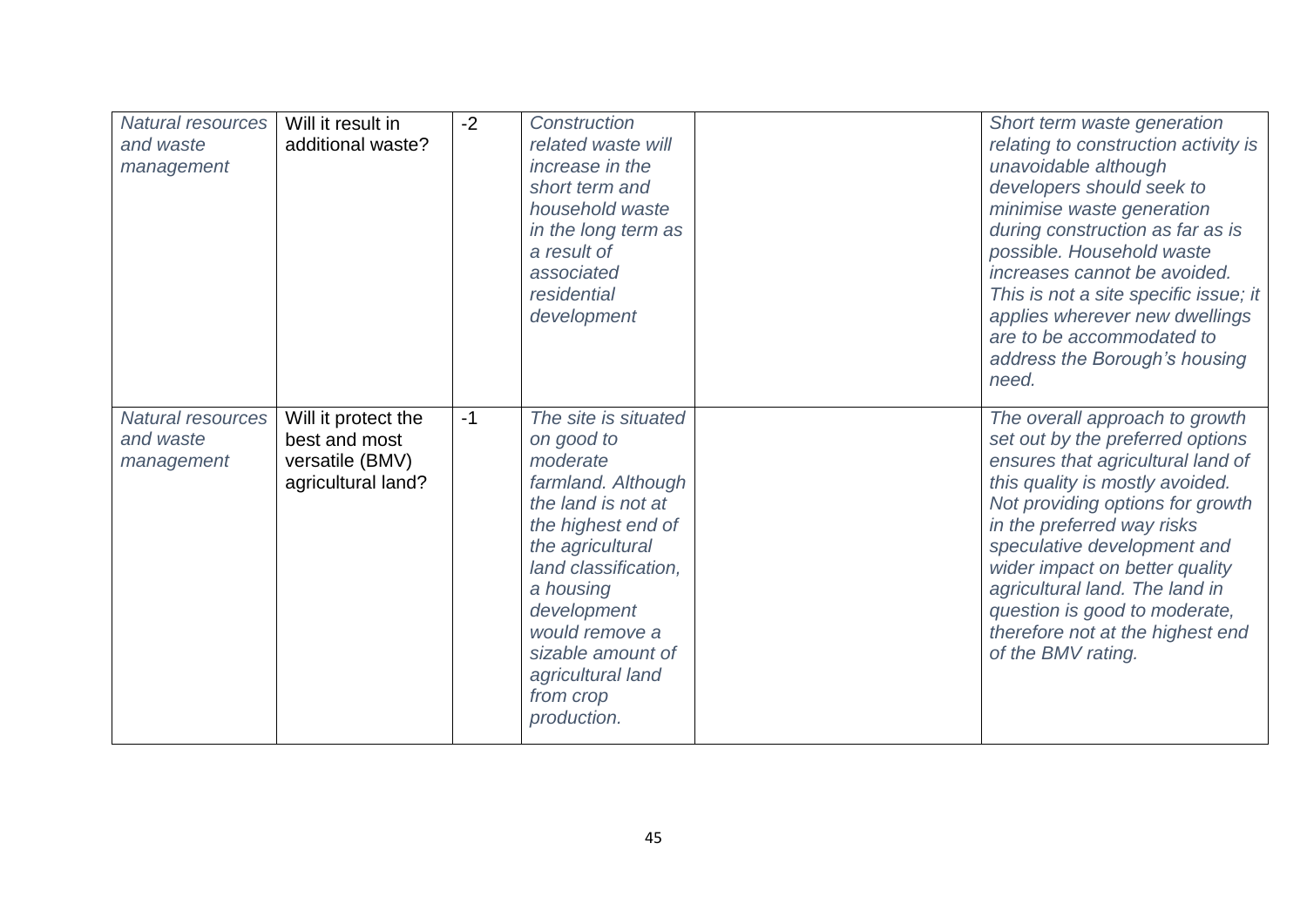| Natural resources<br>and waste<br>management | Will it prevent the<br>loss of greenfield<br>land to<br>development? | $-2$ | The site is located<br>entirely on<br>greenfield land so<br>development<br>would not prevent<br>the loss of<br>greenfield land. | Require a green buffer between<br>the site and Spondon Wood.<br>Maintaining and enhance<br>existing hedgerows and tree<br>belts between the site and<br>countryside. Implement the<br>preferred approach to growth,<br>which looks to maximise the use<br>of available brownfield land first<br>within the urban areas of Long<br>Eaton and Ilkeston. |  |
|----------------------------------------------|----------------------------------------------------------------------|------|---------------------------------------------------------------------------------------------------------------------------------|-------------------------------------------------------------------------------------------------------------------------------------------------------------------------------------------------------------------------------------------------------------------------------------------------------------------------------------------------------|--|
|----------------------------------------------|----------------------------------------------------------------------|------|---------------------------------------------------------------------------------------------------------------------------------|-------------------------------------------------------------------------------------------------------------------------------------------------------------------------------------------------------------------------------------------------------------------------------------------------------------------------------------------------------|--|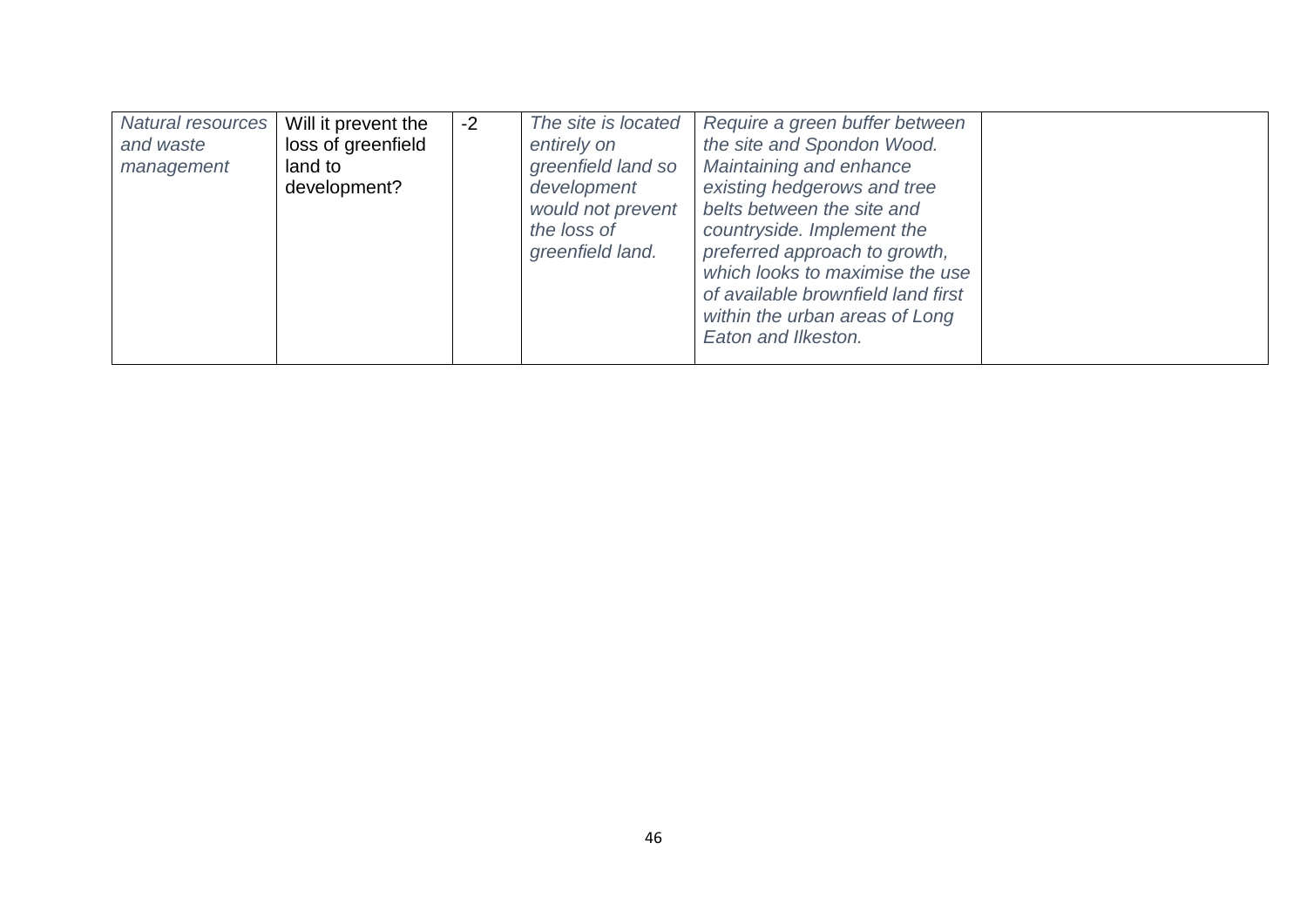<span id="page-46-0"></span>*Table 13 - Preferred strategic housing site SGA25 - South West of Kirk Hallam*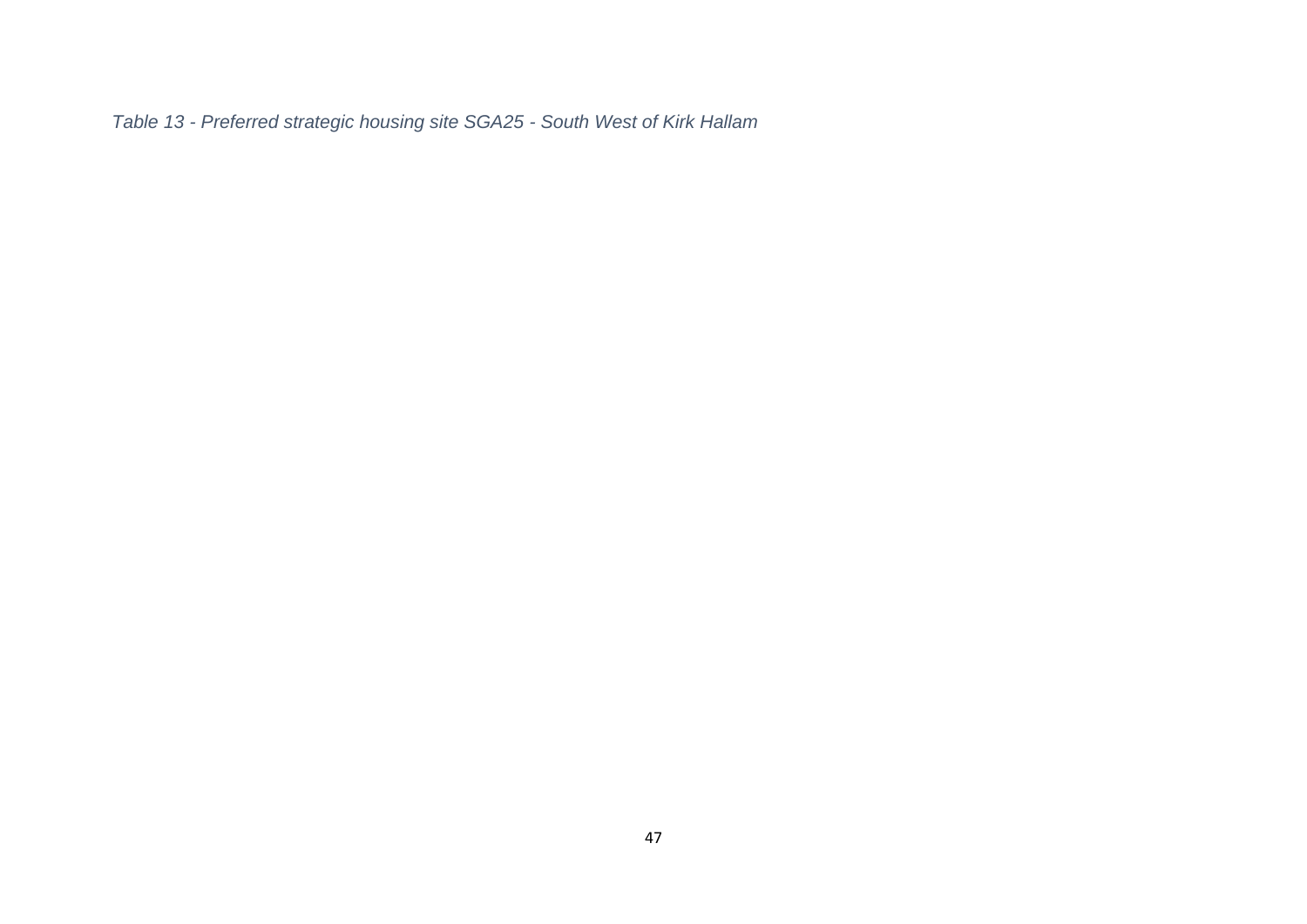| <b>Objective</b><br>requiring | <b>Criteria</b><br>questions                                           | <b>Score</b> | <b>Key issues identified</b>                                                                                                                                                                                                                                      | <b>Suggested mitigation in</b><br>preferred options document | <b>Comments</b>                                                                                                                                                                                                                                                                                                                                                                                                                                                         |
|-------------------------------|------------------------------------------------------------------------|--------------|-------------------------------------------------------------------------------------------------------------------------------------------------------------------------------------------------------------------------------------------------------------------|--------------------------------------------------------------|-------------------------------------------------------------------------------------------------------------------------------------------------------------------------------------------------------------------------------------------------------------------------------------------------------------------------------------------------------------------------------------------------------------------------------------------------------------------------|
| mitigation                    |                                                                        |              |                                                                                                                                                                                                                                                                   |                                                              |                                                                                                                                                                                                                                                                                                                                                                                                                                                                         |
| Community<br>safety           | Will it reduce<br>crime and the<br>fear of crime?                      | $-1$         | Delivery of housing at this<br>scale will result in<br>significant increase in<br>population locally, and<br>normal crime activity<br>associated with this. No<br>specific opportunities exist<br>to offset this through<br>reduction in existing rural<br>crime. |                                                              | Such an expansion of the<br>population locally will result in<br>an unavoidable adverse effect<br>on this criteria question -<br>however existing design policy<br>within the Erewash Core<br>Strategy specifically calls for<br>development which reduces<br>the opportunities for crime and<br>fear of crime and national<br>policy and guidance further<br>supports this.                                                                                            |
| Community<br>safety           | Will it<br>contribute to<br>a safe and<br>secure built<br>environment? | $-1$         | Expansion of the built<br>environment will result in<br>increased opportunity for<br>related safety and security<br>issues to emerge which do<br>not exist currently given the<br>existing greenfield status of<br>the land.                                      |                                                              | An increase in potential safety<br>and security issues relating to<br>the built environment is<br>unavoidable in the context of<br>significant built environment<br>expansion. However, in<br>security terms existing design<br>policy within the Erewash Core<br>Strategy specifically calls for<br>development which reduces<br>the opportunities for crime and<br>national building regulations<br>ensure minimum safety<br>standards are met by new<br>development. |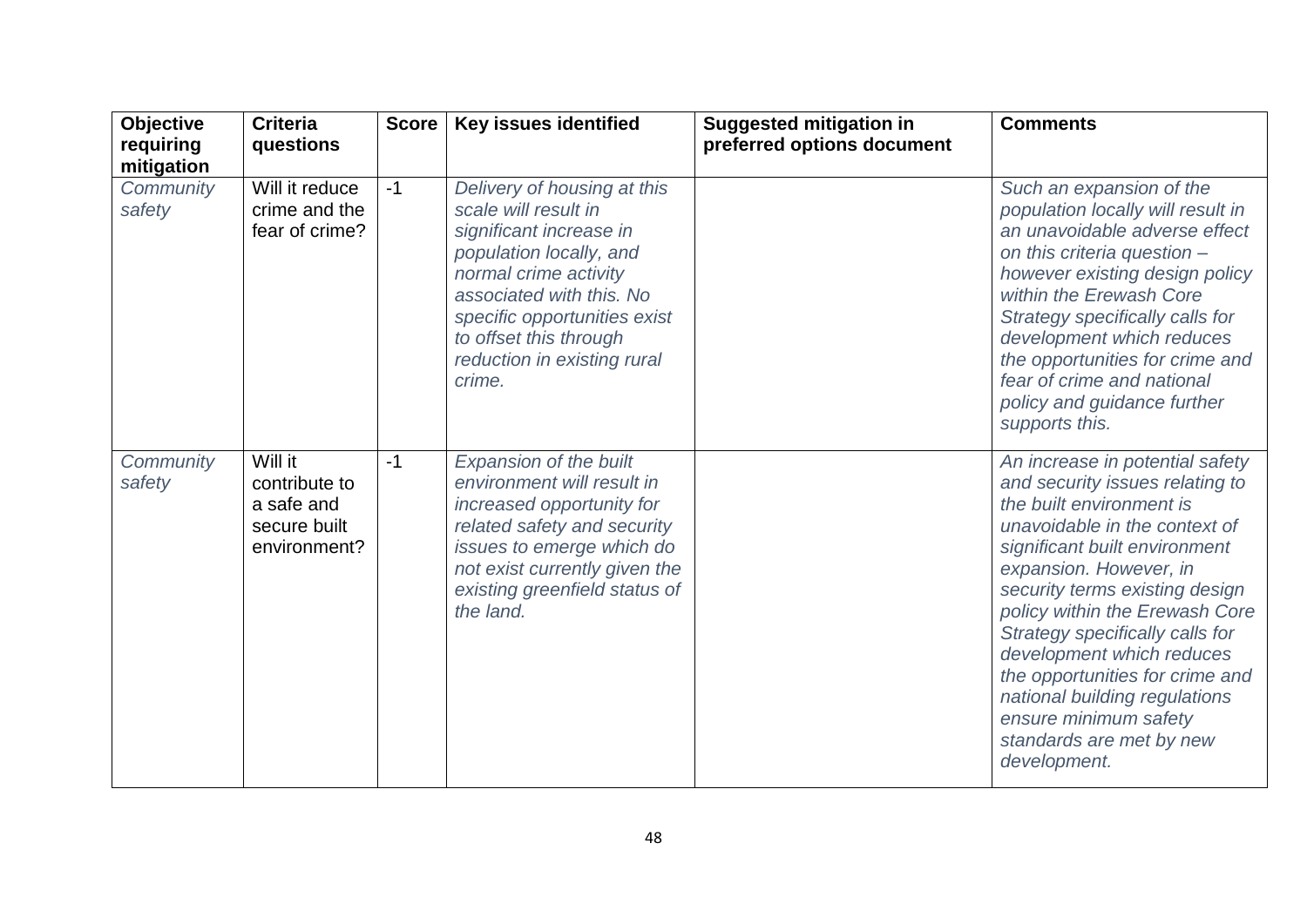| <b>Brownfield</b><br>land     | Will it make<br>efficient use<br>of brownfield<br>land?                       | $-2$ | Site is entirely greenfield<br>and would not see the<br>redevelopment of any<br>brownfield land                             | Implementation of the preferred<br>approach to growth, which looks<br>to maximise use of available<br>brownfield land first for example<br>within Long Eaton and Ilkeston.                                                                                                                                                                                                                                                                                       |                                                                                                                                      |
|-------------------------------|-------------------------------------------------------------------------------|------|-----------------------------------------------------------------------------------------------------------------------------|------------------------------------------------------------------------------------------------------------------------------------------------------------------------------------------------------------------------------------------------------------------------------------------------------------------------------------------------------------------------------------------------------------------------------------------------------------------|--------------------------------------------------------------------------------------------------------------------------------------|
| <b>Brownfield</b><br>land     | Will it<br>minimise<br>impact on the<br>biodiversity<br>interests of<br>land? | $-1$ | Loss of a specific hedgerow<br>and development of<br>greenfield land with its<br>associated ecosystem                       | Require that existing hedgerow<br>and tree belts between the site<br>and countryside are maintained.<br>Require the delivery of an<br>appropriate level of biodiversity<br>net gain. Utilise opportunities for<br>enhancing assets within the<br>vicinity of or within proposed<br>development extents - for<br>example establish a strategic<br>green corridor between the<br>western extent of the site and<br><b>Pioneer Meadows Local Nature</b><br>Reserve. |                                                                                                                                      |
| Flooding and<br>water quality | Will it<br>minimise or<br>mitigate flood<br>risk?                             | $-1$ | Existing water assets within<br>site and wider existing<br>drainage function likely to<br>be compromised by<br>development. | Develop a strategic green<br>corridor within the site between<br>the relief road and Pioneer<br>Meadows LNR to compliment the<br>strategic housing development<br>which incorporates existing water<br>assets (including the Sow Brook)<br>on site and ensures development<br>does not encroach upon them.                                                                                                                                                       | Appropriate drainage will be a<br>requirement for any<br>development on site through<br>existing regulations and<br>national policy. |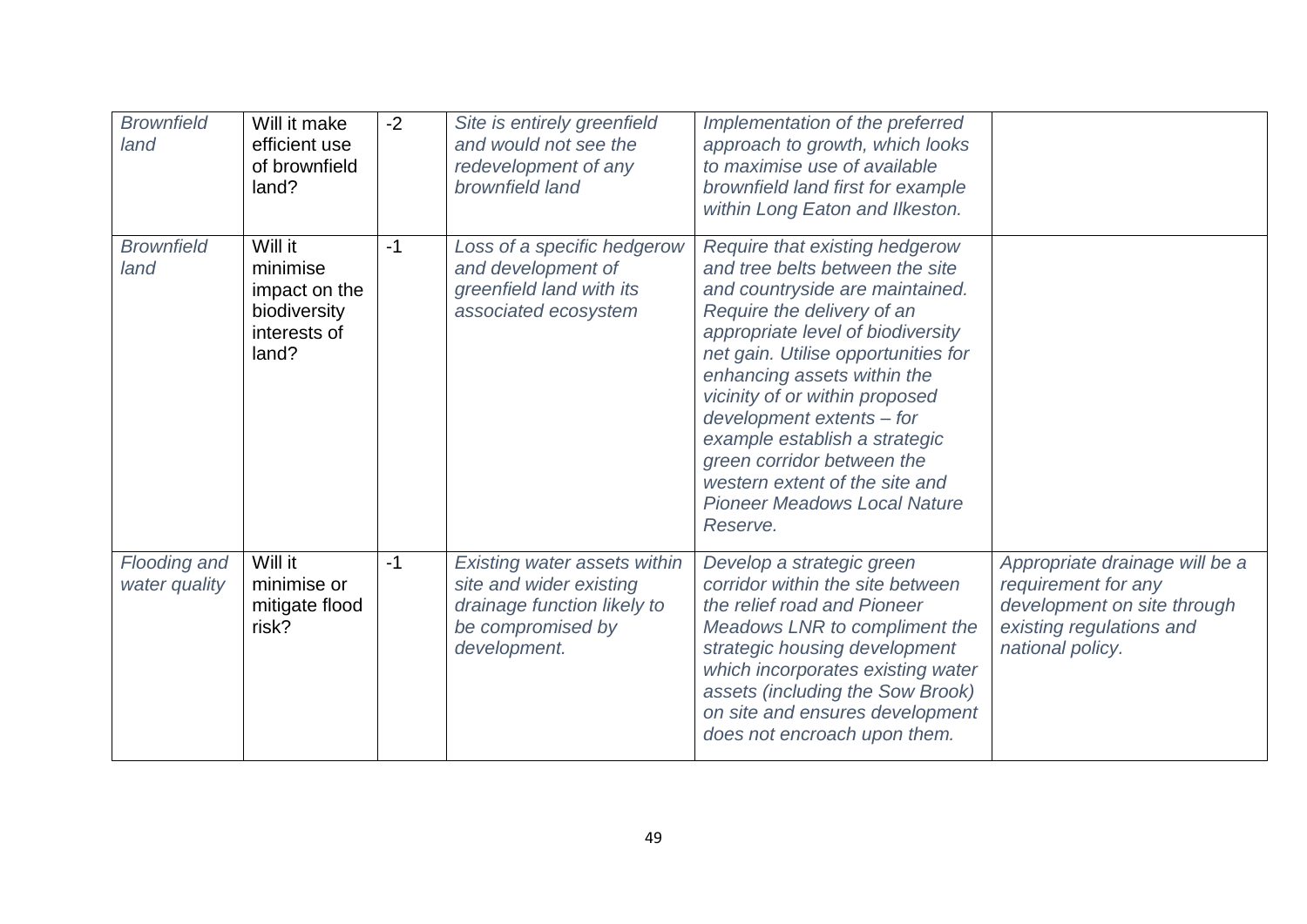| Flooding and<br>water quality | Will it improve<br>water quality?                                             | $-1$ | Site within influence of<br><b>Attenborough Gravel Pits</b><br>SSSI which is especially<br>sensitive to water quality.<br><b>Existing water assets within</b><br>the site mean development<br>of the land risks impacting<br>negatively on local water<br>quality. | Develop a strategic green<br>corridor within the site between<br>the relief road and Pioneer<br>Meadows LNR to compliment any<br>strategic housing development<br>relating to this option which<br>incorporates existing water<br>assets (including the Sow Brook)<br>on site and ensures development<br>does not encroach upon them. | Appropriate drainage will be a<br>requirement for any<br>development on site through<br>existing regulations and<br>national policy.                                         |
|-------------------------------|-------------------------------------------------------------------------------|------|--------------------------------------------------------------------------------------------------------------------------------------------------------------------------------------------------------------------------------------------------------------------|---------------------------------------------------------------------------------------------------------------------------------------------------------------------------------------------------------------------------------------------------------------------------------------------------------------------------------------|------------------------------------------------------------------------------------------------------------------------------------------------------------------------------|
| Flooding and<br>water quality | Will it<br>conserve<br>water?                                                 | $-2$ | Water usage will<br>significantly increase locally<br>as a result of increase in<br>commercial and domestic<br>properties at this site<br>resulting from its strategic<br>redevelopment.                                                                           | Conserve existing water assets<br>within the site alongside new<br>development.                                                                                                                                                                                                                                                       | An increase in water usage<br>associated with new dwellings<br>is unavoidable, though building<br>regulations do have provision<br>for minimising effect from new<br>builds. |
| Flooding and<br>water quality | Will it cause a<br>deterioration<br>of Water<br>Framework<br><b>Directive</b> | $-1$ | Specific risk from<br>development to the Sow<br><b>Brook which flows through</b><br>the site. General risk<br>resulting from alteration of<br>natural drainage through<br>urbanisation of greenfield<br>land.                                                      | Develop a strategic green<br>corridor within the site between<br>the relief road and Pioneer<br><b>Meadows LNR which</b><br>incorporates existing water<br>assets (including the Sow Brook)<br>on site in order to protect their<br>current condition.                                                                                | Appropriate drainage will be a<br>requirement for any<br>development on site through<br>existing regulations and<br>national policy.                                         |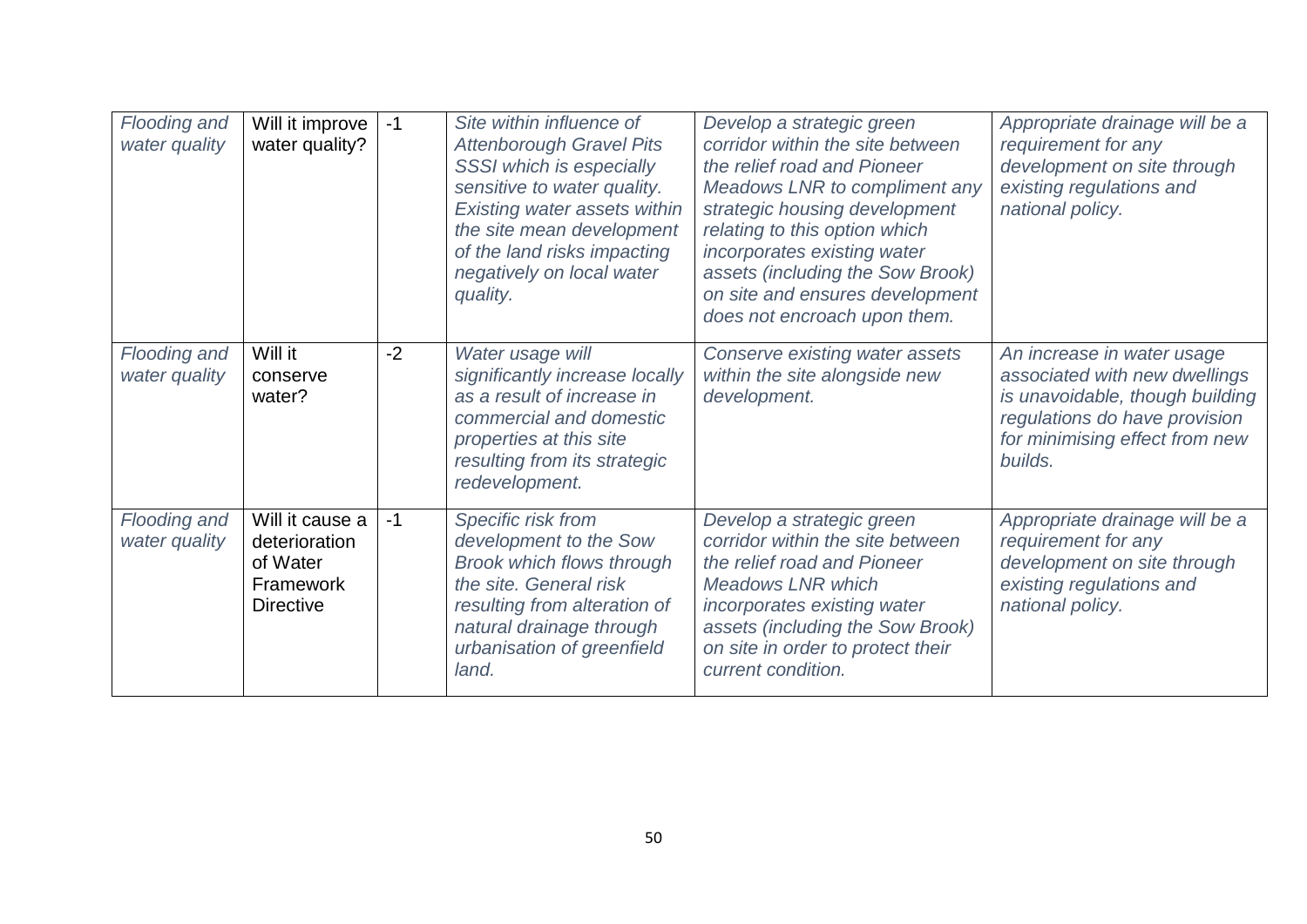| Landscape<br>and built<br>environment | Does it<br>respect or<br>preserve<br>identified<br>landscape<br>character? | $-2$ | Development of this scale<br>would significantly alter the<br>existing landscape<br>character of the area.                                                  | Integrate landscaping along<br>westbound edge of site<br>(delineated by the associated<br>relief road) to soften its<br>relationship with the wider<br>countryside. Integrate quality<br>landscaping with development<br>through green and open spaces<br>to minimise impact of<br>development on wider landscape.<br>Particular efforts should be<br>directed to ensuring a quality<br>relationship between Pioneer<br>Meadows LNR and development<br>in landscape terms through<br>establishment of a strategic green<br>corridor through the site. |  |
|---------------------------------------|----------------------------------------------------------------------------|------|-------------------------------------------------------------------------------------------------------------------------------------------------------------|-------------------------------------------------------------------------------------------------------------------------------------------------------------------------------------------------------------------------------------------------------------------------------------------------------------------------------------------------------------------------------------------------------------------------------------------------------------------------------------------------------------------------------------------------------|--|
| Landscape<br>and built<br>environment | Does it have<br>a positive<br>impact on<br>visual<br>amenity?              | $-2$ | Development of this scale<br>likely to result in substantial<br>alteration to visual amenity<br>currently enjoyed by<br>existing neighbouring<br>residents. | Integrate landscaping along<br>western extent of development to<br>soften its relationship with the<br>wider countryside. Integrate<br>quality landscaping with<br>development through green and<br>open spaces and appropriate<br>planting. Develop a strategic<br>green corridor between the<br>western extent of the site and<br><b>Pioneer Meadows LNR to</b><br>maintain a sense of 'openness'<br>as far as is possible.                                                                                                                         |  |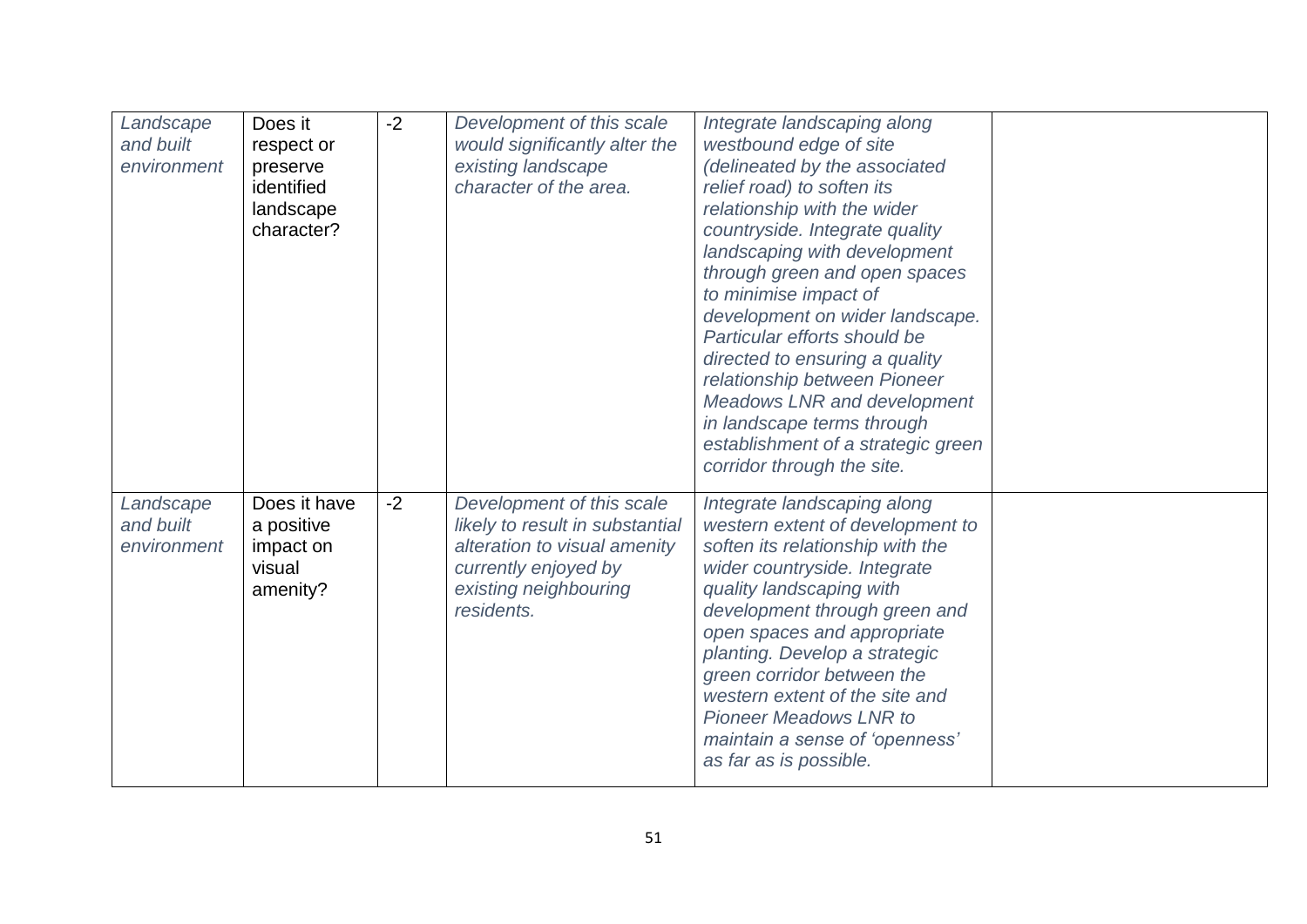| <b>Natural</b><br>resources<br>and waste<br>management | Will it lead to<br>reduced<br>consumption<br>of raw<br>materials? | $-1$ | Construction of the site<br>would result in increased<br>consumption of raw<br>materials over the<br>construction period.             | Reduce longer term consumption<br>through enhancing alternative<br>existing and establish new<br>sustainable transport options<br>across the Borough. Require<br>integration of appropriate levels<br>of connectivity across<br>development to minimise locally<br>derived car usage. | It will be the responsibility of a<br>developer(s) to demonstrate<br>that site construction will<br>minimise the amount of raw<br>materials necessary to develop<br>housing. Improvements to<br>construction practices,<br>including more sustainable<br>sourcing of key building<br>materials, are now being<br>followed by home builders to<br>help improve the overall<br>sustainability of developments.<br><b>Building regulations will also</b><br>influence the reduced usage of<br>raw materials in line with<br>national goals on climate<br>change. |
|--------------------------------------------------------|-------------------------------------------------------------------|------|---------------------------------------------------------------------------------------------------------------------------------------|---------------------------------------------------------------------------------------------------------------------------------------------------------------------------------------------------------------------------------------------------------------------------------------|---------------------------------------------------------------------------------------------------------------------------------------------------------------------------------------------------------------------------------------------------------------------------------------------------------------------------------------------------------------------------------------------------------------------------------------------------------------------------------------------------------------------------------------------------------------|
| <b>Natural</b><br>resources<br>and waste<br>management | Will it result in<br>additional<br>waste?                         | $-2$ | Development of this scale<br>would result in a significant<br>expansion of households<br>locally, with associated<br>household waste. |                                                                                                                                                                                                                                                                                       | Short term waste generation<br>relating to construction activity<br>is unavoidable. Household<br>waste increases cannot be<br>avoided. This is not a site<br>specific issue; it applies<br>wherever new dwellings are to<br>be accommodated to address<br>the Borough's housing need.                                                                                                                                                                                                                                                                         |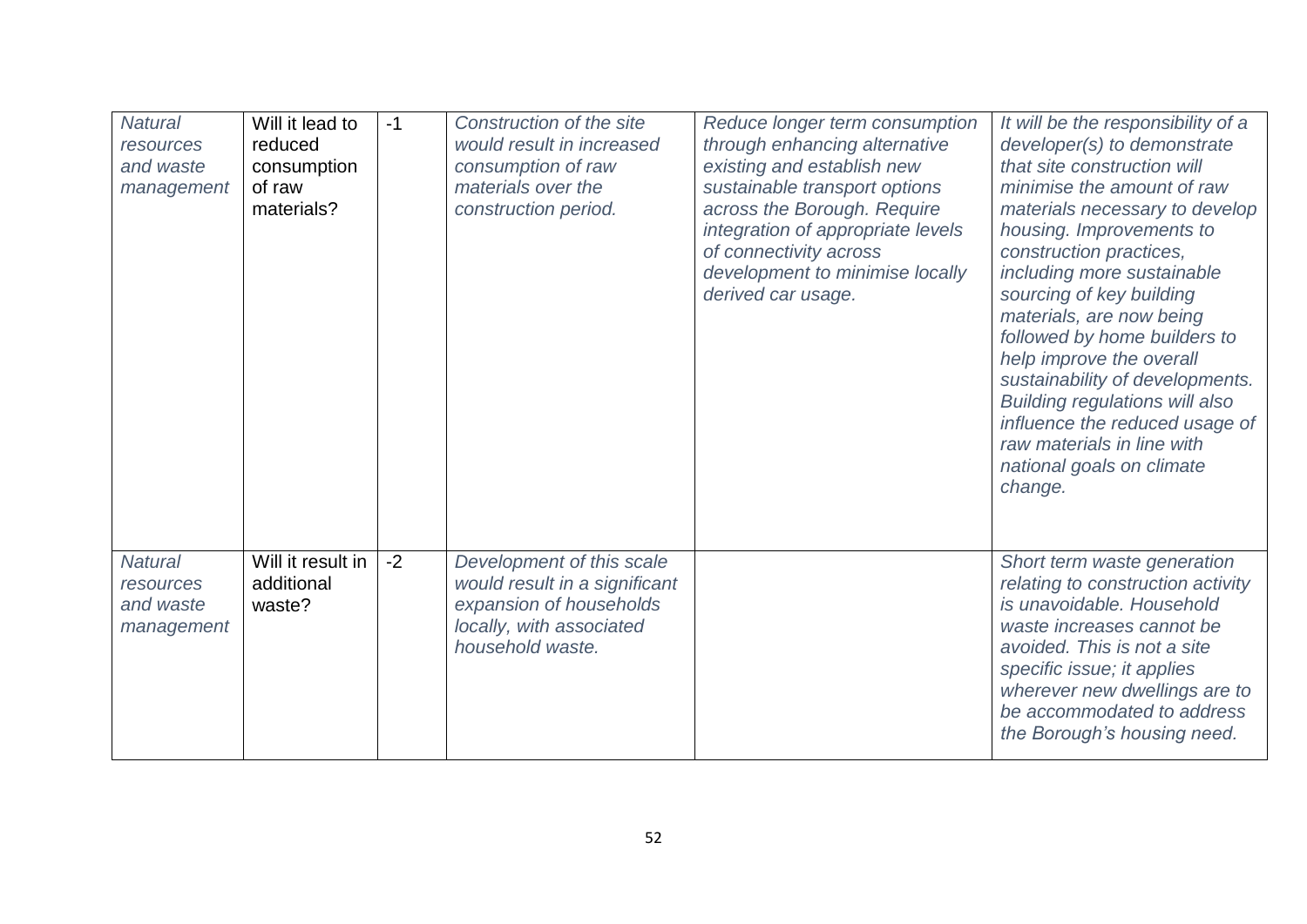| Natural    | Will it prevent | $-2$ | This option is wholly reliant | Develop a strategic green           |  |
|------------|-----------------|------|-------------------------------|-------------------------------------|--|
| resources  | the loss of     |      | on the use of greenfield      | corridor between the western        |  |
| and waste  | greenfield      |      | land and will result in a     | extent of the development and       |  |
| management | land to         |      | notable loss                  | Pioneer Meadows LNR to provide      |  |
|            | development?    |      |                               | appropriate buffer and a            |  |
|            |                 |      |                               | significant amount of formal open/  |  |
|            |                 |      |                               | green space much beyond that        |  |
|            |                 |      |                               | currently accessible to the public. |  |
|            |                 |      |                               | Delivery of the preferred           |  |
|            |                 |      |                               | approach to growth which            |  |
|            |                 |      |                               | focusses on exhausting              |  |
|            |                 |      |                               | alternative types of land           |  |
|            |                 |      |                               | (brownfield) first, minimising use  |  |
|            |                 |      |                               | of greenfield land, would go some   |  |
|            |                 |      |                               | way to mitigate this effect.        |  |
|            |                 |      |                               |                                     |  |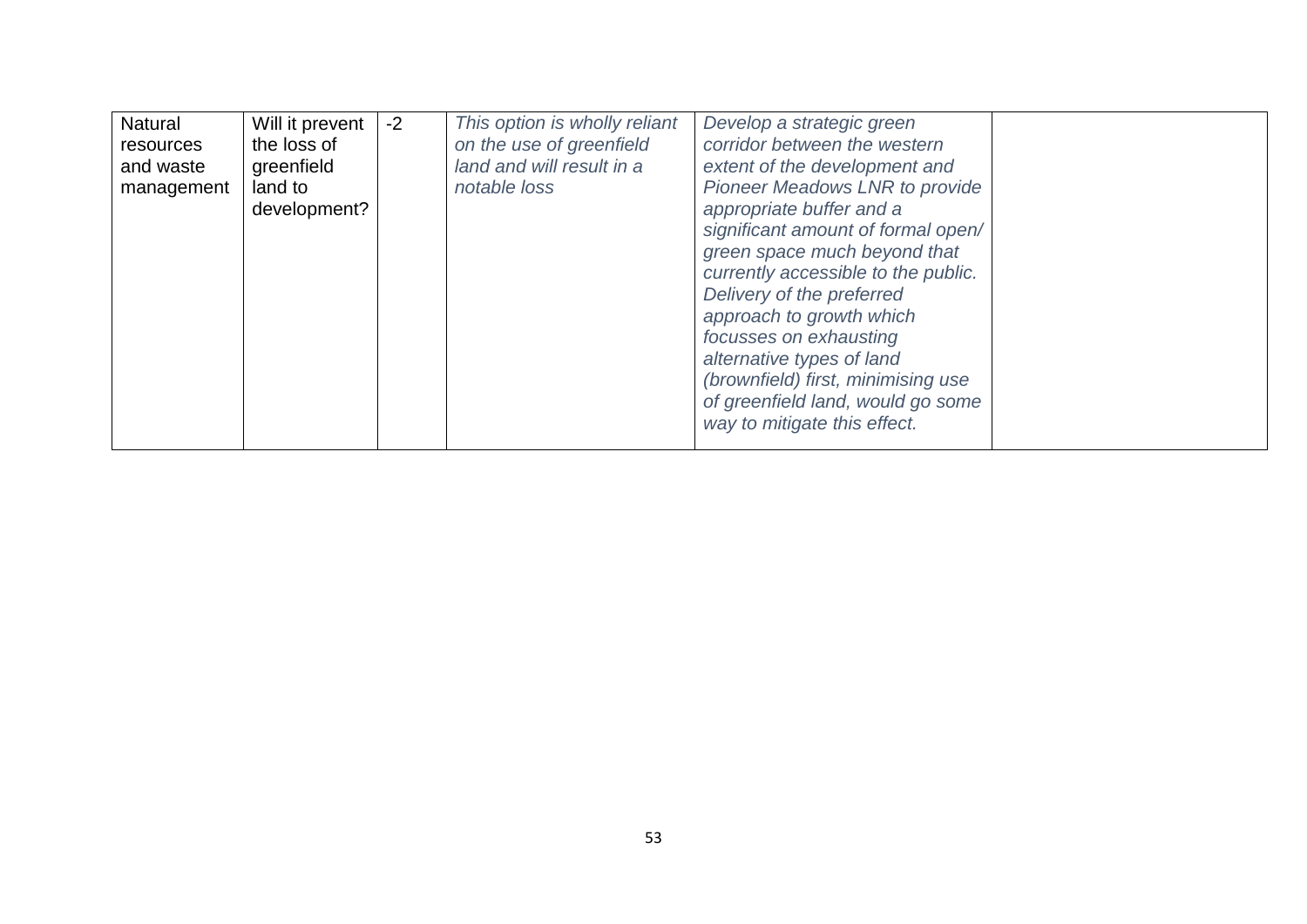<span id="page-53-0"></span>*Table 14 - Preferred strategic housing site SGA7 - North of Cotmanhay*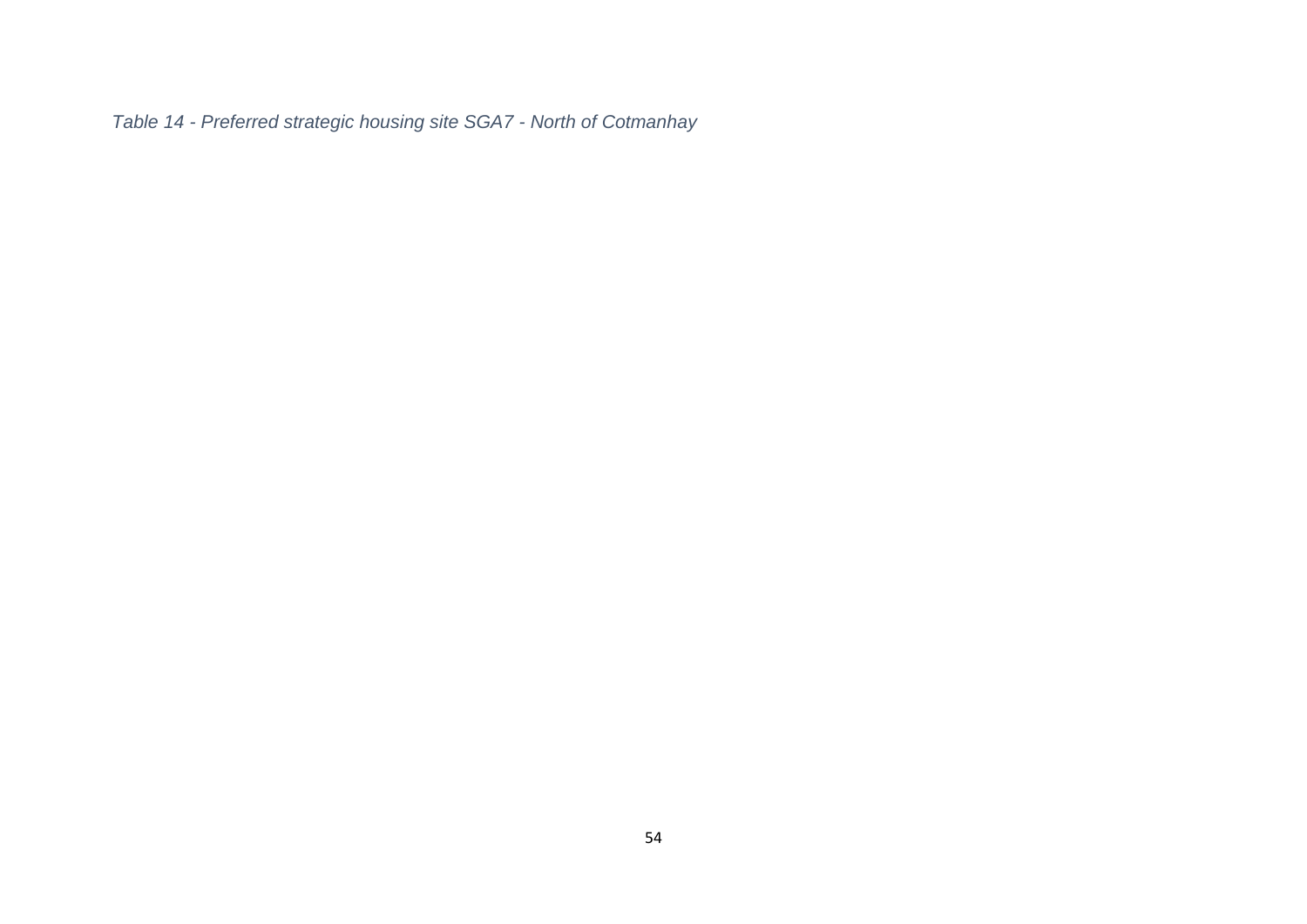| <b>Objective requiring</b><br>mitigation | <b>Criteria</b><br>questions                                               | <b>Score</b> | <b>Key issues</b><br>identified                                                                             | <b>Suggested mitigation in</b><br>preferred options document                                                                                                                                                                                                                                                  | <b>Comments</b>                                                                                                                                                                              |
|------------------------------------------|----------------------------------------------------------------------------|--------------|-------------------------------------------------------------------------------------------------------------|---------------------------------------------------------------------------------------------------------------------------------------------------------------------------------------------------------------------------------------------------------------------------------------------------------------|----------------------------------------------------------------------------------------------------------------------------------------------------------------------------------------------|
| <b>Brownfield land</b>                   | Will it make<br>efficient use of<br>brownfield land?                       | $-2$         | Site is entirely<br>greenfield and<br>would not see the<br>redevelopment of<br>any brownfield land          | Implementation of the preferred<br>approach to growth, which looks<br>to maximise use of available<br>brownfield land first for example<br>within Long Eaton and Ilkeston.                                                                                                                                    |                                                                                                                                                                                              |
| <b>Brownfield land</b>                   | Will it minimise<br>impact on the<br>biodiversity<br>interests of<br>land? | $-1$         | Loss of a specific<br>hedgerow and<br>development of<br>greenfield land with<br>its associated<br>ecosystem | Require that existing hedgerow<br>and tree belts between the site<br>and countryside are maintained.<br>Utilise opportunities for<br>protecting or enhancing other<br>assets on or adjacent to the site,<br>or create additional assets for<br>example a buffer between<br>development and Cotmanhay<br>Wood. |                                                                                                                                                                                              |
| Flooding and water<br>quality            | Will it improve<br>water quality?                                          | $-1$         | <b>Altered site</b><br>hydrology resulting<br>from development<br>may impact on<br>water quality            |                                                                                                                                                                                                                                                                                                               | Existing policies at local and<br>national level adequately set<br>requirements for development<br>to minimise and mitigate<br>impact on the water cycle such<br>as in relation to drainage. |
| Flooding and water<br>quality            | Will it conserve<br>water?                                                 | $-2$         | <b>Strategic housing</b><br>site will lead to an<br>increase in water<br>usage locally                      |                                                                                                                                                                                                                                                                                                               | An increase in water usage<br>associated with new dwellings<br>is unavoidable, though<br>building regulations do have<br>provision for minimising effect<br>from new builds.                 |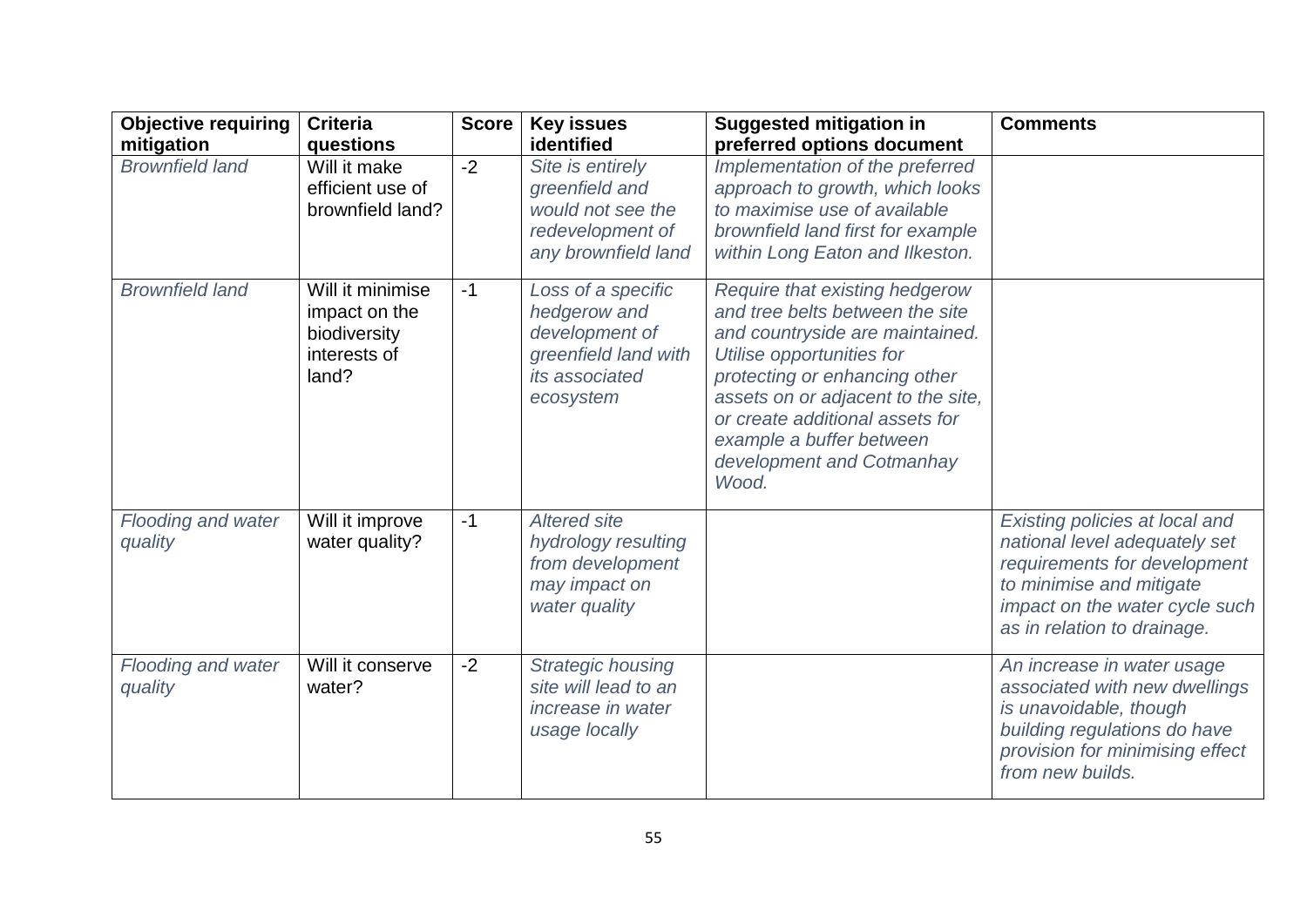| Landscape and built<br>environment | Does it respect<br>or preserve<br>identified<br>landscape<br>character? | $-2$ | Site is a good<br>representation of<br>the established<br>landscape<br>character and its<br>development would<br>fundamentally alter<br>this | Integrate quality landscaping<br>with development through green<br>and open spaces to minimise<br>impact of development on wider<br>landscape. Particular efforts<br>should be directed to ensuring a<br>quality relationship between<br>Cotmanhay Wood and<br>development in landscape<br>terms. |  |
|------------------------------------|-------------------------------------------------------------------------|------|----------------------------------------------------------------------------------------------------------------------------------------------|---------------------------------------------------------------------------------------------------------------------------------------------------------------------------------------------------------------------------------------------------------------------------------------------------|--|
| Landscape and built<br>environment | Does it have a<br>positive impact<br>on visual<br>amenity?              | $-1$ | Development of the<br>site would on<br>balance be of<br>detriment to existing<br>visual amenity<br>given it is existing<br>form.             | Integrate quality landscaping<br>with development through green<br>and open spaces to minimise<br>visual impact of development<br>and ensure quality design of<br>new development which<br>enhances the adjacent urban<br>form.                                                                   |  |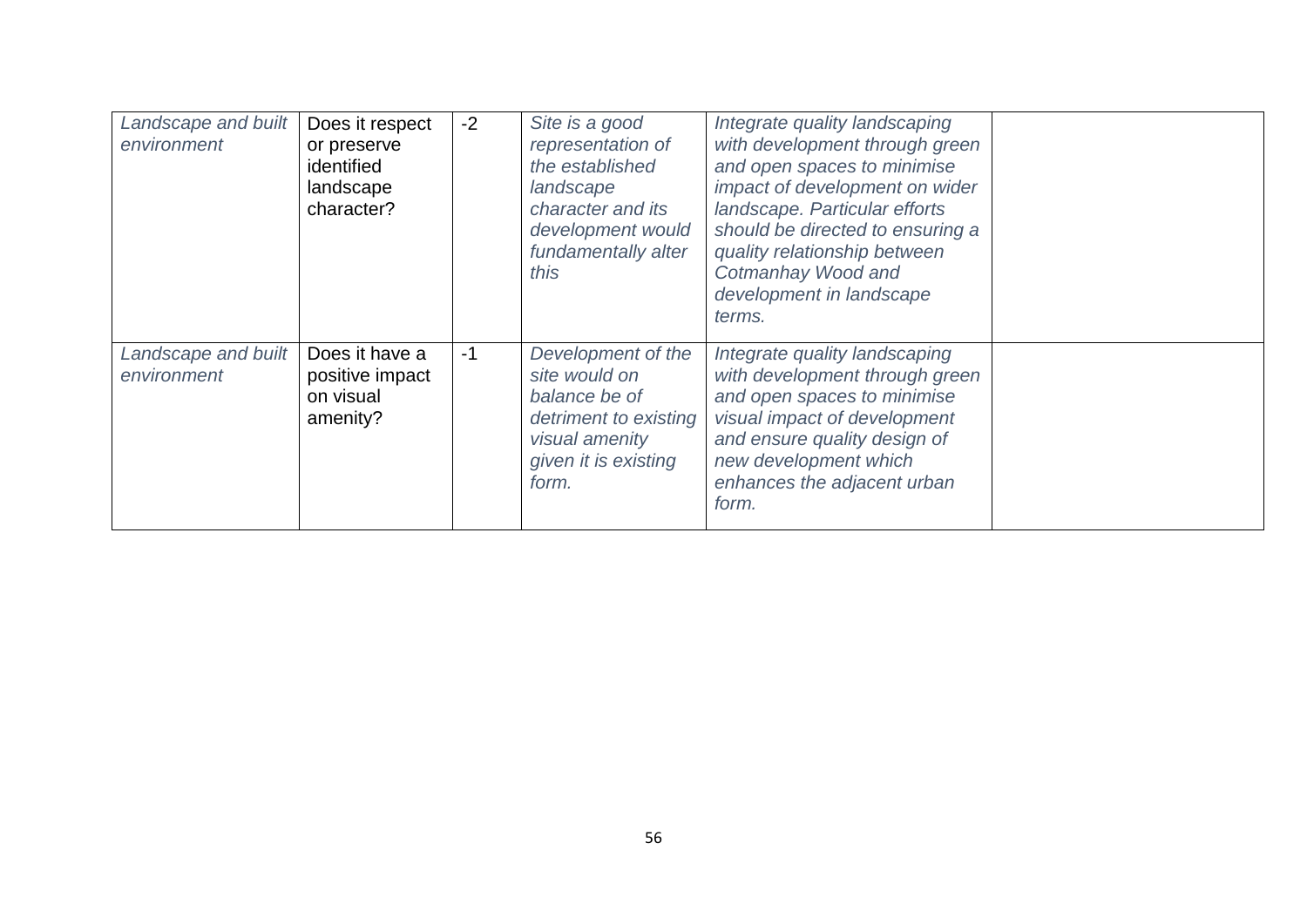| <b>Natural resources</b><br>and waste<br>management | Will it lead to<br>reduced<br>consumption of<br>raw materials? | $-1$ | Development of the<br>site would result in<br>an increase in use<br>of raw materials,<br>particularly over the<br>construction period. | Reduce longer term<br>consumption through enhancing<br>alternative existing and establish<br>new sustainable transport<br>options across the Borough.<br>Require integration of<br>appropriate levels of<br>connectivity across development<br>to minimise locally derived car<br>usage. | It will be the responsibility of a<br>developer(s) to demonstrate<br>that site construction will<br>minimise the amount of raw<br>materials necessary to<br>develop housing.<br>Improvements to construction<br>practices, including more<br>sustainable sourcing of key<br>building materials, are now<br>being followed by home<br>builders to help improve the<br>overall sustainability of<br>developments. Building<br>regulations will also influence<br>the reduced usage of raw<br>materials in line with national<br>goals on climate change. |
|-----------------------------------------------------|----------------------------------------------------------------|------|----------------------------------------------------------------------------------------------------------------------------------------|------------------------------------------------------------------------------------------------------------------------------------------------------------------------------------------------------------------------------------------------------------------------------------------|--------------------------------------------------------------------------------------------------------------------------------------------------------------------------------------------------------------------------------------------------------------------------------------------------------------------------------------------------------------------------------------------------------------------------------------------------------------------------------------------------------------------------------------------------------|
| Natural resources<br>and waste<br>management        | Will it result in<br>additional<br>waste?                      | $-2$ | The increase in<br>households<br>resulting from<br>development would<br>generate additional<br>household waste<br>locally.             |                                                                                                                                                                                                                                                                                          | Short term waste generation<br>relating to construction activity<br>is unavoidable. Household<br>waste increases cannot be<br>avoided. This is not a site<br>specific issue; it applies<br>wherever new dwellings are to<br>be accommodated to address<br>the Borough's housing need.                                                                                                                                                                                                                                                                  |